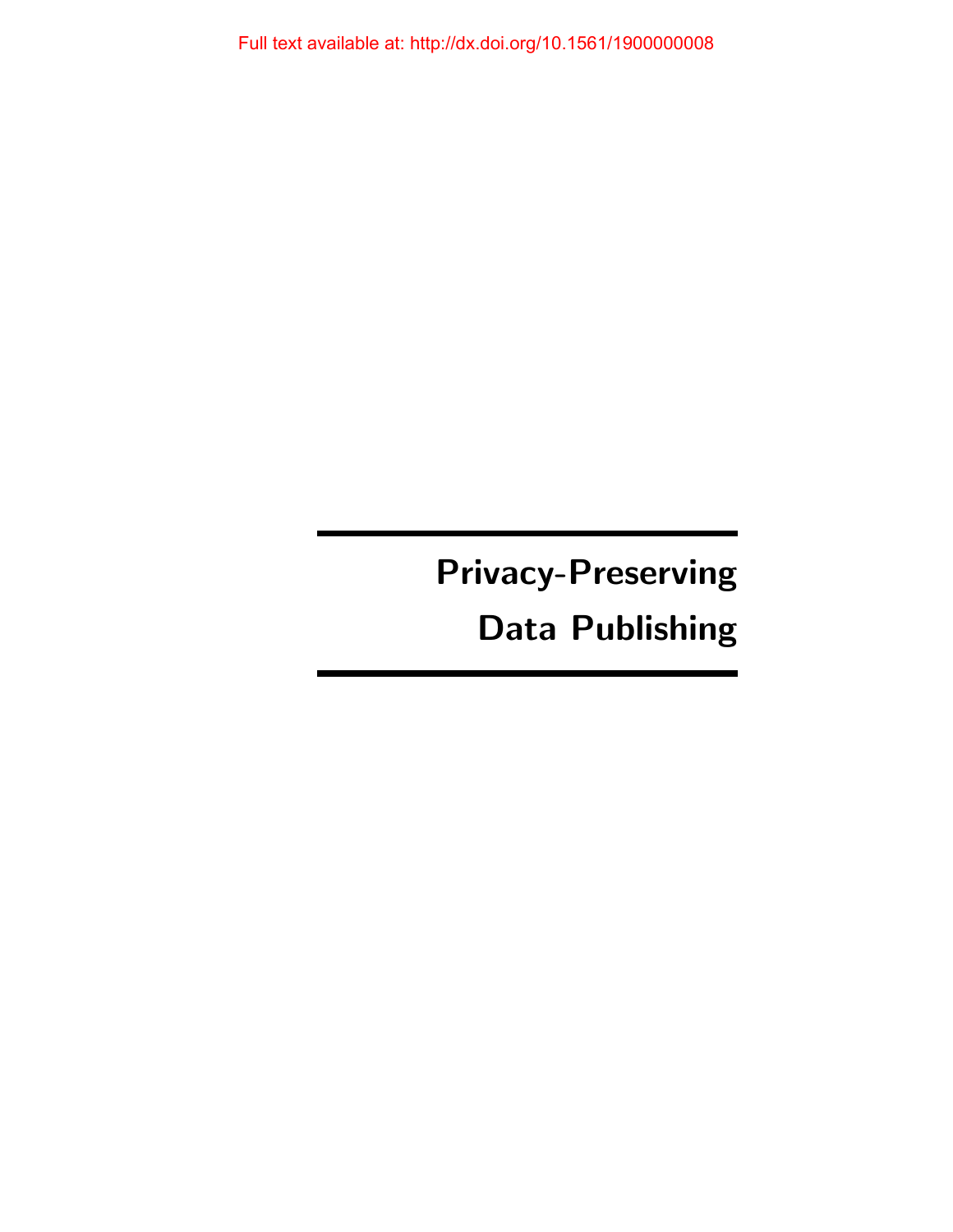# Privacy-Preserving Data Publishing

# Bee-Chung Chen

Yahoo! Research USA beechun@yahoo-inc.com

# Daniel Kifer

Penn State University USA dkifer@cse.psu.edu

# Kristen LeFevre

University of Michigan USA klefevre@eecs.umich.edu

# Ashwin Machanavajjhala

Yahoo! Research USA mvnak@yahoo-inc.com



Boston – Delft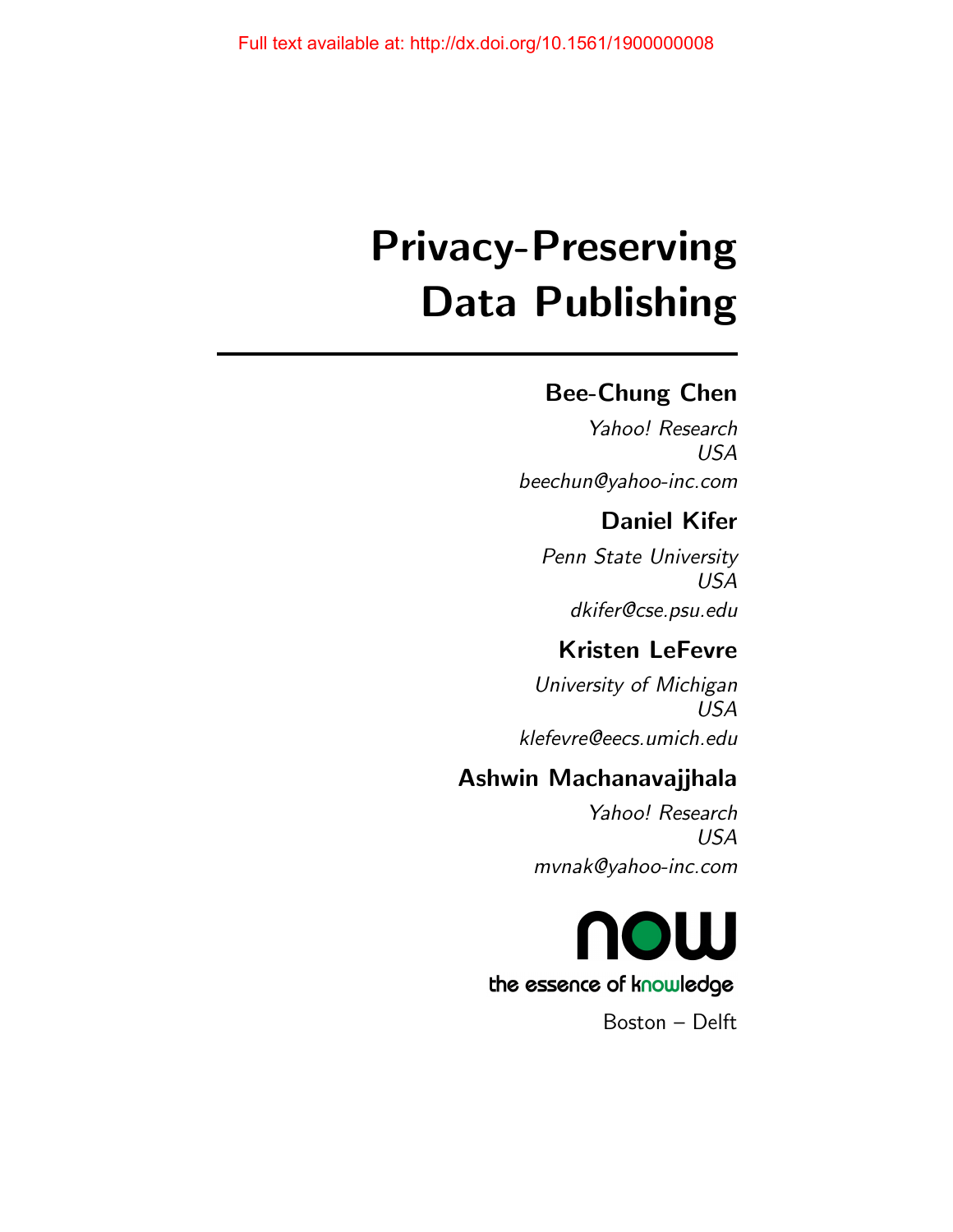# Foundations and Trends ${}^{\text{\textregistered}}$  in **Databases**

Published, sold and distributed by: now Publishers Inc. PO Box 1024 Hanover, MA 02339 USA Tel. +1-781-985-4510 www.nowpublishers.com sales@nowpublishers.com

Outside North America: now Publishers Inc. PO Box 179 2600 AD Delft The Netherlands Tel. +31-6-51115274

The preferred citation for this publication is B.-C. Chen, D. Kifer, K. LeFevre and A. Machanavajjhala, Privacy-Preserving Data Publishing, Foundation and Trends<sup>®</sup> in Databases, vol 2, nos 1–2, pp 1–167, 2009

ISBN: 978-1-60198-276-6 c 2009 B.-C. Chen, D. Kifer, K. LeFevre and A. Machanavajjhala

All rights reserved. No part of this publication may be reproduced, stored in a retrieval system, or transmitted in any form or by any means, mechanical, photocopying, recording or otherwise, without prior written permission of the publishers.

Photocopying. In the USA: This journal is registered at the Copyright Clearance Center, Inc., 222 Rosewood Drive, Danvers, MA 01923. Authorization to photocopy items for internal or personal use, or the internal or personal use of specific clients, is granted by now Publishers Inc for users registered with the Copyright Clearance Center (CCC). The 'services' for users can be found on the internet at: www.copyright.com

For those organizations that have been granted a photocopy license, a separate system of payment has been arranged. Authorization does not extend to other kinds of copying, such as that for general distribution, for advertising or promotional purposes, for creating new collective works, or for resale. In the rest of the world: Permission to photocopy must be obtained from the copyright owner. Please apply to now Publishers Inc., PO Box 1024, Hanover, MA 02339, USA; Tel. +1-781-871-0245; www.nowpublishers.com; sales@nowpublishers.com

now Publishers Inc. has an exclusive license to publish this material worldwide. Permission to use this content must be obtained from the copyright license holder. Please apply to now Publishers, PO Box 179, 2600 AD Delft, The Netherlands, www.nowpublishers.com; e-mail: sales@nowpublishers.com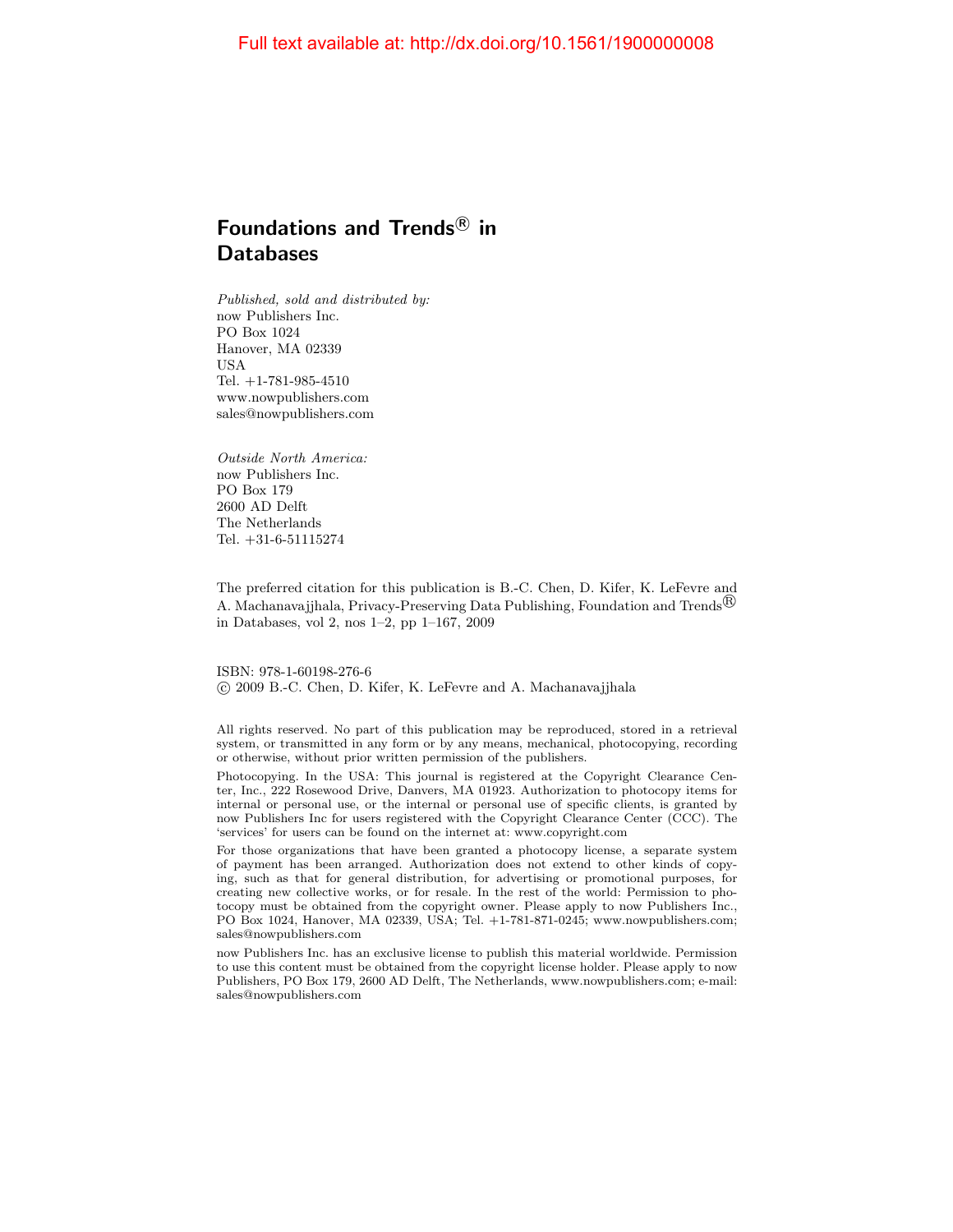# Foundations and Trends<sup>®</sup> in **Databases**

Volume 2 Issues 1–2, 2009 Editorial Board

# Editor-in-Chief:

Joseph M. Hellerstein Computer Science Division University of California, Berkeley Berkeley, CA USA hellerstein@cs.berkeley.edu

# Editors

Anastasia Ailamaki (EPFL) Michael Carey (UC Irvine) Surajit Chaudhuri (Microsoft Research) Ronald Fagin (IBM Research) Minos Garofalakis (Yahoo! Research) Johannes Gehrke (Cornell University) Alon Halevy (Google) Jeffrey Naughton (University of Wisconsin) Christopher Olston (Yahoo! Research) Jignesh Patel (University of Michigan) Raghu Ramakrishnan (Yahoo! Research) Gerhard Weikum (Max-Planck Institute)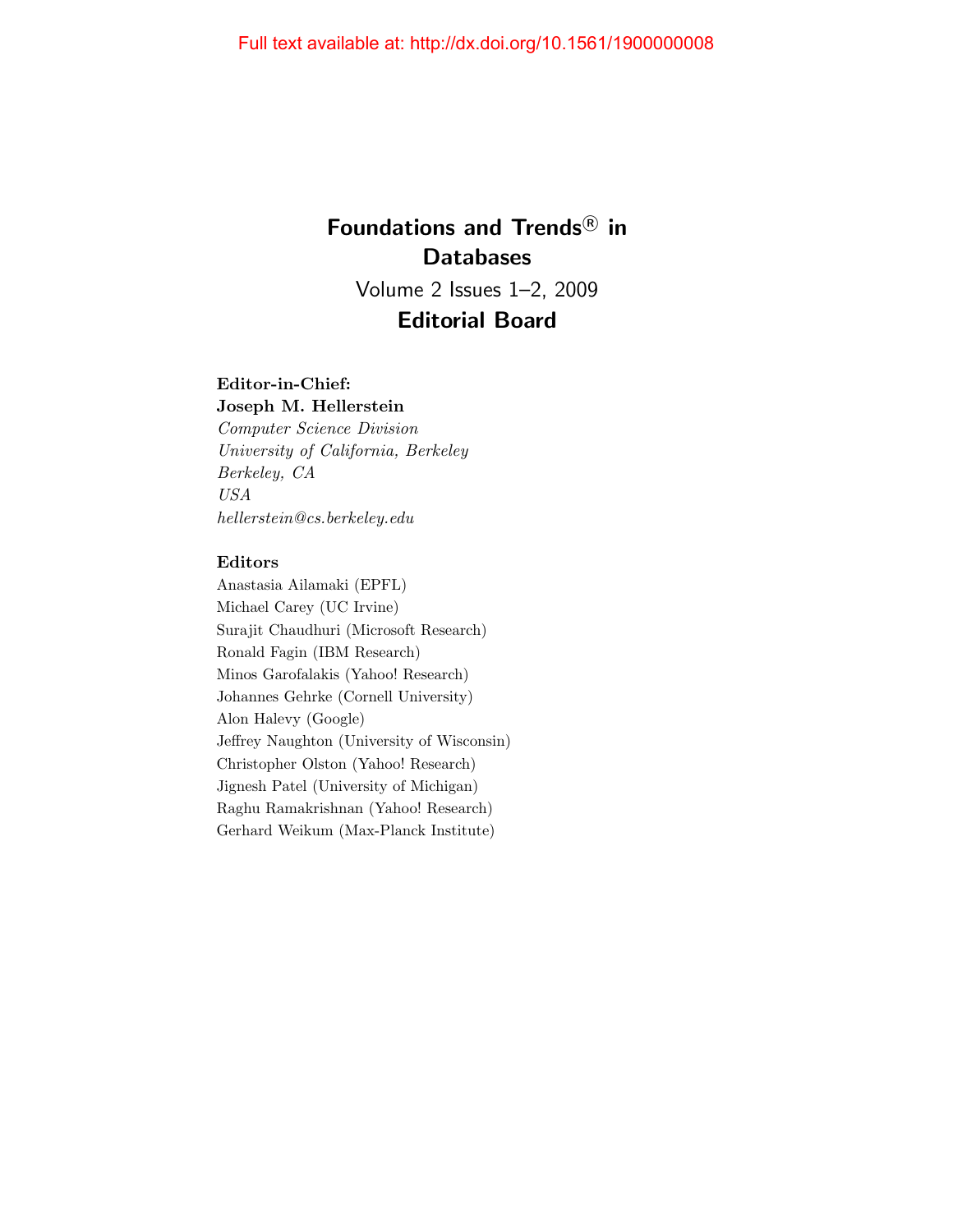# Editorial Scope

Foundations and Trends<sup>®</sup> in Databases covers a breadth of topics relating to the management of large volumes of data. The journal targets the full scope of issues in data management, from theoretical foundations, to languages and modeling, to algorithms, system architecture, and applications. The list of topics below illustrates some of the intended coverage, though it is by no means exhaustive:

- Data Models and Query Languages
- Query Processing and Optimization
- Storage, Access Methods, and Indexing
- Transaction Management, Concurrency Control and Recovery
- Deductive Databases
- Parallel and Distributed Database Systems
- Database Design and Tuning
- Metadata Management
- Object Management
- Trigger Processing and Active Databases
- Data Mining and OLAP
- Approximate and Interactive Query Processing
- Data Warehousing
- Adaptive Query Processing
- Data Stream Management
- Search and Query Integration
- XML and Semi-Structured Data
- Web Services and Middleware
- Data Integration and Exchange
- Private and Secure Data Management
- Peer-to-Peer, Sensornet and Mobile Data Management
- Scientific and Spatial Data Management
- Data Brokering and Publish/Subscribe
- Data Cleaning and Information Extraction
- Probabilistic Data Management

# Information for Librarians

Foundations and Trends<sup>®</sup> in Databases, 2009, Volume 2, 4 issues. ISSN paper version 1931-7883. ISSN online version 1931-7891. Also available as a combined paper and online subscription.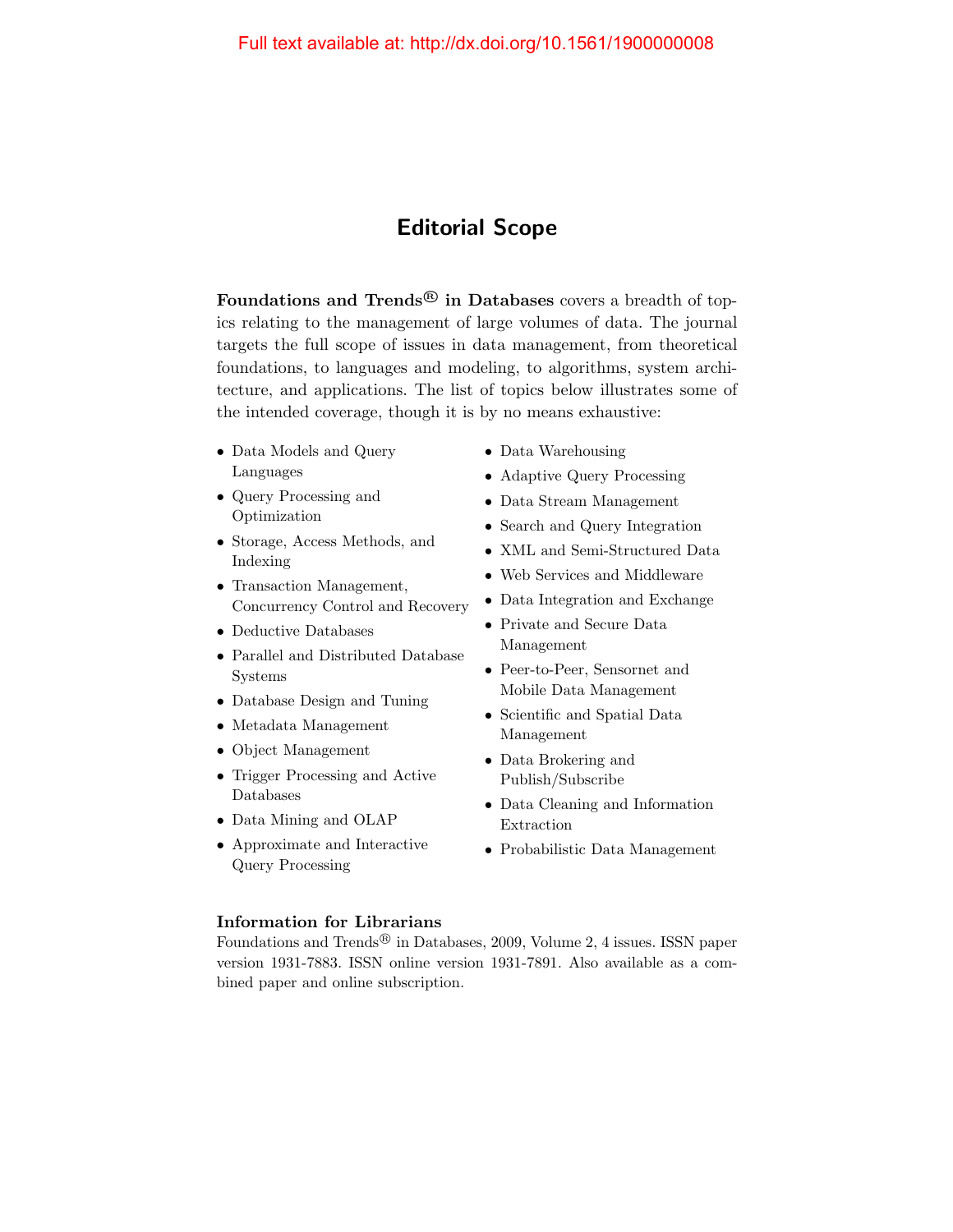Foundations and Trends<br> $^{\circledR}$  in Databases Vol. 2, Nos. 1–2 (2009) 1–167 c 2009 B.-C. Chen, D. Kifer, K. LeFevre and A. Machanavajjhala DOI: 10.1561/1900000008



# Privacy-Preserving Data Publishing

# Bee-Chung  $Chen^1$ , Daniel Kifer<sup>2</sup>, Kristen LeFevre<sup>3</sup> and Ashwin Machanavajjhala<sup>4</sup>

- <sup>1</sup> Yahoo! Research, USA, beechun@yahoo-inc.com
- <sup>2</sup> Penn State University, USA, dkifer@cse.psu.edu
- <sup>3</sup> University of Michigan, USA, klefevre@eecs.umich.edu

<sup>4</sup> Yahoo! Research, USA, mvnak@yahoo-inc.com

# Abstract

Privacy is an important issue when one wants to make use of data that involves individuals' sensitive information. Research on protecting the privacy of individuals and the confidentiality of data has received contributions from many fields, including computer science, statistics, economics, and social science. In this paper, we survey research work in privacy-preserving data publishing. This is an area that attempts to answer the problem of how an organization, such as a hospital, government agency, or insurance company, can release data to the public without violating the confidentiality of personal information. We focus on privacy criteria that provide formal safety guarantees, present algorithms that sanitize data to make it safe for release while preserving useful information, and discuss ways of analyzing the sanitized data. Many challenges still remain. This survey provides a summary of the current state-of-the-art, based on which we expect to see advances in years to come.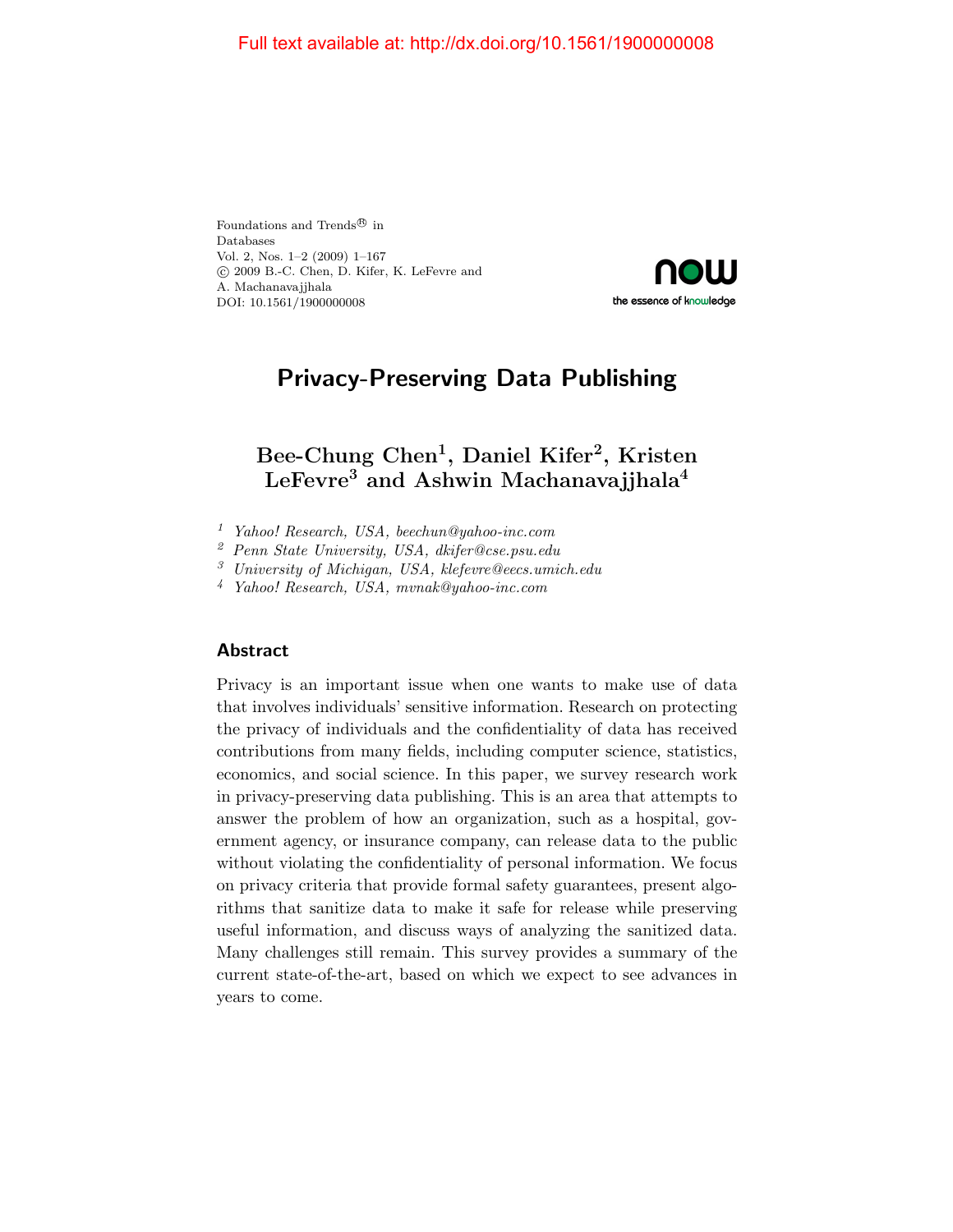# **Contents**

| Introduction<br>1                                              | $\mathbf{1}$ |
|----------------------------------------------------------------|--------------|
| 1.1<br>Information Protection in Censuses, Official Statistics | 3            |
| 1.2<br>Real-World Attacks and Attack Demonstrations            | 6            |
| 1.3<br>Running Example                                         | 10           |
| Overview<br>1.4                                                | 13           |
| $1.5\,$<br>Examples of Sanitization Mechanisms                 | 16           |
| $\bf{2}$<br><b>Privacy Definitions</b>                         | 21           |
| Disclosure Risk<br>2.1                                         | 22           |
| 2.2<br>$k$ -Anonymity                                          | 25           |
| $\ell$ -Diversity<br>2.3                                       | 26           |
| 2.4<br>Protection Against Boolean Background Knowledge         | 31           |
| Protection Against Probabilistic Background Knowledge<br>2.5   | 36           |
| 2.6<br>Differential Privacy                                    | 38           |
| Perfect Privacy<br>2.7                                         | 40           |
| Other Privacy Definitions<br>2.8                               | 43           |
| Discussion and Comparison<br>2.9                               | 50           |
| 3<br><b>Utility Metrics</b>                                    | 59           |
| Mechanisms and Algorithms<br>4                                 | 67           |
| Deterministic Sanitization Techniques<br>4.1                   | 68           |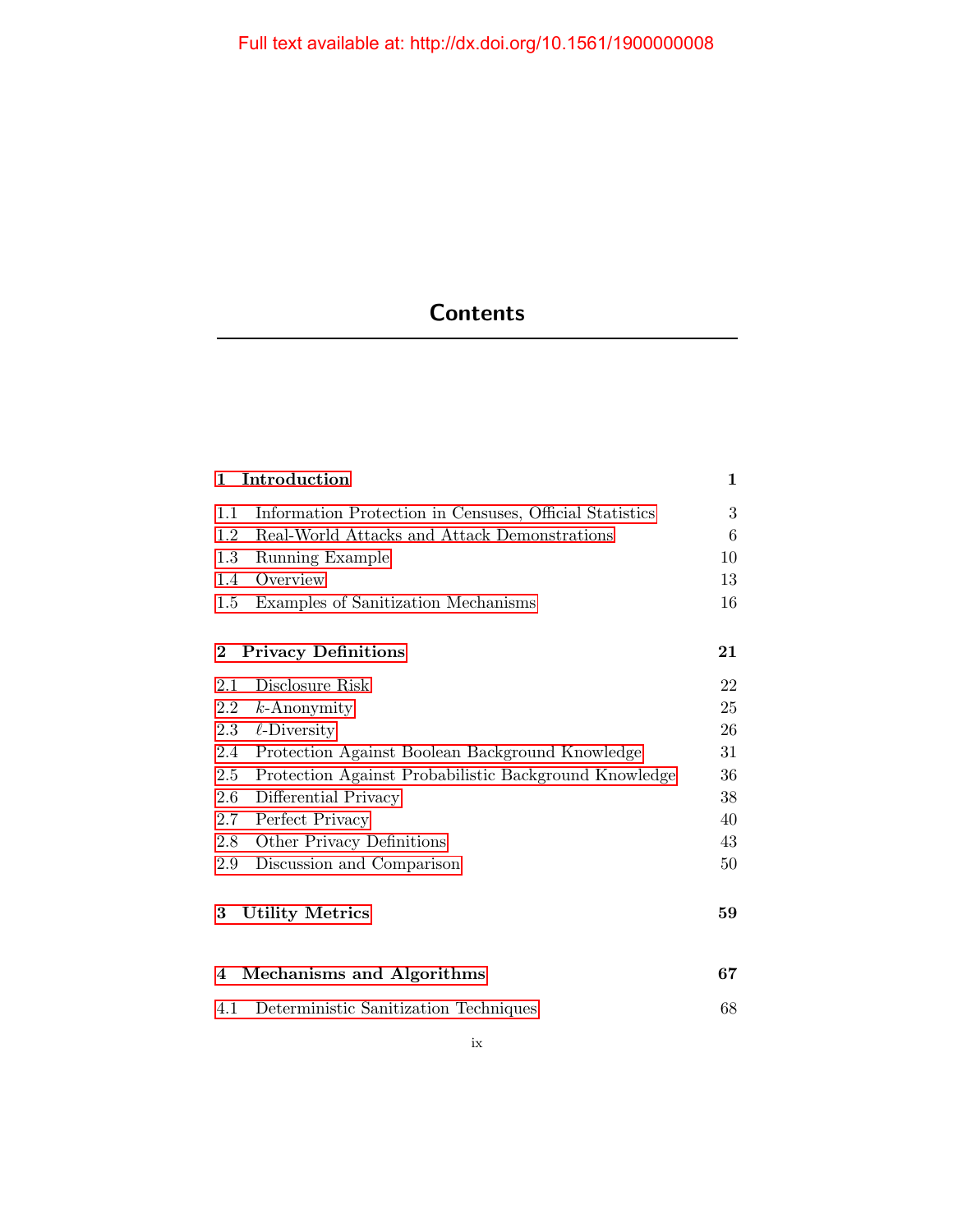| 4.2     | Randomized Sanitization Techniques          | 78  |
|---------|---------------------------------------------|-----|
| 4.3     | Summary                                     | 95  |
|         |                                             |     |
| 5       | <b>Using Sanitized Data</b>                 | 97  |
| 5.1     | <b>Query Processing</b>                     | 98  |
| 5.2     | Machine Learning and Data Mining            | 100 |
| 5.3     | Statistical Analysis                        | 102 |
| 5.4     | Summary                                     | 106 |
|         |                                             |     |
| 6       | <b>Attacking Sanitized Data</b>             | 107 |
| 6.1     | Attacks on Sanitization Schemes             | 110 |
| $6.2\,$ | Attacks Using External Information          | 120 |
|         |                                             |     |
| 7       | <b>Challenges and Emerging Applications</b> | 127 |
| 7.1     | Social Network Privacy                      | 128 |
| 7.2     | Search Log Privacy                          | 133 |
| 7.3     | Location Privacy and Mobile Applications    | 141 |
| 7.4     | Additional Challenges                       | 147 |
|         |                                             |     |
|         |                                             |     |
| 8       | Conclusions                                 | 151 |
|         |                                             |     |
|         |                                             |     |
|         | Acknowledgments                             | 153 |
|         | References                                  | 155 |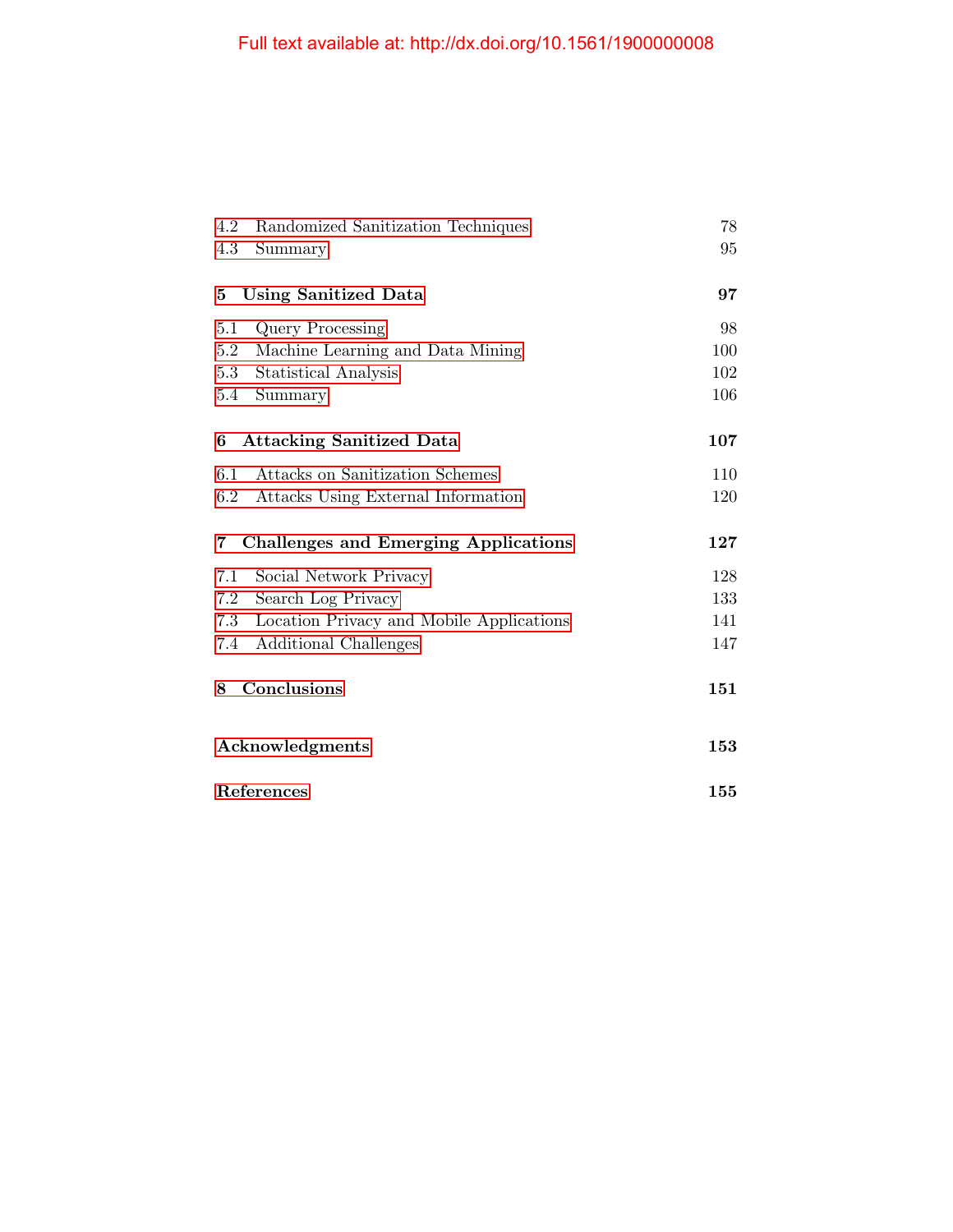<span id="page-8-0"></span>

I have as much privacy as a goldfish in a bowl.

— Princess Margaret

Privacy is an important issue when one wants to make use of data that involve individuals' sensitive information, especially in a time when data collection is becoming easier and sophisticated data mining techniques are becoming more efficient. It is no surprise that research on protecting the privacy of individuals and the confidentiality of data has received many contributions from many fields such as computer science, statistics, economics, and social science. With the current rate of growth in this area it is nearly impossible to organize this entire body of work into a survey paper or even a book. Thus we have proceeded with a more modest goal. This survey describes research in the area of privacy-preserving data publishing. We are mainly concerned with data custodians such as hospitals, government agencies, insurance companies, and other businesses that have data they would like to release to analysts, researchers, and anyone else who wants to use the data. The overall intent is for the data to be used for the public good: in the evaluation of economic models, in the identification of social trends, and in the pursuit of the state-of-the-art in various fields. Usually, such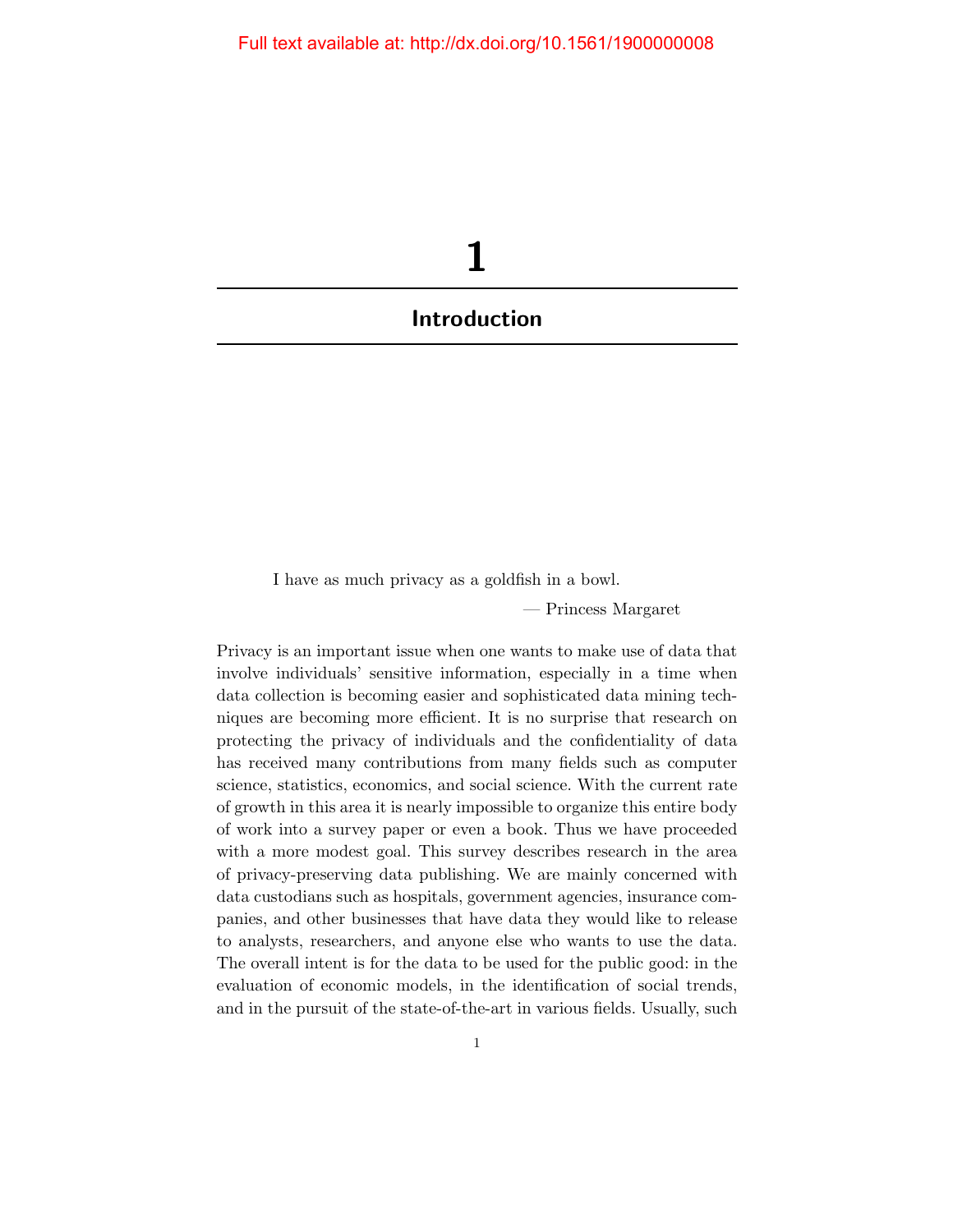data contain personal information such as medical records, salaries, and so on, so that a straightforward release of data is not appropriate. One approach to solving this problem is to require data users to sign non-disclosure agreements. This solution will need significant legal resources and enforcement mechanisms and may be a barrier to wide dissemination of the data. Furthermore, this cannot protect against data theft even when the victim takes reasonable precautions. Thus, it is important to explore technological solutions which anonymize the data prior to its release. This is the focus of this survey.

In Section [1,](#page-8-0) we begin by describing the information-protection practices employed by census bureaus (Section [1.1\)](#page-10-0), and we motivate the importance of considering privacy protection in data publishing through a number of real-world attacks (Section [1.2\)](#page-13-0). We then use a simple example (Section [1.3\)](#page-17-0) to introduce the problem and its challenges (Section [1.4\)](#page-20-0). Section [2](#page--1-0) is devoted to formal definitions of privacy, while Section [3](#page--1-0) is devoted to ways of measuring the utility of sanitized data or the information lost due to the sanitization process. In Section [4,](#page--1-0) we present algorithms for sanitizing data. These algorithms seek to output a sanitized version of data that satisfies a privacy definition and has high utility. In Section [5,](#page--1-0) we discuss how a data user can make use of sanitized data. Then, in Section [6,](#page--1-0) we discuss how an adversary might attack sanitized data. In Section [7,](#page--1-0) we cover emerging applications and their associated research problems and discuss difficult problems that are common to many applications of privacy-preserving data publishing and need further research.

Having explained what this survey is about, we will now briefly mention what this survey is not about. Areas such as access control, query auditing, authentication, encryption, interactive query answering, and secure multiparty computation are considered outside the scope of this paper. Thus we do not discuss them except in places where we deem this to be necessary. We also focus more on recent work as many of the older ideas have already been summarized in book and survey form [\[4,](#page-27-1) [263,](#page-42-0) [264\]](#page-42-1). Unfortunately, we cannot cover every technique in detail and so the choice of presentation will largely reflect the authors' bias. We have tried to cover as much ground as possible and regret any inadvertent omissions of relevant work.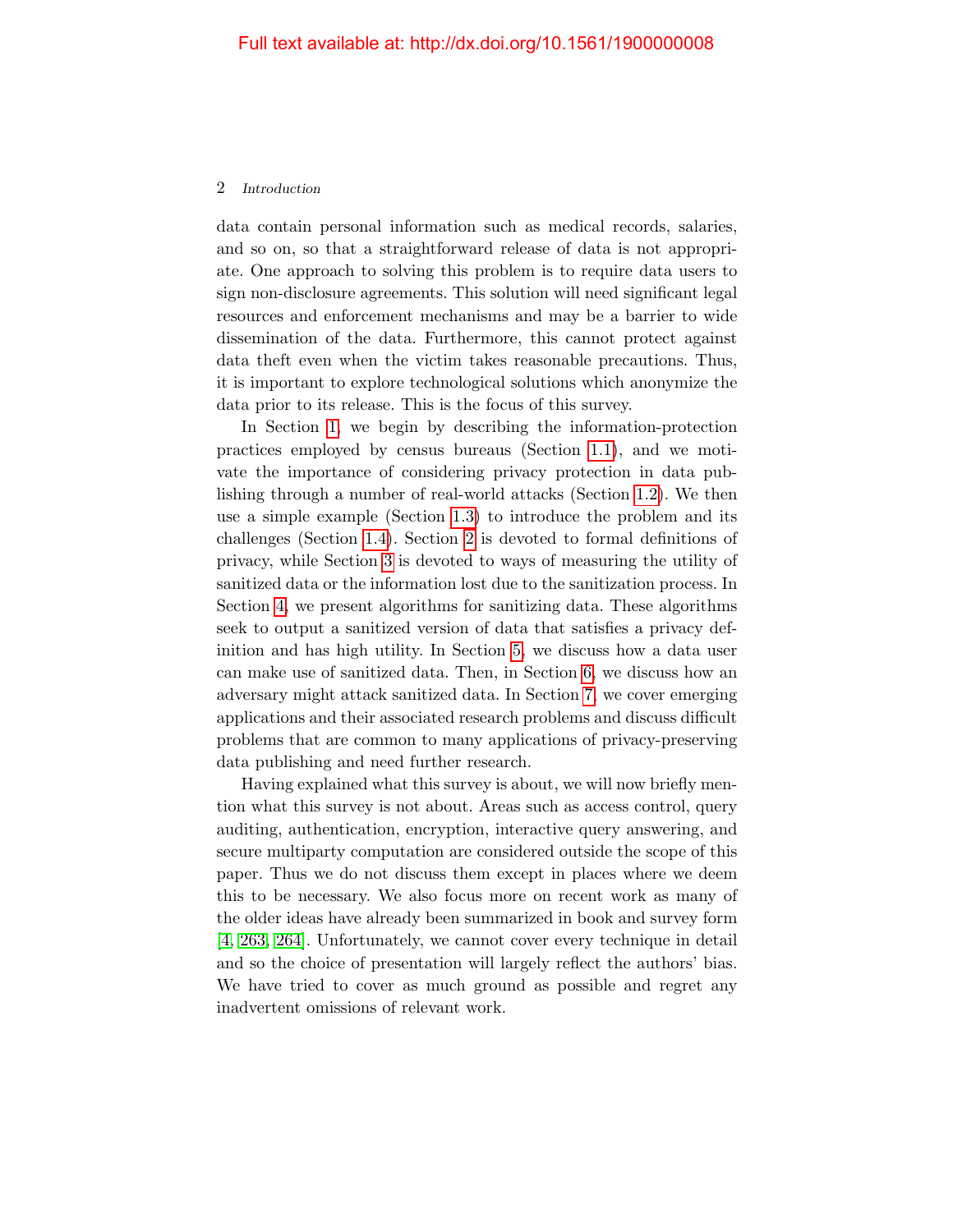1.1 Information Protection in Censuses, Official Statistics 3

# <span id="page-10-0"></span>1.1 Information Protection in Censuses, Official Statistics

The problem of privacy-preserving data publishing is perhaps most strongly associated with censuses, official processes through which governments systematically collect information about their populations. While emerging applications such as electronic medical records, Web search, online social networks, and GPS devices have heightened concerns with respect to collection and distribution of personal information, censuses have taken place for centuries, and considerable effort has focused on developing privacy-protection mechanisms in this setting. Thus, we find it appropriate to begin this survey by describing some of the diverse privacy-protection practices currently in place at national census bureaus and affiliated statistical agencies around the world.

# 1.1.1 Public-Use Data

Most related to the topic of this survey is the problem of releasing public-use data sets. Worldwide, many (though not all) governmental statistical agencies distribute data to the public [\[54,](#page-30-0) [58,](#page-30-1) [133,](#page-35-0) [234\]](#page-41-0) to be used, for example, in demographic research. However, it is also a common belief that these public-use data sets should not reveal information about individuals in the population. For example, in the United States, Title 13 of the US Code requires that census information only be collected to produce statistics, and that census employees be sworn to protect confidentiality.

Thus, over the years, government statistical agencies have developed a variety of mechanisms intended to protect individual privacy in public-use data. (This research area is commonly known as statistical disclosure limitation or confidentiality, and it is a subset of the broader field of official statistics.) Historically, this work has focused on two main classes of data that are commonly released by governmental agencies:

• Aggregate count data *(contingency tables)* Contingency tables contain frequency count information, tabulated on the basis of one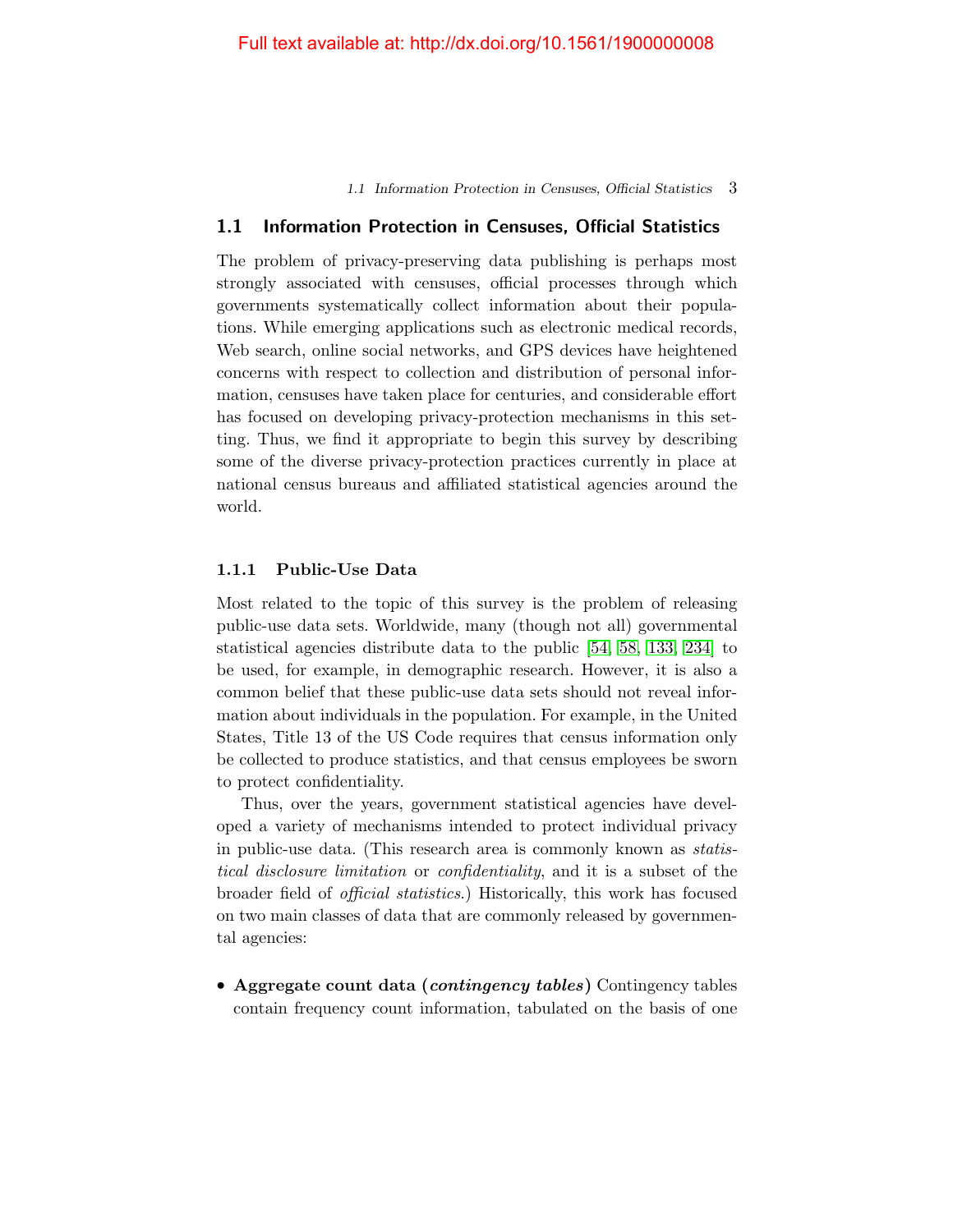of more variables.<sup>[1](#page-11-0)</sup> For example, a contingency table might contain a population count based on Zip Code, Age Range, and Smoking Status; i.e., in each zip code and each age range, how many people smoke?

• Non-aggregate data *(Microdata)* Microdata are simply conventional (non-aggregate) data, where each row refers to a person in the population.

In order to limit the possibility that an individual could be identified from the public-use data, statistical agencies commonly use a combination of techniques [\[54,](#page-30-0) [58,](#page-30-1) [59,](#page-30-2) [95,](#page-33-0) [133,](#page-35-0) [234,](#page-41-0) [257\]](#page-42-2); however, statistical disclosure limitation experts at statistical agencies do not typically provide details of the mechanisms used for confidentiality, only generic descriptions. A recent report [\[95\]](#page-33-0) outlines, in general terms, the practices of the various federal agencies in the United States. (We will describe some of these techniques in more detail in Section [4.](#page--1-0))

- Cell suppression and noise addition (for contingency tables) In contingency tables, it is common to suppress cells with small counts (primary suppression), as well as additional cells that can be inferred using marginal totals (complementary suppression). Similarly, it is common to make small perturbations to the counts.
- Data swapping (for microdata and contingency tables) Data swapping is a method of making controlled changes to microdata; modified contingency tables can also be re-computed from the results. This technique was used in the United States during the 1990 and 2000 censuses [\[101\]](#page-33-1).
- Sampling, geographic coarsening, and top/bottom-coding (for microdata) For microdata, it is common to only release a subset of respondents' data (e.g., a 1% sample). In addition, it is common to restrict geographic identifiers to regions containing at least a certain population. (In the United States, this is typically 100,000 [\[257\]](#page-42-2).) It is also common to "top-code" and "bottom-code" certain values. For example, if there are sufficiently few respondents

<span id="page-11-0"></span><sup>&</sup>lt;sup>1</sup> In SQL, this is analogous to releasing the answer to a COUNT(\*) query with one or more attributes in the GROUP BY clause.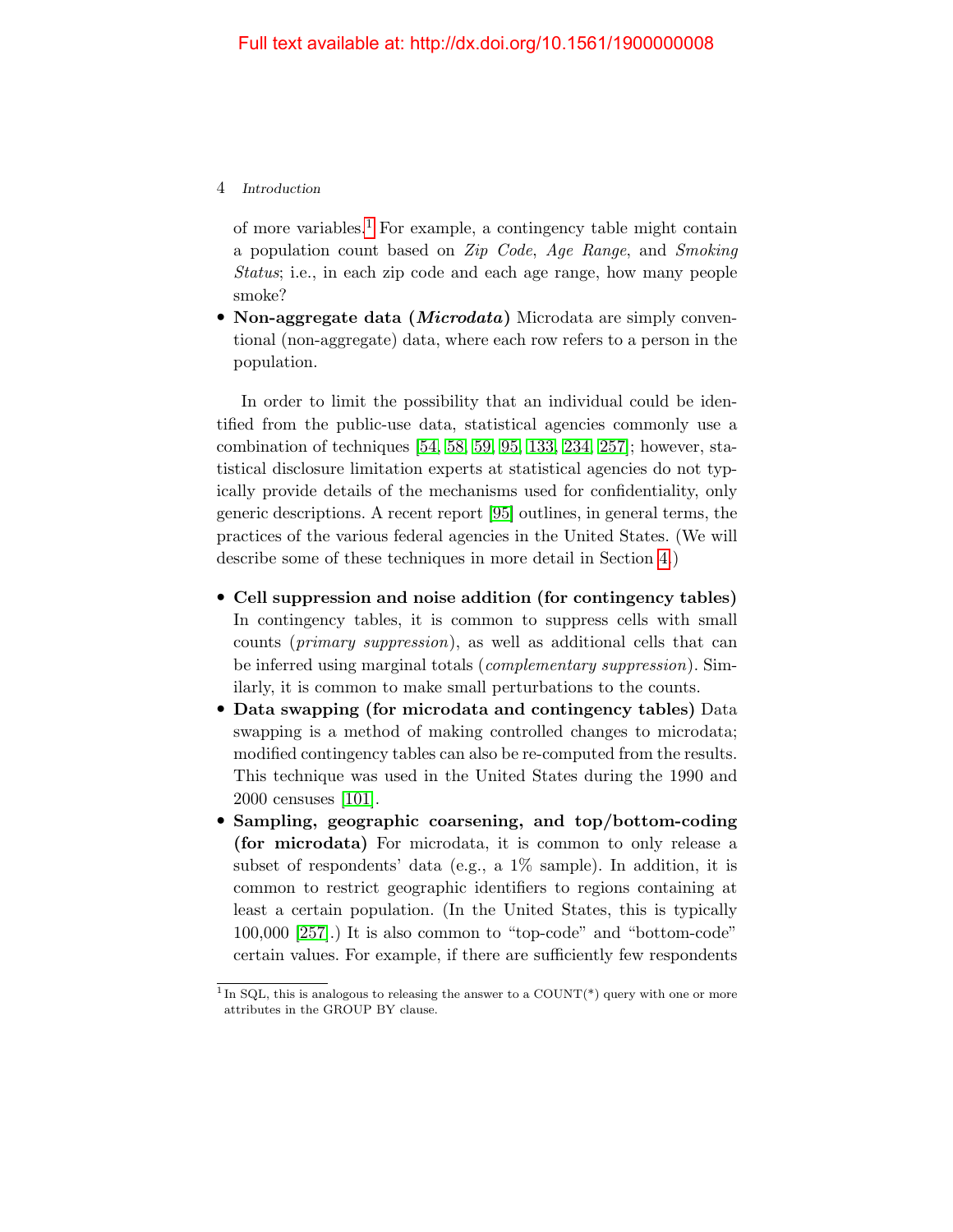# 1.1 Information Protection in Censuses, Official Statistics 5

over age 90, then a top-coding approach would replace all ages  $> 90$ with the value 90.

• Synthetic data (for microdata) Finally, sometimes synthetic data are generated. The idea is to produce data with similar distributional characteristics to the original microdata. The US Census Bureau is considering using a synthetic data approach to release microdata following the 2010 census [\[272\]](#page-43-0).

Many of the above-mentioned mechanisms for microdata and contingency table sanitization, respectively, have been implemented in the  $\mu$ - and  $\tau$ - Argus software packages [\[127,](#page-35-1) [128\]](#page-35-2); these packages have also been used extensively by Statistics Netherlands.

The US Census Bureau also provides an online (real-time) system called the American FactFinder Advanced Query System [\[122\]](#page-34-0), which provides custom tabulations (count queries) from the census data. Disclosure control in this system is done primarily by applying queries to the sanitized (e.g., swapped) microdata, and also by imposing cell suppression and top-coding rules to the results.

# 1.1.2 Restricted-Use Data, Research Data Centers, and Remote Servers

While many statistical agencies release sanitized public-use data sets, there is also a commonly held belief that certain data (e.g., highprecision geographical units) cannot be sanitized enough to release, or that the process would yield the data useless for certain kinds of research. For these reasons, federal agencies in the United States [\[256,](#page-42-3) [225\]](#page-40-0), Canada [\[46\]](#page-30-3), and Germany [\[219\]](#page-40-1) have also set up secure research data centers to allow outside researchers to access more precise and detailed data. The idea is to provide a secure physical facility, staffed by census personnel, in which vetted researchers can carry out approved studies using computers with limited external access. In the United States, there are approximately a dozen such locations. Before conducting a study, a researcher must undergo a background check and provide a sworn statement. Before removing results or data from the center, the results must undergo a strict disclosure review, which is conducted by Census Bureau personnel. Similarly, a variety of countries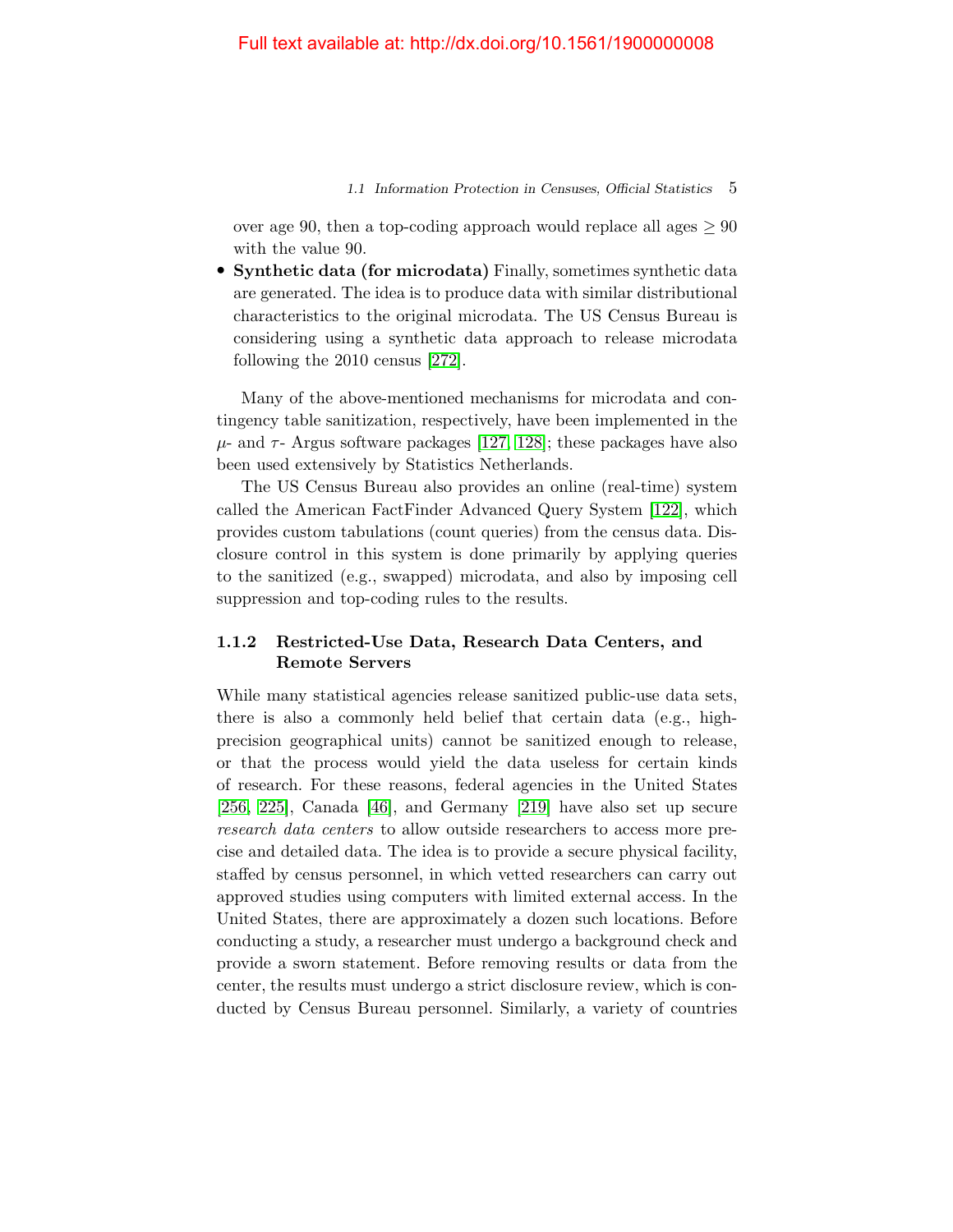provide "virtual" secure research data centers (also known as remote access servers) that serve a similar purpose [\[214\]](#page-40-2).

While secure facilities and data centers are not the topic of this survey, this example highlights the multifaceted nature of the privacyprotection problem. Technical tools for privacy-preserving data publishing are one weapon in a larger arsenal consisting also of legal regulation, more conventional security mechanisms, and the like. In addition, this example highlights a (perceived and sometimes formal) tradeoff between privacy and utility, a theme that has been repeated throughout the literature and that will be repeated throughout this survey.

# <span id="page-13-0"></span>1.2 Real-World Attacks and Attack Demonstrations

A number of real-world attacks and demonstrations indicate the importance of taking privacy into consideration when publishing personal data. In this section, our goal is to briefly recap some notable recent events and attacks, which serve to illustrate the challenges in developing privacy-preserving publishing tools.

One published attack on (purportedly) de-identified data was described by Sweeney [\[241\]](#page-41-1). The dataset in consideration was collected by the Group Insurance Commission (GIC) and contained medical records of Massachusetts state employees. Since the data did not contain identifiers such as names, social security numbers, addresses, or phone numbers, it was considered safe to give the data to researchers. The data did contain demographic information such as birth date, gender, and zip code. Unfortunately, it is not common for two individuals to have the same birth date, less common for them to also live in the same zip code, and less common still for them to also have the same gender. In fact, according to the Massachusetts voter registration list (available at the time for \$20), no one else had the same combination of birth date, gender, and zip code as William Weld, who was then the governor. Thus, his medical records were easy to identify in the data provided by GIC. This sort of attack, where external data are combined with an anonymized data set, is called a *linking attack*.

Not all linking attacks are as simple as performing a join between the GIC data and the voter registration list. This is especially true for text.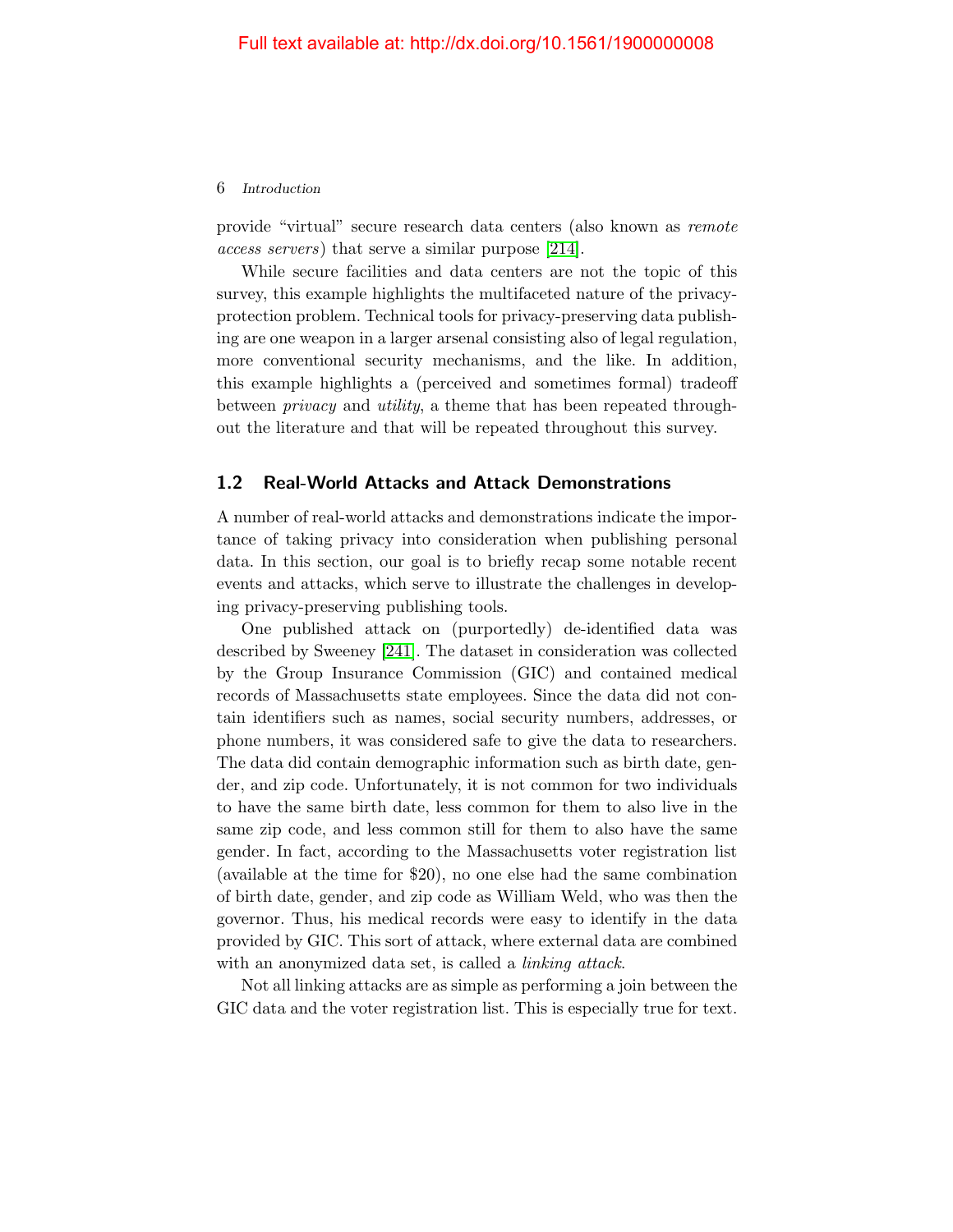## 1.2 Real-World Attacks and Attack Demonstrations 7

As an example, consider the case of AOL. On Sunday, August 6, 2006, AOL released a 2 GB file containing approximately 20 million search queries from 650,000 of its users, which were collected over a period of three months [\[24\]](#page-28-0). In addition to the queries themselves, the data set contained information such as which URL from the search results was clicked and what was its ranking. Although the data set was withdrawn within a few hours, it had already been widely downloaded. The anonymization scheme used to protect the data consisted of assigning a random number (pseudonym) to each AOL user and replacing the user id with this number. Three days later, two New York Times reporters [\[28\]](#page-29-0) found and interviewed user number 4417749 from the data set. They tracked down this user based on the semantic information contained in her search queries: the name of a town, several searches with a particular last name, age-related information, etc. In the case of AOL, there was no single authoritative table (such as a voter list) to link against; instead, there were many scattered sources of information that were used. The privacy breach occurred since AOL failed to reason about these sources and about the semantic content of search queries. We will return to a more detailed discussion of state-of-the-art privacy protection tools for search logs in Section [7.2.](#page--1-15)

A few months later, Netflix, a movie rental service, announced the Netflix Prize for the development of an accurate movie recommendation algorithm. To aid participants in their research efforts, Netflix also released a data set of 100 million ratings for 18,000 movie titles collected from 480,000 randomly chosen users. Personal information had been removed, and user ids were replaced with pseudonyms, as in the AOL data. This data set contained movie ratings and the dates when the ratings were created [\[191\]](#page-38-0). The high-dimensionality of the data set proved to be a tempting target and an attack on such a data set was anticipated by Frankowski et al. [\[105\]](#page-33-2), who showed that movie ratings can be linked to posts in an online forum. The Netflix data were attacked shortly after it came out by Narayanan and Shmatikov [\[186\]](#page-38-1), who showed that external information (such as IMDB reviews) can indeed be linked to the Netflix data set using techniques that are commonly known as record linkage. Record linkage was first formalized in the 1960s by Fellegi and Sunter [\[96\]](#page-33-3); for a survey, see [\[270\]](#page-43-1). Record linkage techniques are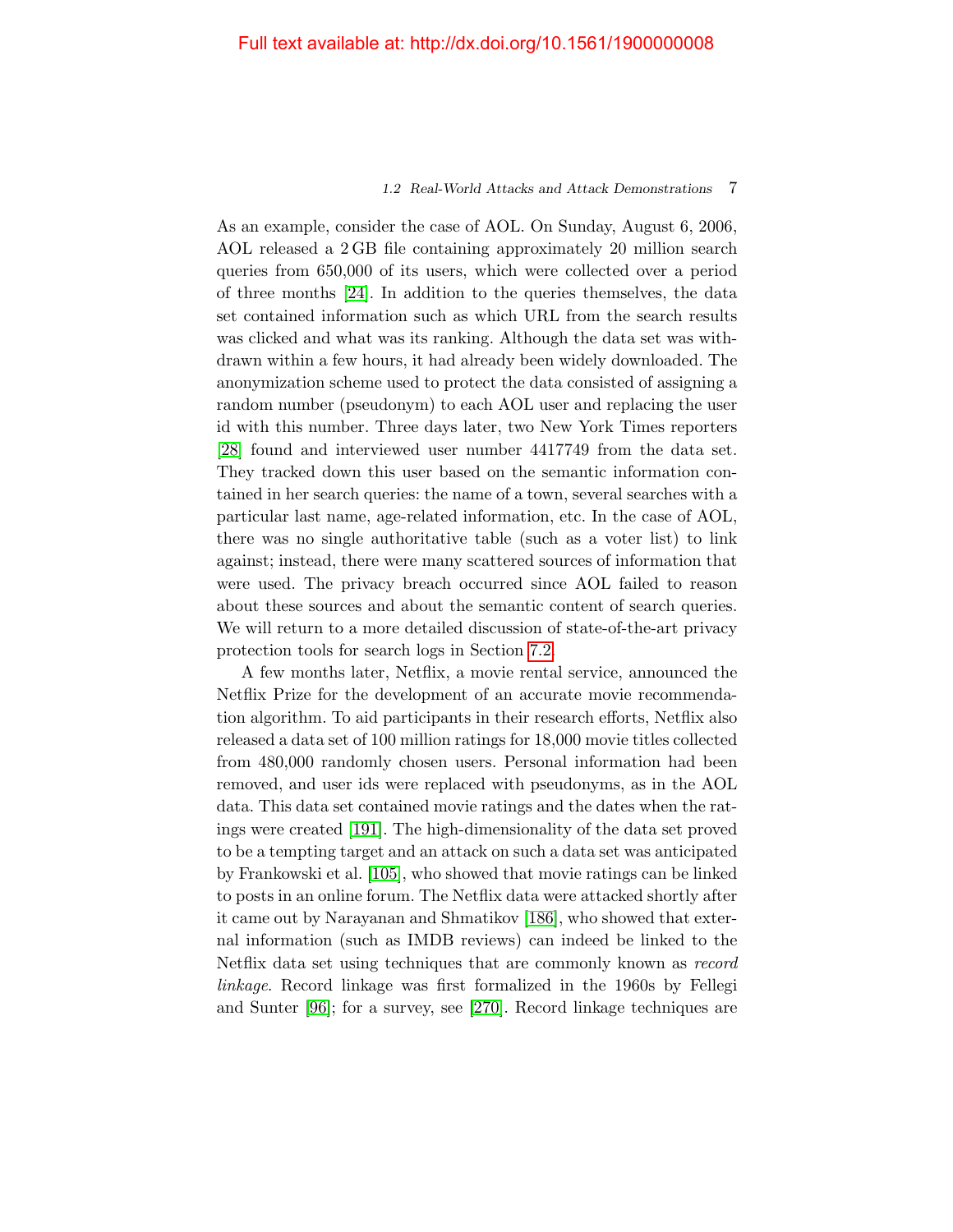frequently used to estimate *re-identification probabilities*: the probabilities that users in a data set can be re-identified through auxiliary data [\[268\]](#page-42-4). These techniques can often handle varying amounts of noise in the auxiliary data, and are also commonly used for the purpose of data cleaning.

Finally, even further illustrating the vulnerability of public personal data sets, several recent attacks have been demonstrated on (purportedly) de-identified social network graphs. Social networks describe a set of people (nodes) and the relationships between them (edges). As in the cases of search logs and movies, a graph can be considered naively anonymized if all identifying characteristics of the people (e.g., names, etc.) have been removed and replaced with pseudonyms. Interestingly, though by this point perhaps unsurprising, a series of attacks have illustrated the fallacy of this approach. Using data from LiveJournal (a blogging site), Backstrom et al. [\[26\]](#page-29-1) demonstrated that it is often possible for a particular user to re-identify himself in a social network graph, and with minimal collusion, he can frequently re-identify a large fraction of users. Hay et al. [\[123\]](#page-34-1) and Narayanan and Shmatikov [\[187\]](#page-38-2) both took this observation a step further, observing that users can often be re-identified using various forms of structural auxiliary information; these results were demonstrated using a real e-mail graph from Enron Corporation [\[123\]](#page-34-1) and social network graphs from LiveJournal, Twitter, and Flickr [\[187\]](#page-38-2). We will return to an in-depth discussion of the state-of-the-art in privacy protection for social network graphs in Section [7.1.](#page--1-14) In addition to these examples, attacks on purportedly deidentified data sets have been illustrated in domains as diverse as GPS traces [\[120,](#page-34-2) [145\]](#page-36-0) and genomic records [\[125,](#page-34-3) [170,](#page-37-0) [171,](#page-37-1) [172\]](#page-37-2).

Note that not all attacks need to involve linking. Some involve reconstructing the original data to uncover pieces of information that are considered confidential. One such example was discussed by Meyer and Kadane [\[177\]](#page-38-3) in relation to the 1990 decennial census. Two important uses of census data are distribution of federal funds and reapportionment (the assignment of seats in the House of Representatives to different states). Thus, undercounting different segments of the population (including minorities) is a serious political issue, and there is a debate about whether to adjust the census data to control for undercounting.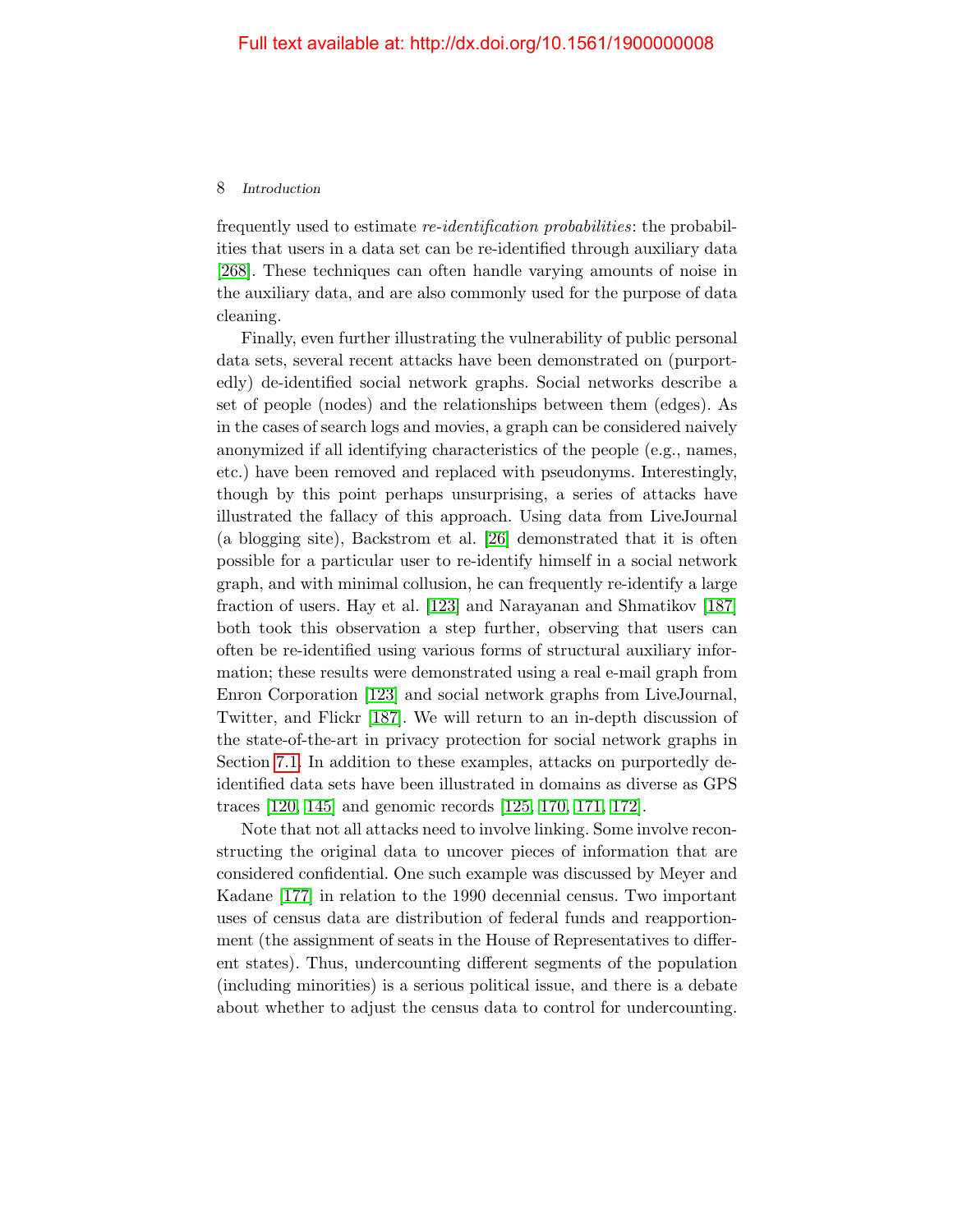### 1.2 Real-World Attacks and Attack Demonstrations 9

In 1991, the Commerce Department decided not to use the adjusted census data. It also refused to release the adjusted data. Following a congressional subpoena, a compromise was reached and the Commerce Department released adjusted population counts for every other census block and for all blocks whose adjusted population was at least 1,000 [\[177\]](#page-38-3). The leaders of the Florida House of Representatives asked Meyer and Kadane to reconstruct these missing values based on the actual census counts and on the released adjusted counts. Later, due to a lawsuit, the rest of the adjusted data was released and Meyer and Kadane were able to evaluate the accuracy of their reconstruction. Using relatively simple techniques based on comparisons of unadjusted counts for various blocks (see [\[177\]](#page-38-3) for more details), they were able to obtain remarkably accurate results. For the 23 congressional districts of Florida that existed at the time, their estimate of the adjusted population differed from the official adjusted counts by at most 79 people. Meanwhile, the difference between the adjusted and unadjusted counts was on the order of several thousand people. Thus the Commerce Department's naive use of suppression ended up concealing less information than they intended.

Algranati and Kadane [\[19\]](#page-28-1) discuss another example of data reconstruction. This time it involves the U.S. Department of Justice. In 2000, the U.S. Department of Justice released a report [\[248\]](#page-41-2) about death penalty statistics for federal crimes. When a federal crime has been committed, the U.S. Attorney in charge of the case must make a recommendation on whether or not to seek the death penalty. The case is also reviewed by the Department of Justice, which also submits a recommendation. Finally, the Attorney General reviews the case and makes the final decision about this process (for more details about the circumstance of the report and the nature of the decisions, see [\[19,](#page-28-1) [248\]](#page-41-2)). The Attorney General's decision is made public but the recommendations made by the U.S. Attorney and the Department of Justice are confidential. Algranati and Kadane focused on the 682 cases from 1995 to 2000 that are contained in this report. This report contains eight measured variables: the federal district, defendant's race, victim's race, the crime, whether or not there were multiple victims,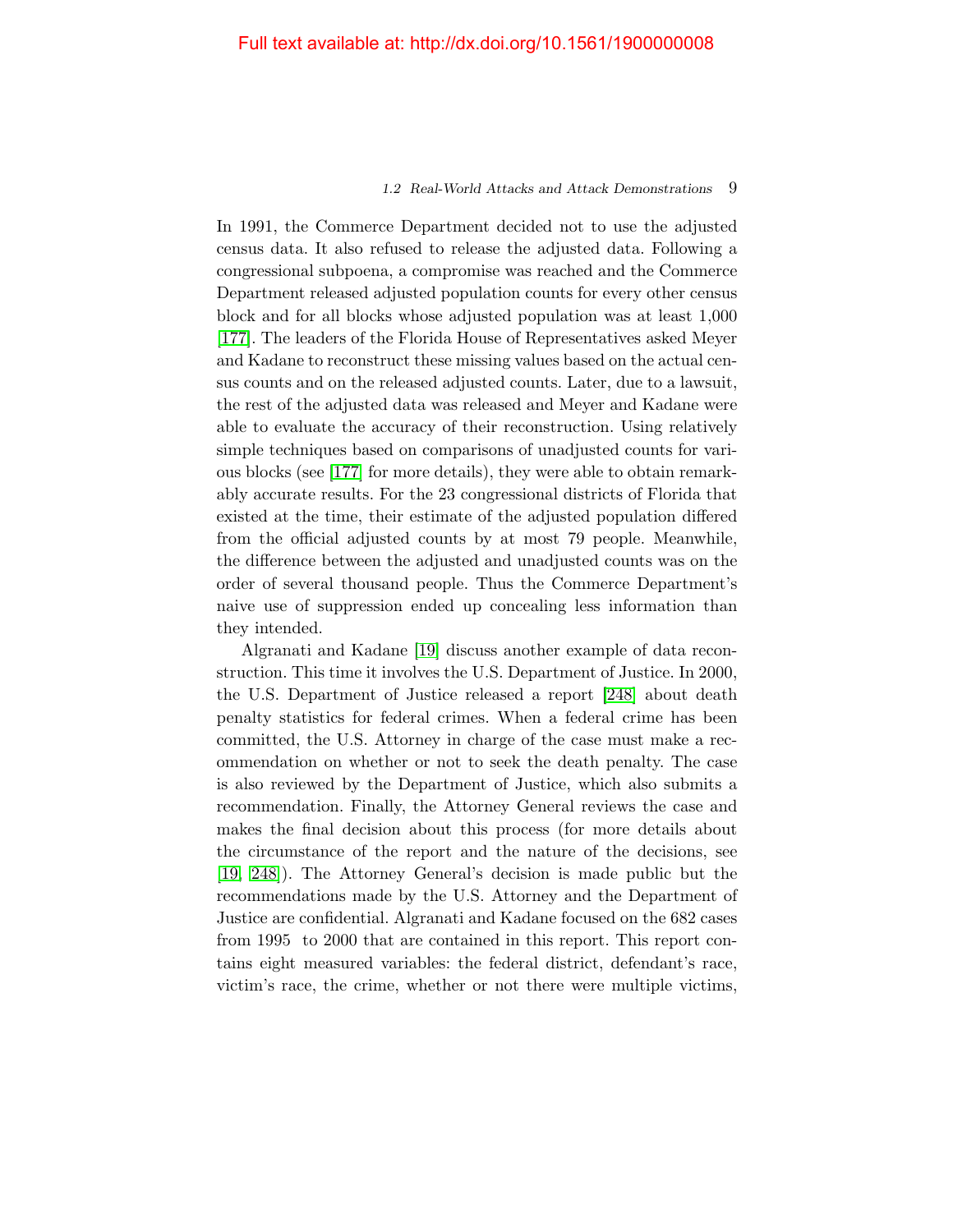and the recommendations made by the U.S. Attorney, the Department of Justice, and the Attorney General. The data were released as a set of lower-dimensional tables of counts. Using some simple combinatorial techniques, Algranati and Kadane were able to fully recover 386 out of 682 records. They were also able to recover the combination of defendant race, federal district and all three recommendations for all of the 682 cases. Again, a naive release of data allowed for the recovery of most of the information that was considered confidential.

All of these examples serve to illustrate the challenges and importance of developing appropriate anonymization measures for published data.

# <span id="page-17-0"></span>1.3 Running Example

To prevent privacy breaches, organizations that want to publish data must resolve possible privacy issues before releasing data. We introduce privacy issues in data publishing by the following example scenario. A centralized trusted data collection agency, say Gotham City Hospital, collects information from a set of patients. The information collected from each patient consists of identifying information like name; demographic information like age, gender, zip code, and nationality; and the patient's medical condition. The data are put into a table like Table [1.1.](#page-17-1) Researchers in Gotham City University, who study how

<span id="page-17-1"></span>

|                | Name   | Age | Gender | Zip Code | Nationality | Condition       |
|----------------|--------|-----|--------|----------|-------------|-----------------|
| 1              | Ann    | 28  | F      | 13053    | Russian     | Heart disease   |
| $\overline{2}$ | Bruce  | 29  | М      | 13068    | Chinese     | Heart disease   |
| 3              | Cary   | 21  | F      | 13068    | Japanese    | Viral infection |
| $\overline{4}$ | Dick   | 23  | М      | 13053    | American    | Viral infection |
| 5              | Eshwar | 50  | М      | 14853    | Indian      | Cancer          |
| 6              | Fox    | 55  | М      | 14750    | Japanese    | F <sub>11</sub> |
| 7              | Gary   | 47  | М      | 14562    | Chinese     | Heart disease   |
| 8              | Helen  | 49  | F      | 14821    | Korean      | F <sub>11</sub> |
| 9              | Igor   | 31  | М      | 13222    | American    | Cancer          |
| 10             | Jean   | 37  | F      | 13227    | American    | Cancer          |
| 11             | Ken    | 36  | М      | 13228    | American    | Cancer          |
| 12             | Lewis  | 35  | М      | 13221    | A merican   | Cancer          |

Table 1.1. Medical record table.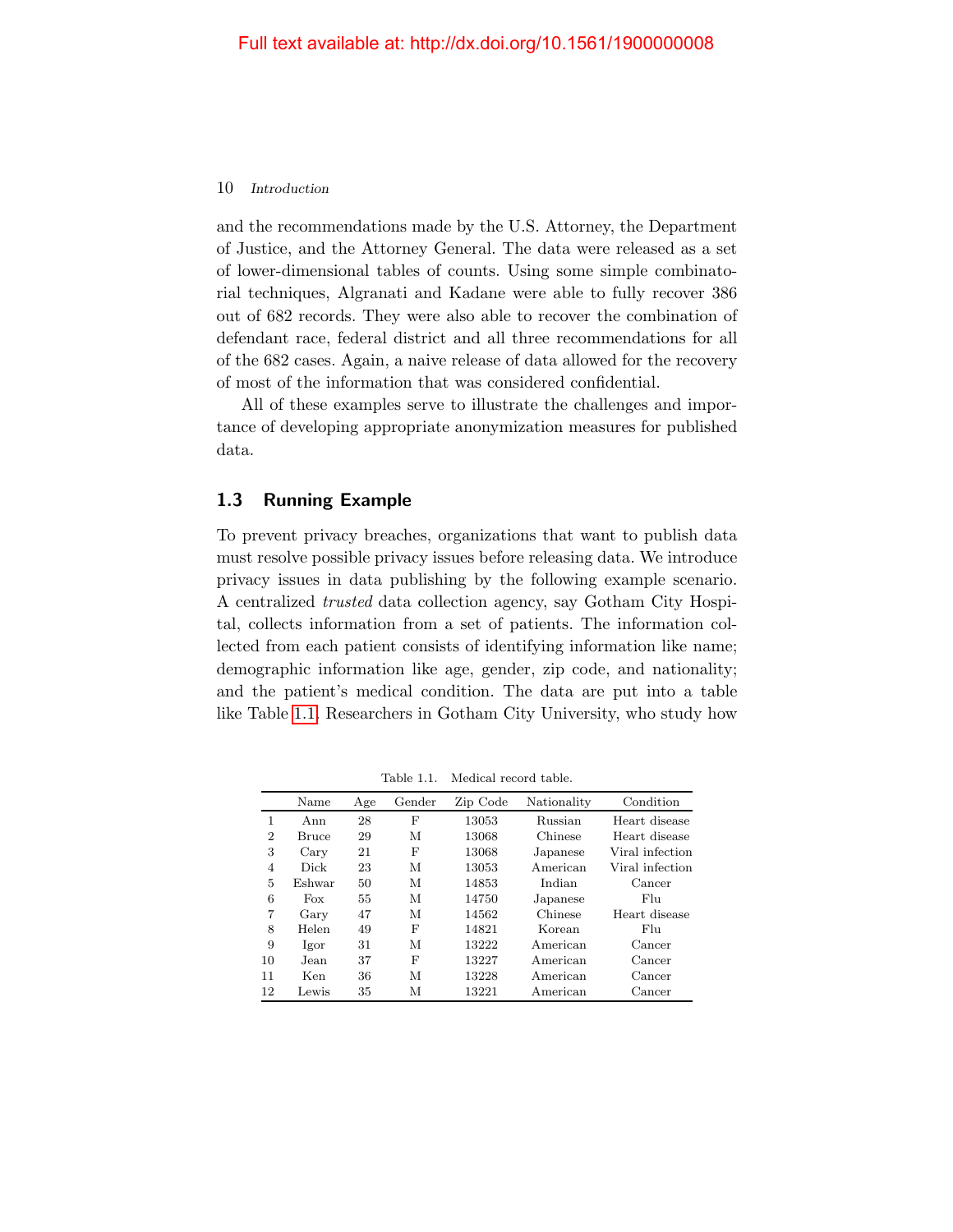# 1.3 Running Example 11

diseases correlate with patients' demographic attributes, can benefit substantially from analyzing these data and have made a request to the hospital for releasing the table. Now, the question is whether releasing Table [1.1](#page-17-1) is safe. In fact, the hospital has a privacy policy that prevents it from releasing patients' identifying information. Obviously, releasing Table [1.1,](#page-17-1) which contains names, would violate this policy. However, does removal of names from Table [1.1](#page-17-1) make the table safe for release? Consider a researcher, say Mark, who is a friend of Eshwar and knows that Eshwar is a 50-year-old Indian male having zip code 14853. He also knows that Eshwar visited Gotham City Hospital several times. If Mark saw this table with names removed, he would be almost sure that his friend Eshwar got cancer, because the fifth record is the only record that matches Mark's knowledge about Eshwar. Age, gender, zip code, and nationality are called quasi-identifier attributes, because by looking at these attributes an adversary may potentially identify an individual in the data set.

One way to prevent Mark from being able to infer Eshwar's medical condition is to make sure that, in the released data, no patient can be distinguished from a group of  $k$  patients by using age, gender, zip code, and nationality. We call a table that satisfies this criterion a k-anonymous table. Table [1.2](#page-19-0) is a modified version of the medical record table that is 4-anonymous, where names have been removed, age values have been generalized to age groups, gender values have been generalized to Any, zip codes have been generalized to first few digits and nationality values have been generalized to different geographical granularities. Now, when Mark sees this generalized table, he only knows that Eshwar's record is in the second group and is not sure whether Eshwar had flu or cancer. However, as will be seen later, this table is still not safe for release.

For now, let us assume that Gotham City Hospital somehow decides to consider 4-anonymous tables to be safe for release; but in addition to Table [1.2,](#page-19-0) there are many 4-anonymous tables which can be derived from the medical record table. Table [1.3](#page-19-1) is another 4-anonymous table derived from the original medical record table. Which one should Gotham City Hospital choose to release? Intuitively, the hospital should choose the one that is the most useful for the researchers who request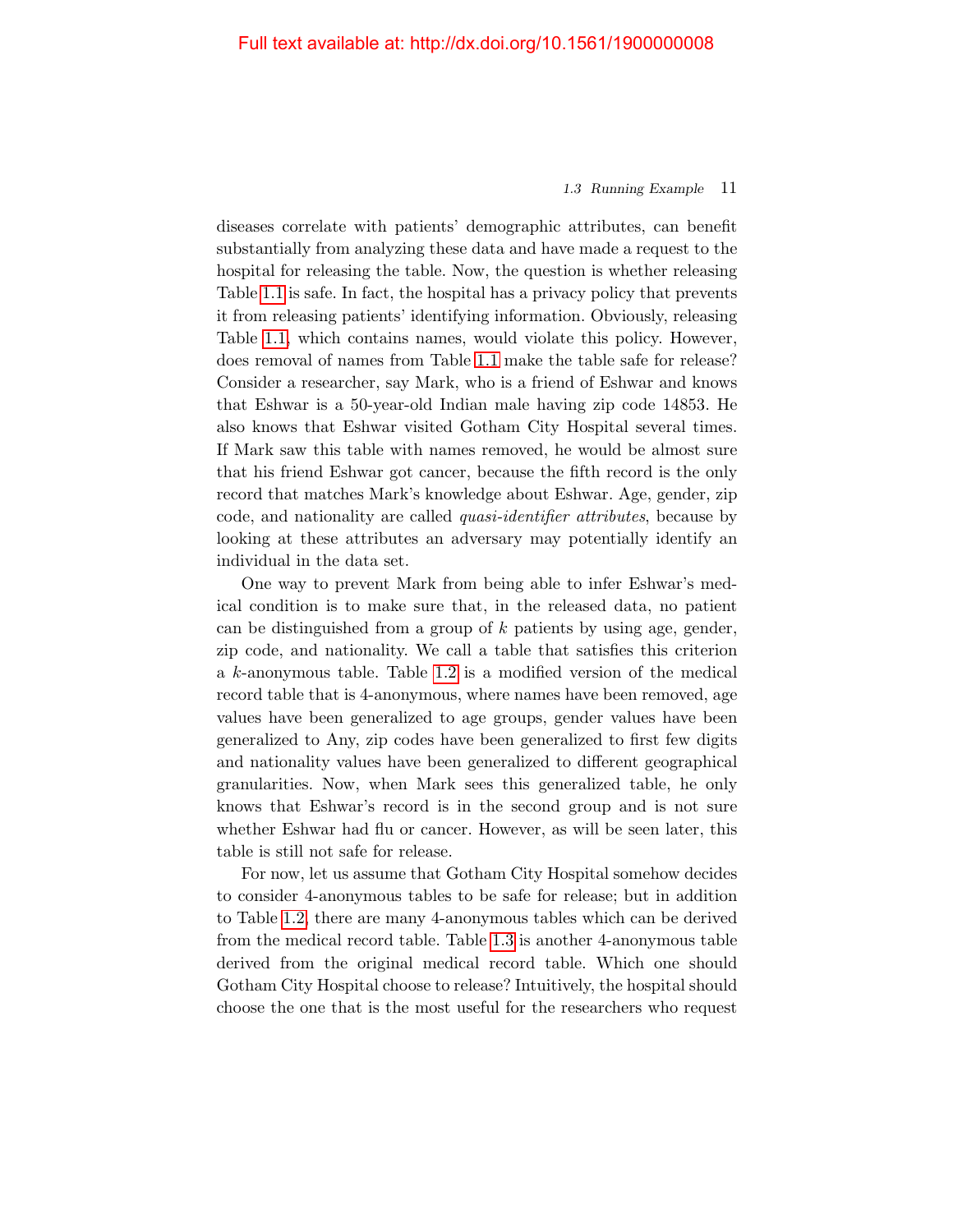Table 1.2. Generalized medical record table.

<span id="page-19-0"></span>

|                   |    | Age       | Gender | Zip Code | Nationality | Condition       |
|-------------------|----|-----------|--------|----------|-------------|-----------------|
| (Ann)             | 1  | $20 - 29$ | Any    | $130**$  | Any         | Heart disease   |
| (Bruce)           | 2  | $20 - 29$ | Any    | $130**$  | Any         | Heart disease   |
| (Cary)            | 3  | $20 - 29$ | Any    | $130**$  | Any         | Viral infection |
| (Dick)            | 4  | $20 - 29$ | Any    | $130**$  | Any         | Viral Infection |
| (Eshwar)          | 5  | $40 - 59$ | Any    | $14***$  | Asian       | Cancer          |
| (Fox)             | 6  | $40 - 59$ | Any    | $14***$  | Asian       | Flu             |
| (Gary)            | 7  | $40 - 59$ | Any    | $14***$  | Asian       | Heart disease   |
| (Helen)           | 8  | $40 - 59$ | Any    | $14***$  | Asian       | Flu             |
| (Igor)            | 9  | $30 - 39$ | Any    | $1322*$  | American    | Cancer          |
| $(\mathrm{Jean})$ | 10 | $30 - 39$ | Any    | $1322*$  | American    | Cancer          |
| (Ken)             | 11 | $30 - 39$ | Any    | $1322*$  | American    | Cancer          |
| (Lewis)           | 12 | $30 - 39$ | Any    | $1322*$  | American    | Cancer          |

<sup>a</sup>No record can be distinguished from a group of four based on Age, Gender, Zip Code, and nationality.

<sup>b</sup>Names are removed. Age values are generalized to age groups. Gender values are generalized to Any. Zip codes are generalized to first few digits. Nationality values are generalized to different geographical granularities.

Table 1.3. Another generalized medical record table.

<span id="page-19-1"></span>

|          |                | Age       | Gender | Zip Code | Nationality | Condition       |
|----------|----------------|-----------|--------|----------|-------------|-----------------|
| (Ann)    | 1              | $20 - 59$ | F      | $1****$  | Any         | Heart disease   |
| (Helen)  | 8              | $20 - 59$ | F      | $1****$  | Any         | F <sub>lu</sub> |
| (Cary)   | 3              | $20 - 59$ | F      | $1****$  | Any         | Viral infection |
| (Jean)   | 10             | $20 - 59$ | F      | $1***$   | Any         | Cancer          |
| (Eshwar) | 5              | $20 - 59$ | М      | $1****$  | Asian       | Cancer          |
| (Fox)    | 6              | $20 - 59$ | М      | $1****$  | Asian       | Flu             |
| (Gary)   | 7              | $20 - 59$ | М      | $1****$  | Asian       | Heart disease   |
| (Bruce)  | $\overline{2}$ | $20 - 59$ | М      | $1****$  | Asian       | Heart Disease   |
| (Igor)   | 9              | $20 - 39$ | М      | $13***$  | American    | Cancer          |
| (Dick)   | 4              | $20 - 39$ | М      | $13***$  | American    | Viral infection |
| (Ken)    | 11             | $20 - 39$ | М      | $13***$  | American    | Cancer          |
| (Lewis)  | 12             | $20 - 39$ | М      | $13***$  | American    | Cancer          |

<sup>a</sup>The second record has been swapped with the eighth record, and the fourth record has been swapped with the tenth record.

for the data. Assume that the primary objective of the researchers is to understand how diseases correlated with genders. Thus, the researchers want as little replacement of a gender value by Any as possible. It should be easy to see that Table [1.3](#page-19-1) is a better choice than Table [1.2](#page-19-0) in terms of the number of replacements of gender values by Any.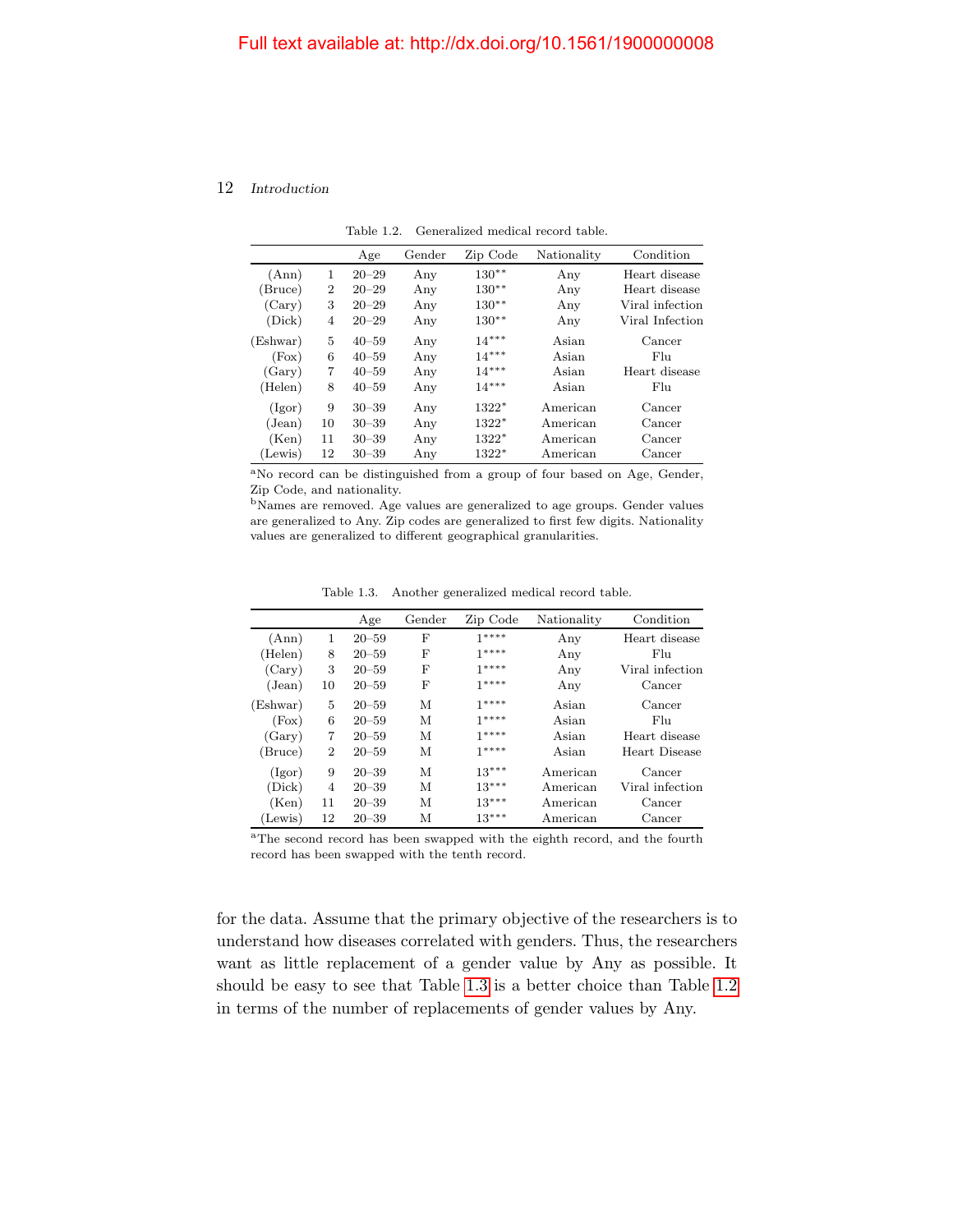1.4 Overview 13

# <span id="page-20-0"></span>1.4 Overview

Given a data set, privacy-preserving data publishing can be intuitively thought of as a game among four parties:

- Data user, like the researchers in Gotham City University, who wants to utilize the data.
- Adversary, like Mark in the running example, who wants to derive private information from the data.
- Data publisher, like Gotham City Hospital, who collects the data and wants to release the data in a way that satisfies the data user's need but also prevents the adversary from obtaining private information about the individuals in the data.
- Individuals, like Eshwar, whose data are collected by the data publisher. In some cases, the individuals agree with the data publisher's privacy policy, trust the data publisher and give the data publisher all the requested information. In these cases, it is the data publisher's responsibility to ensure privacy preservation. In other cases, the individuals do not trust the data publisher and want to make sure that the data publisher cannot precisely identify their sensitive information (e.g., by adding noise to their data records so that the data publisher can only have accurate aggregate statistics, but noisy individual data values). Although the primary focus of this paper is on trusted data publishers, we will also discuss untrusted data publishers in Section [4.2.](#page--1-8)

There is a fundamental tradeoff between privacy and utility. At one extreme, the data publisher may release nothing so that privacy is perfectly preserved; however, no one is able to use the data. At the other extreme, the data publisher may release the data set without any modification so that data utility can be maximized; however, no privacy protection is provided. For the data publisher to release useful data in a way that preserves privacy, the following three components need to be defined.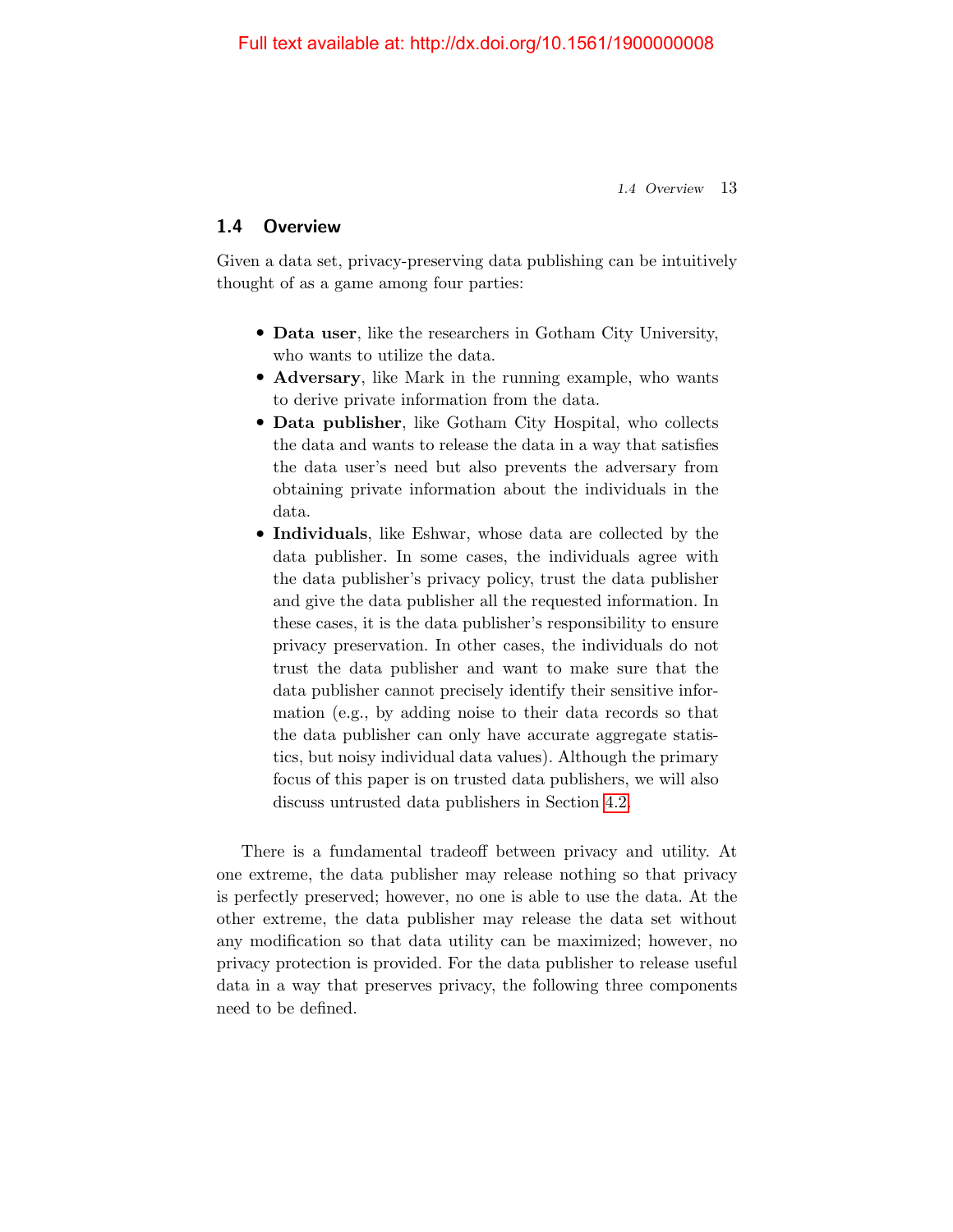- Sanitization mechanism: Given an *original data set*, e.g., Table [1.1,](#page-17-1) a sanitization mechanism sanitizes the data set by making the data less precise. This mechanism defines the space of possible "snapshots" of the original data set that are considered as candidates for release. We call such a snapshot a release candidate. Generalization is an example sanitization mechanism. Tables [1.2](#page-19-0) and [1.3](#page-19-1) are two release candidates of such a mechanism when applied to Table [1.1.](#page-17-1) We will first introduce some common sanitization mechanisms in Section [1.5](#page-23-0) and have an in-depth discussion in Section [4.](#page--1-0)
- Privacy criterion: Given a release candidate, the privacy criterion defines whether the release candidate is safe for release or not. k-Anonymity is an example privacy criterion. Privacy criteria are the focus of Section [2.](#page--1-0)
- Utility metric: Given a release candidate, the utility metric quantifies the utility of the release candidate (equivalently, the information loss due to the sanitization process). For example, the researchers in Gotham City University use the number of replacements of gender values by Any as their utility measure. We survey utility metrics in Section [3.](#page--1-0)

Given the above three components, one approach to privacypreserving data publishing is to publish the most useful release candidate that satisfies the privacy criterion. An algorithm that takes an original data set and generates a release candidate that satisfies a given privacy criterion while providing high utility<sup>[2](#page-21-0)</sup> is called an *anonymiza*tion (or sanitization) algorithm. The terms "anonymization" and "sanitization" will be used interchangeably. A selected list of interesting anonymization algorithms is presented in Section [4.](#page--1-0)

After the data publisher finds a good release candidate and makes it public, the data user will use it for good and the adversary will attack it. Because the sanitization mechanism has perturbed the data to make it less precise and less sensitive, the data user may not be able

<span id="page-21-0"></span><sup>2</sup> Note that providing the maximum utility among all release candidates may not be algorithmically feasible and may also be undesirable because it gives an adversary an additional avenue of attack (see Section [6\)](#page--1-0).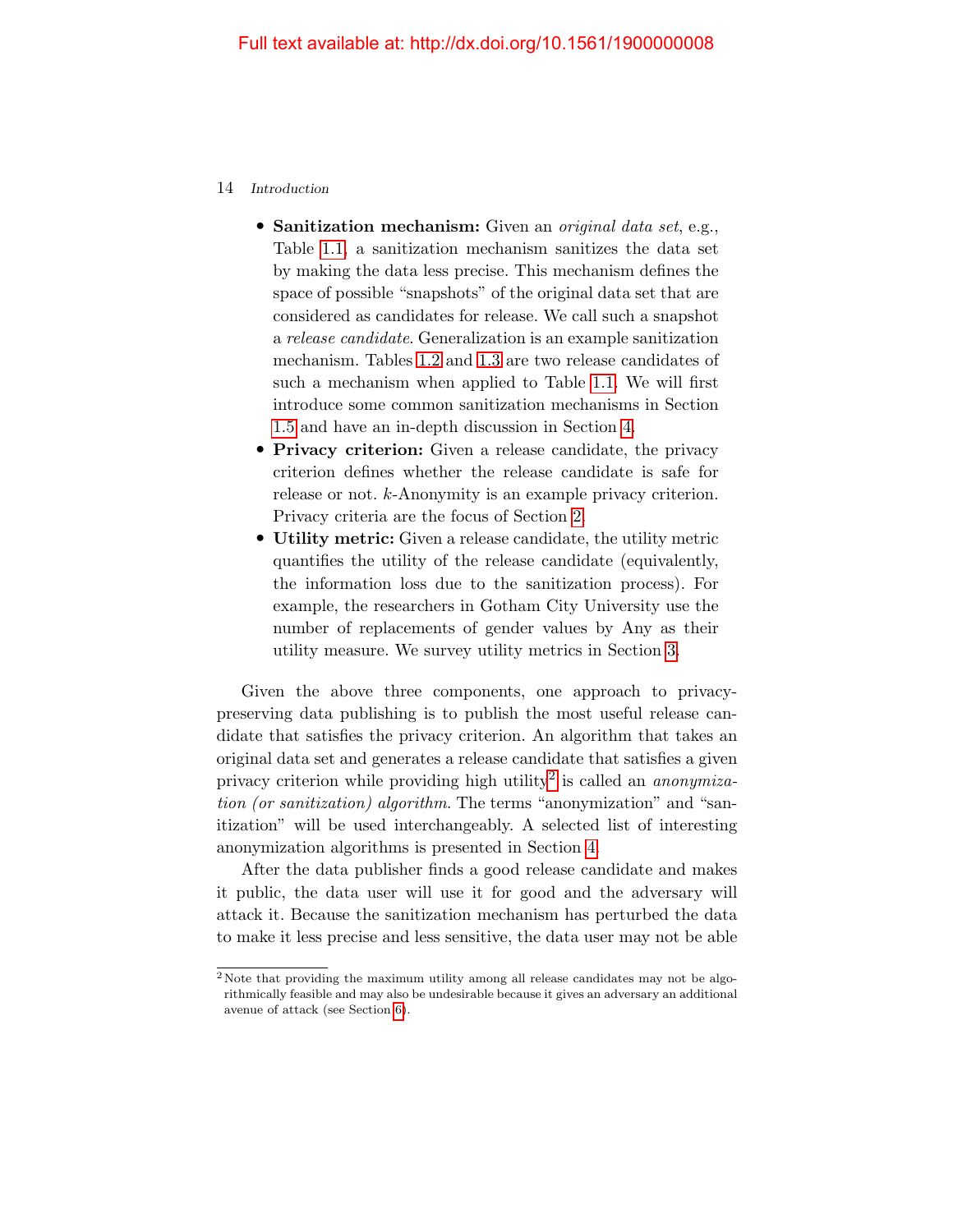### 1.4 Overview 15

to use the data in a straightforward manner. For example, suppose that Table [1.3](#page-19-1) is released, and the data user wants to know the fraction of patients with ages between 20 and 30 who have heart disease. This query cannot be answered precisely based on Table [1.3,](#page-19-1) but may be answered probabilistically. A methodology is needed to answer such queries in a meaningful and consistent manner. In addition to database queries, the data user may also want to build machine-learning models (for a prediction task) or conduct statistical analysis (to test whether a finding from a sanitized data set is statistically significant). We will discuss how to do so in Section [5](#page--1-0) and point the readers to related literature.

From the adversary's point of view, although the released data satisfy a privacy criterion (or a few criteria), it is still possible to uncover some individuals' sensitive information. This is because each privacy criterion has its own assumption and sometimes only protects data against a few types of attacks. For example, Table [1.2](#page-19-0) satisfies the  $k$ -anonymity criterion. However, it is vulnerable to a *homogeneity* attack: although no one cannot distinguish Jean's record from the other three records (Igor's, Ken's, and Lewis') based on the quasi-identifier attributes, we are 100% sure that she has cancer (if we know her quasiidentifier attributes and the fact that her data are in Table [1.2\)](#page-19-0). Furthermore, some anonymization algorithm have special behavior that may allow the adversary to make further inference about the data, and the adversary may have more background knowledge than a privacy criterion assumes. We review interesting attacks against sanitized data in Section [6.](#page--1-0)

We note that there can potentially be multiple data users with different data needs, multiple adversaries with different purposes and knowledge about individuals in the data, and multiple data publishers (whose data sets may overlap with each other) who would like to release versions of their data. A single data publisher may also want to release different versions of the data at different times. Furthermore, the original data set may not be a single table; it may be a relational database (that contains multiple tables), a market-basket database (in which each record is a set of items), a search log (in which each record is a search query with some metadata), a social network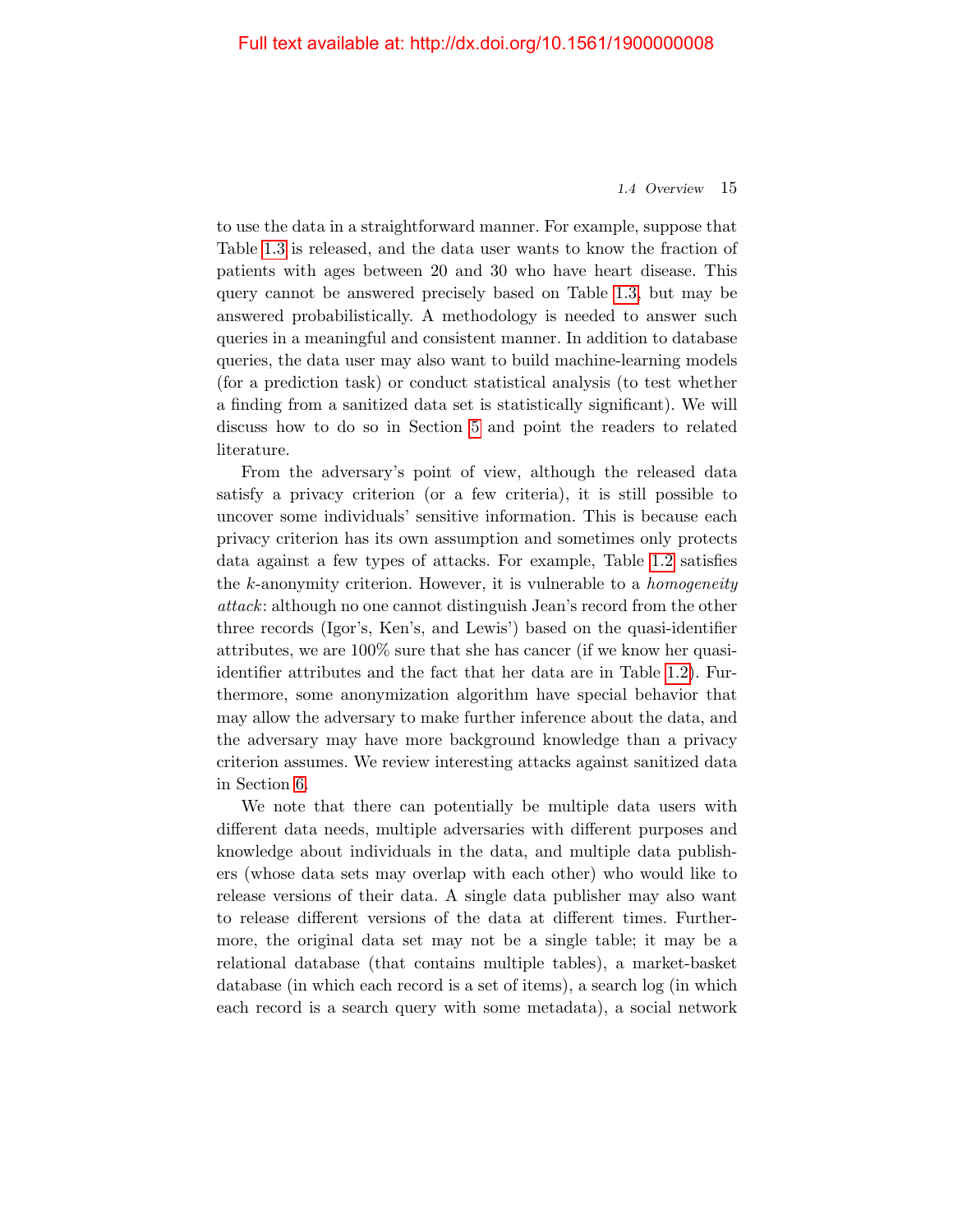(relating individuals), and so on. These variations all add to the complexity of the problem and will be addressed with different levels of details (in proportion to the progress that has been made on these problems). In particular, we discuss social network privacy in Section [7.1,](#page--1-14) search log privacy in Section [7.2,](#page--1-15) location privacy of mobile applications in Section [7.3,](#page--1-0) and challenges for future research in Section [7.4.](#page--1-16)

# <span id="page-23-0"></span>1.5 Examples of Sanitization Mechanisms

Before proceeding to the next chapter, we will first briefly introduce a number of common sanitization mechanisms to facilitate our discussion. It is important to have a basic idea of such mechanisms because a privacy criterion is defined on the output of such a mechanism, an adversary breaches privacy by analyzing such an output, and a data user studies such an output. However, we do not try to cover all of the sanitization mechanisms here. An in-depth discussion of mechanisms and algorithms will be presented in Section [4.](#page--1-0)

Recall that a sanitization mechanism defines the space of all possible release candidates in an application of privacy-preserving data publishing. An anonymization algorithm finds a release candidate that is both useful and safe (according to a given privacy criterion) from this space. To simplify our discussion, we consider the original data set to be a table (e.g., Table [1.1\)](#page-17-1), in which each column is an attribute and each row is the data record of an individual. Other kinds of data (sets of items, text data, graph and network data, and others) will be discussed later (primarily in Section [7\)](#page--1-0).

Generalization: The generalization mechanism produces a release candidate by generalizing (coarsening) some attribute values in the original table. We have seen two examples of such release candidates in Tables [1.2](#page-19-0) and [1.3.](#page-19-1) The basic idea is that, after generalizing some attribute values, some records (e.g., Ann's record and Bruce's record in Table [1.2\)](#page-19-0) would become identical when projected on the set of quasiidentifier (QI) attributes (e.g., age, gender, zip code, and nationality). Each group of records that have identical QI attribute values is called an equivalence class.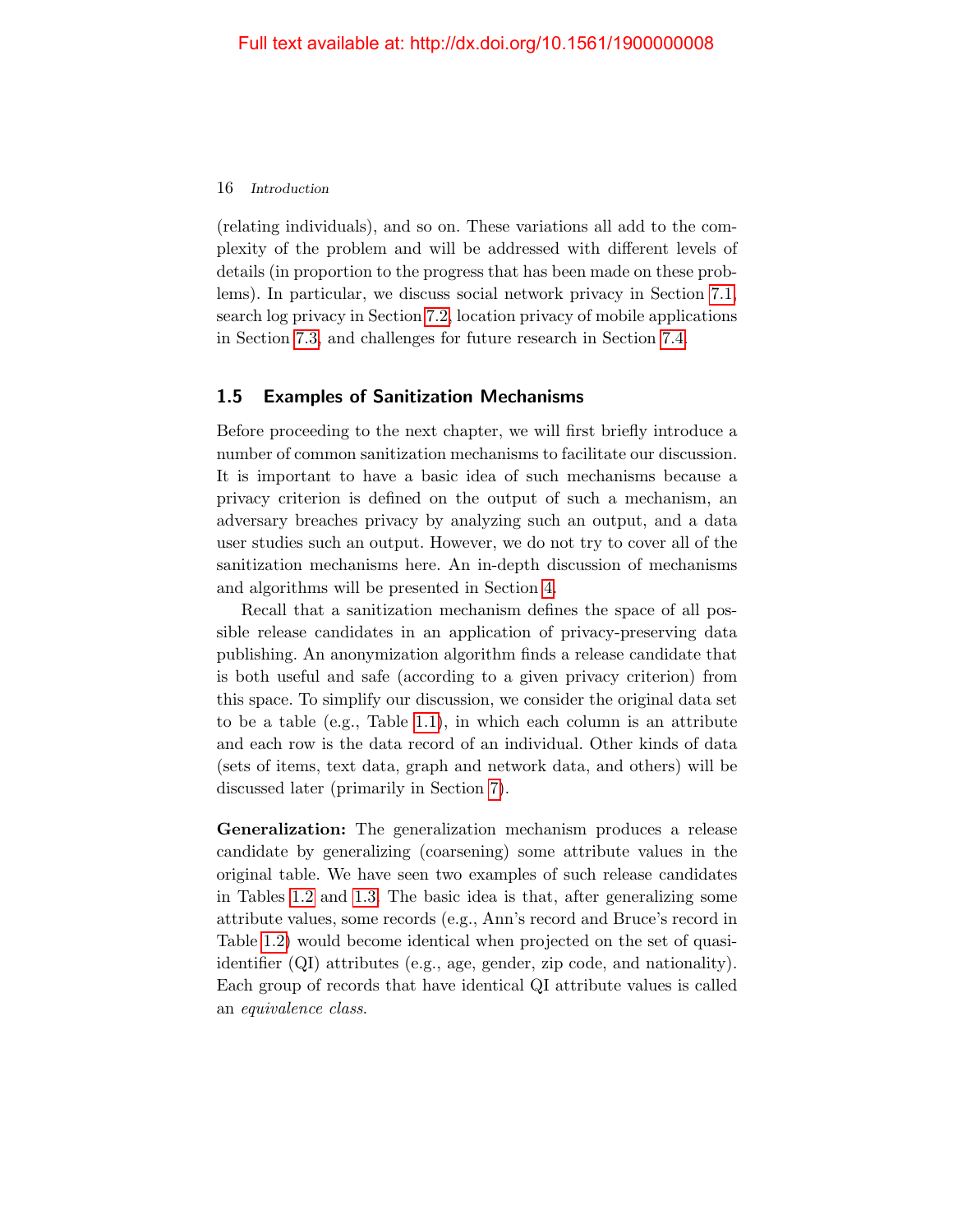### 1.5 Examples of Sanitization Mechanisms 17

Suppression: The suppression mechanism produces a release candidate by replacing some attribute values (or parts of attribute values) by a special symbol that indicates that the value has been suppressed (e.g., "\*" or "Any"). Suppression can be thought of as a special kind of generalization. For example, in Table [1.2,](#page-19-0) we can say that some digits of zip codes and all the gender values have been suppressed.

Swapping: The swapping mechanism produces a release candidate by swapping some attribute values. For example, consider Table [1.1.](#page-17-1) After removing the names, the data publisher may swap the age values of Ann and Eshwar, swap the gender values of Bruce and Cary, and so on.

Bucketization: The bucketization mechanism produces a release candidate by first partitioning the original data table into non-overlapping groups (or buckets) and then, for each group, releasing its projection on the non-sensitive attributes and also its projection on the sensitive attribute. Table [1.4](#page-24-0) is a release candidate of the bucketization mechanism when applied to Table [1.1.](#page-17-1) In this case the Condition attribute is considered to be sensitive and the other attributes are not. The idea is that after bucketization, the sensitive attribute value of an individual would be indistinguishable from that of any other individual in the same group. Each group is also called an *equivalence class*.

<span id="page-24-0"></span>

|                   | Age | Gender | Zip Code | Nationality | <b>BID</b>     | <b>BID</b>     | Condition       |
|-------------------|-----|--------|----------|-------------|----------------|----------------|-----------------|
| (Ann)             | 28  | F      | 13053    | Russian     | 1              |                | Heart disease   |
| Bruce)            | 29  | М      | 13068    | Chinese     | 1              | 1              | Heart disease   |
| (Cary)            | 21  | F      | 13068    | Japanese    | 1              | 1              | Viral infection |
| (Dick)            | 23  | М      | 13053    | American    | 1              | 1              | Viral infection |
| (Eshwar)          | 50  | М      | 14853    | Indian      | $\overline{2}$ | $\overline{2}$ | Cancer          |
| $(\text{Fox})$    | 55  | M      | 14750    | Japanese    | $\overline{2}$ | $\overline{2}$ | F <sub>11</sub> |
| (Gary)            | 47  | M      | 14562    | Chinese     | $\overline{2}$ | $\overline{2}$ | Heart disease   |
| (Helen)           | 49  | F      | 14821    | Korean      | $\overline{2}$ | $\overline{2}$ | F <sub>11</sub> |
| (Igor)            | 31  | М      | 13222    | American    | 3              | 3              | Cancer          |
| $(\mathrm{Jean})$ | 37  | F      | 13227    | American    | 3              | 3              | Cancer          |
| (Ken)             | 36  | M      | 13228    | American    | 3              | 3              | Cancer          |
| (Lewis)           | 35  | М      | 13221    | American    | 3              | 3              | Cancer          |

Table 1.4. Bucketized medical record table.

<sup>a</sup>Three buckets are created and identified by their bucket IDs (BID).

<sup>b</sup>A patient's condition in a bucket is indistinguishable from any other patient's condition in the same bucket.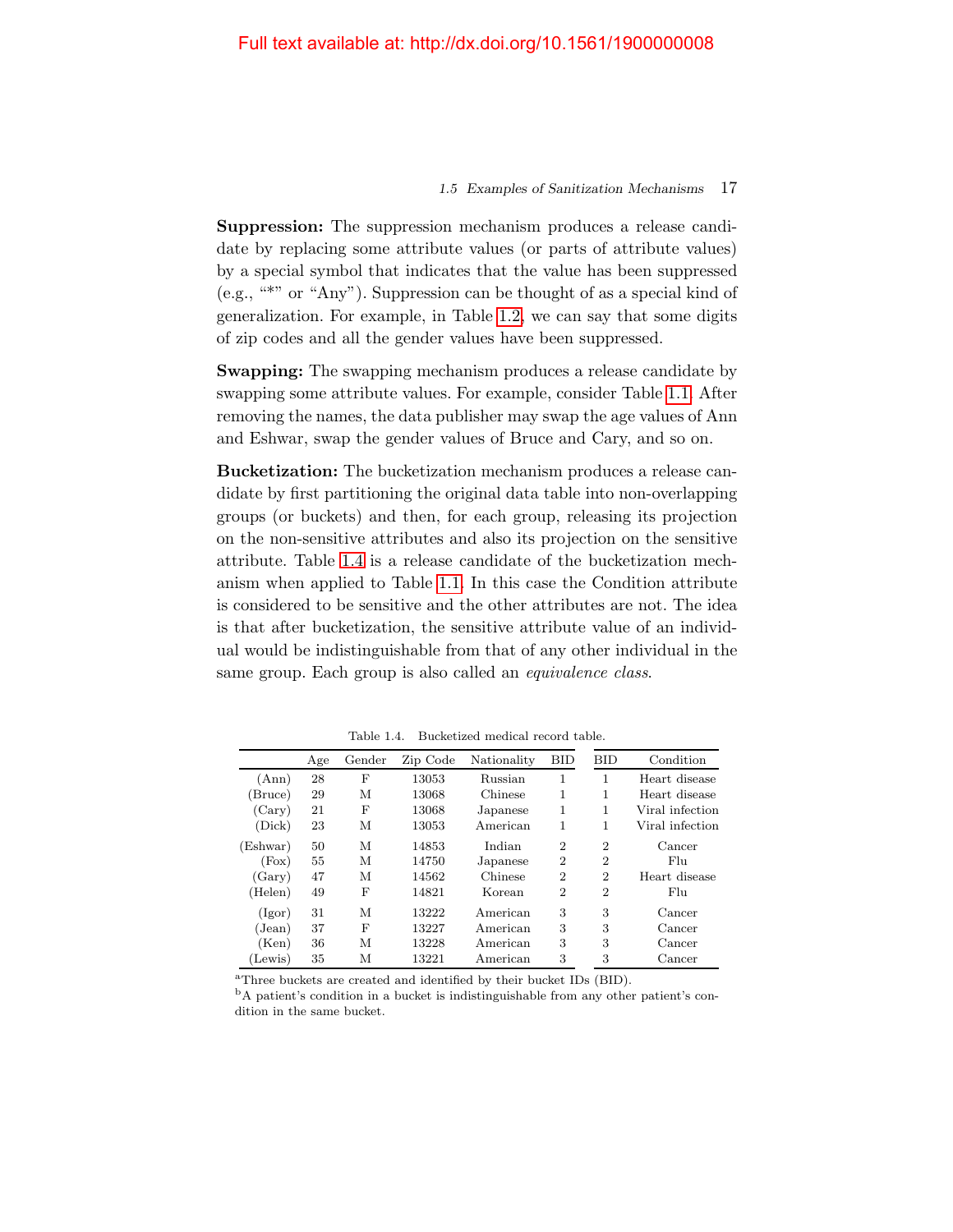Table 1.5. Randomized medical record table.

<span id="page-25-0"></span>

|          |   | Age | Gender | Zip code | Nationality | Condition       |
|----------|---|-----|--------|----------|-------------|-----------------|
| (Ann)    |   | 30  | F      | 13073    | Russian     | Heart disease   |
| (Bruce)  | 2 | 28  | М      | 13121    | American    | Heart disease   |
| (Cary)   | 3 | 22  | М      | 13024    | Japanese    | Cancer          |
| (Dick)   | 4 | 20  | М      | 13030    | American    | Viral infection |
| $\cdots$ |   | .   | .      | $\cdots$ | .           | $\cdots$        |

<sup>a</sup>Names are removed. Random noise is added to each attribute value. For numeric attributes (age and zip code), Gaussian noise is added. For categorical attributes (gender, zip code, and nationality), with some probability, an attribute value is replaced by a random value in the domain.

Randomization: A release candidate of the randomization mechanism is generated by adding random noise to the data. The sanitized data could be sampled from a probability distribution (in which case it is known as synthetic data) or the sanitized data could be created by randomly perturbing the attribute values. For example, Table [1.5](#page-25-0) is such a release candidate for Table [1.1,](#page-17-1) where random noise is added to each attribute value. We add Gaussian noise with mean 0 and variance 4 to age and also Gaussian noise with 0 mean and variance 500 to zip code. For gender, nationality, and condition, with probability 1/4, we replace the original attribute value with a random value in the domain; otherwise, we keep the original attribute value. Note that, in general, we may add different amounts of noise to different records and different attributes. Several application scenarios of randomization can be distinguished. In input randomization, the data publisher adds random noise to the original data set and releases the resulting randomized data, like Table [1.5.](#page-25-0) In output randomization, data users submit queries to the data publisher and the publisher releases randomized query results. In local randomization, individuals (who contribute their data to the data publisher) randomize their own data before giving their data to the publisher. In this last scenario, the data publisher is no longer required to be trusted.

Multi-view release: To increase data utility, the data publisher may release multiple views of a single original data set, where the released views are outputs of one (or more) of the above sanitization mechanisms. For example, a release candidate could be a set of generalized tables. As a special case of multiple generalized tables, we show an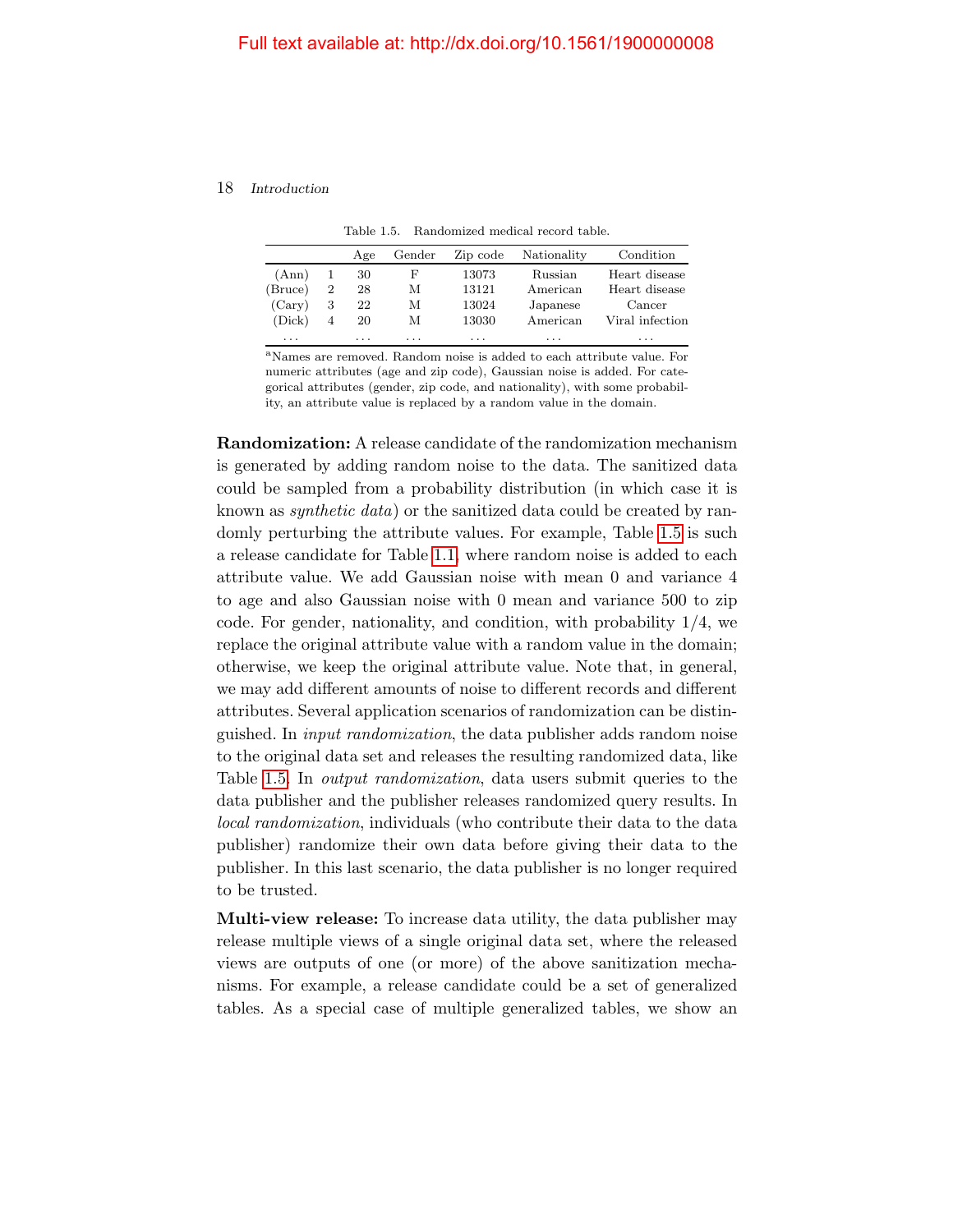# 1.5 Examples of Sanitization Mechanisms 19

<span id="page-26-0"></span>

| (a) Marginal on gender, nationality |             |       |  |        | (b) Marginal on gender, condition |       |
|-------------------------------------|-------------|-------|--|--------|-----------------------------------|-------|
| Gender                              | Nationality | Count |  | Gender | Condition                         | Count |
| F                                   | Russian     |       |  | F      | Heart disease                     |       |
| F                                   | Japanese    |       |  | F      | Viral infection                   |       |
| F                                   | Korean      |       |  | F      | F <sub>11</sub>                   |       |
| F                                   | American    |       |  | F      | Cancer                            |       |
| М                                   | Chinese     | 2     |  | М      | Heart disease                     | 2     |
| М                                   | American    | 4     |  | М      | Viral infection                   |       |
| М                                   | Indian      |       |  | М      | F <sub>11</sub>                   |       |
| М                                   | Japanese    |       |  | М      | Cancer                            |       |

Table 1.6. An example of multi-marginal release.

example of multi-marginal release in Table [1.6,](#page-26-0) which consists of two views of the original data Table [1.1.](#page-17-1) Each view is generated by projecting the original data table on a subset of attributes and computing the counts. Such a view is called a marginal table or a histogram on the subset of attributes.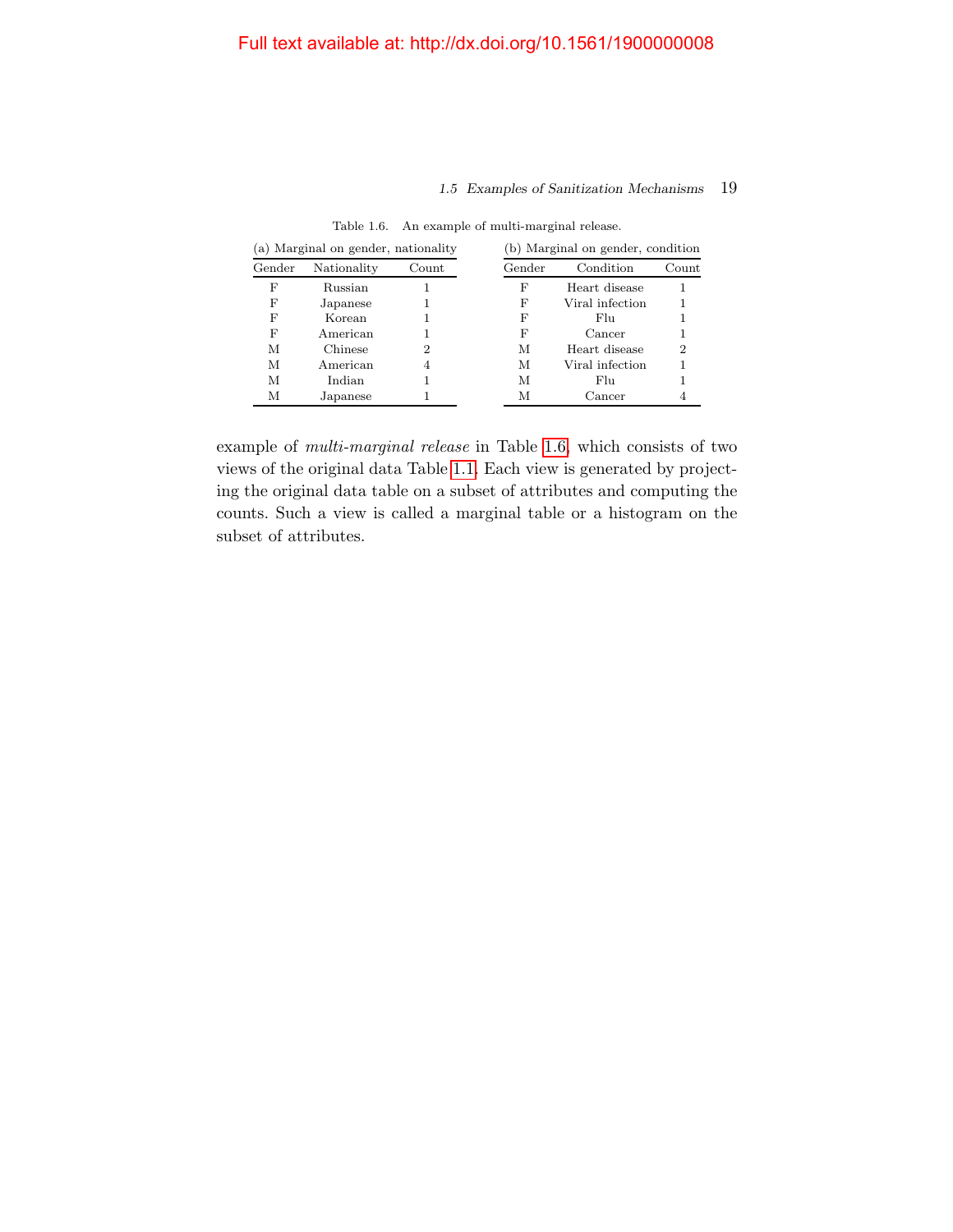- <span id="page-27-0"></span>[1] J. M. Abowd and S. D. Woodcock, "Disclosure limitation in longitudinal linked data," Confidentiality, Disclosure, and Data Access: Theory and Practical Applications for Statistical Agencies, pp. 215–277, 2001.
- [2] J. M. Abowd and S. D. Woodcock, "Multiply-imputing confidential characteristics and file links in longitudinal linked data," in Privacy in Statistical Databases, 2004.
- [3] O. Abul, F. Bonchi, and M. Nanni, "Never walk along: Uncertainty for anonymity in moving objects databases," in Proceedings of the IEEE International Conference on Data Engineering (ICDE), 2008.
- <span id="page-27-1"></span>[4] N. Adam and J. Wortmann, "Security-control methods for statistical databases," ACM Computing Surveys, vol. 21, no. 4, pp. 515–556, 1989.
- [5] E. Adar, "User 4xxxxx9: Anonymizing query logs," in Query Log Analysis Workshop at WWW, 2007.
- [6] C. C. Aggarwal, "On k-anonymity and the curse of dimensionality," in Proceedings of the 31st International Conference on Very Large Databases (VLDB), 2005.
- [7] C. C. Aggarwal, "On randomization, public information and the curse of dimensionality," in Proceedings of the IEEE International Conference on Data Engineering (ICDE), 2007.
- [8] C. C. Aggarwal, "On unifying privacy and uncertain data models," in Proceedings of the 24th International Conference on Data Engineering (ICDE), pp. 386–395, 2008.
- [9] C. C. Aggarwal, J. Pei, and B. Zhang, "On privacy preservation against adversarial data mining," in Proceedings of the 12th ACM SIGKDD International Conference on Knowledge Discovery and Data Mining (KDD), 2006.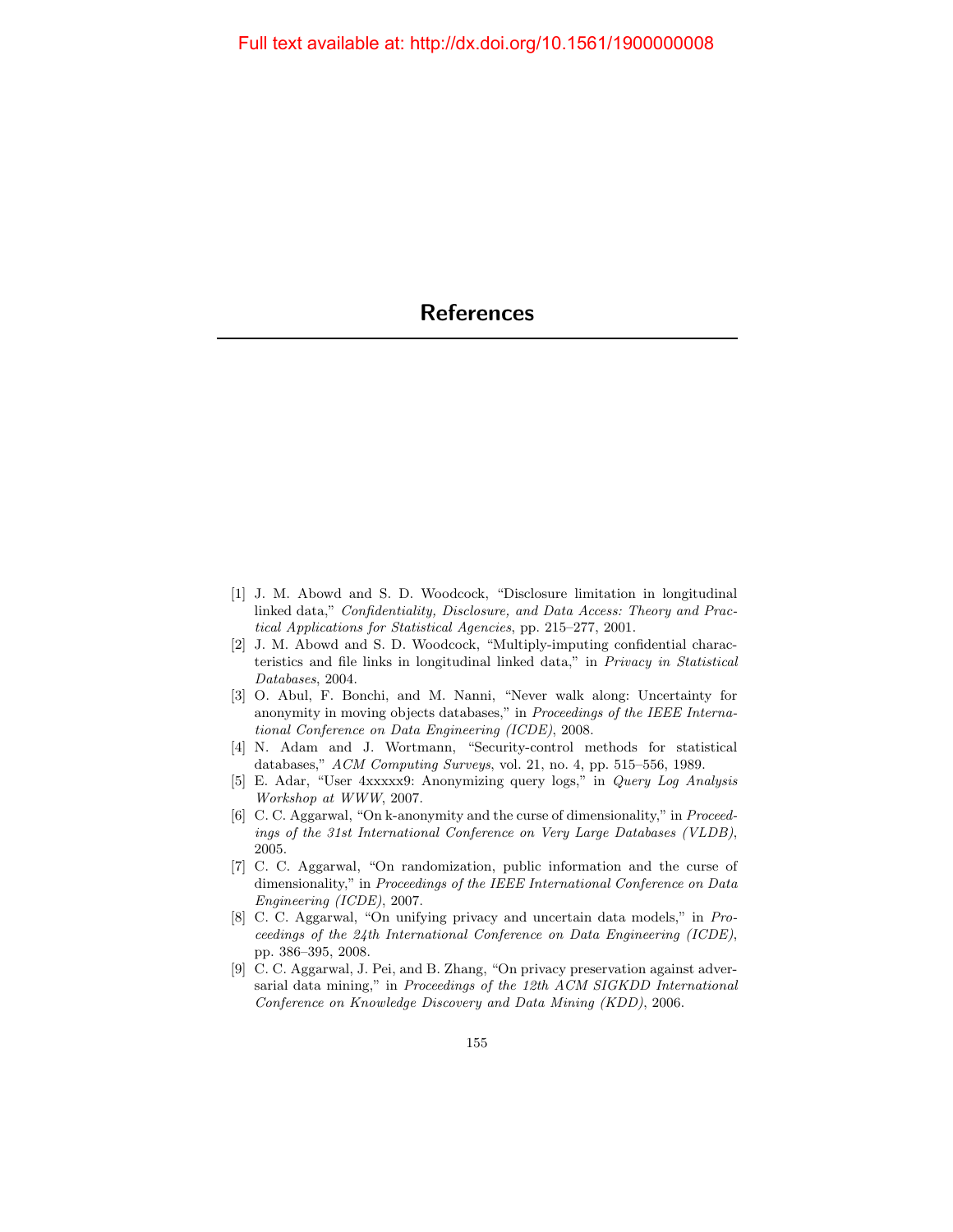- [10] C. C. Aggarwal and P. S. Yu, "A condensation approach to privacy-preserving data mining," in Proceedings of the 9th International Conference on Extending Database Technology (EDBT), 2004.
- [11] C. C. Aggarwal and P. S. Yu, "On privacy-preservation of text and sparse binary data with sketches," in SDM, 2007.
- [12] C. C. Aggarwal and P. S. Yu, Privacy-Preserving Data Mining: Models and Algorithms. Springer, 2008.
- [13] G. Aggarwal, T. Feder, K. Kenthapadi, R. Motwani, R. Panigrahy, D. Thomas, and A. Zhu, "Approximation algorithms for k-anonymity," Journal of Privacy Technology (JOPT), 2005.
- [14] G. Aggarwal, T. Feder, K. Kenthapadi, R. Panigrahy, D. Thomas, and A. Zhu, "Achieving anonymity via clustering in a metric space," in Proceedings of the 25th ACM SIGACT-SIGMOD-SIGART Symposium on Principles of Database Systems (PODS), 2006.
- [15] D. Agrawal and C. C. Aggarwal, "On the design and quantification of privacy preserving data mining algorithms," in Proceedings of the 20th ACM SIGACT-SIGMOD-SIGART Symposium on Principles of Database Systems (PODS), 2001.
- [16] R. Agrawal and R. Srikant, "Privacy-preserving data mining," in Proceedings of the ACM SIGMOD International Conference on Management of Data, 2000.
- [17] R. Agrawal, R. Srikant, and D. Thomas, "Privacy Preserving OLAP," in Proceedings of the 23th ACM SIGMOD Conference on Management of Data, 2004.
- [18] S. Agrawal and J. R. Haritsa, "A framework for high-accuracy privacypreserving mining," in Proceedings of the IEEE International Conference on Data Engineering (ICDE), 2005.
- <span id="page-28-1"></span>[19] D. J. Algranati and J. B. Kadane, "Extracting confidential information from public documents: The 2000 department of justice report on the federal use of the death penalty in the United States," Journal of Official Statistics, vol. 20, no. 1, pp. 97–113, 2004.
- [20] P. Allison, "Multiple imputation for missing data: A cautionary tale," Sociological Methods and Research, vol. 28, no. 3, pp. 301–309, 2000.
- [21] N. Alon, Y. Matias, and M. Szegedy, "The space complexity of approximating the frequency moments," in Proceedings of the Twenty-Eighth Annual ACM Symposium on Theory of Computing (STOC), 1996.
- [22] S. Andrews and T. Hofmann, "Multiple-instance learning via disjunctive programming boosting," in Advances in Neural Information Processing Systems  $16$  (NIPS), (S. Thrun, L. Saul, and B. Schölkopf, eds.), Cambridge, MA: MIT Press, 2004.
- [23] S. Arora and B. Barak, Computational Complexity: A Modern Approach. Cambridge University Press, 2009.
- <span id="page-28-0"></span>[24] M. Arrington, "Aol proudly releases massive amounts of private data," TechCrunch: http://www.techcrunch.com/2006/08/06/aol-proudly-releasesmassive-amounts-of-user-search-data/, August 6, 2006.
- [25] F. Bacchus, A. J. Grove, J. Y. Halpern, and D. Koller, "From statistics to beliefs," in National Conference on Artificial Intelligence AAAI, 1992.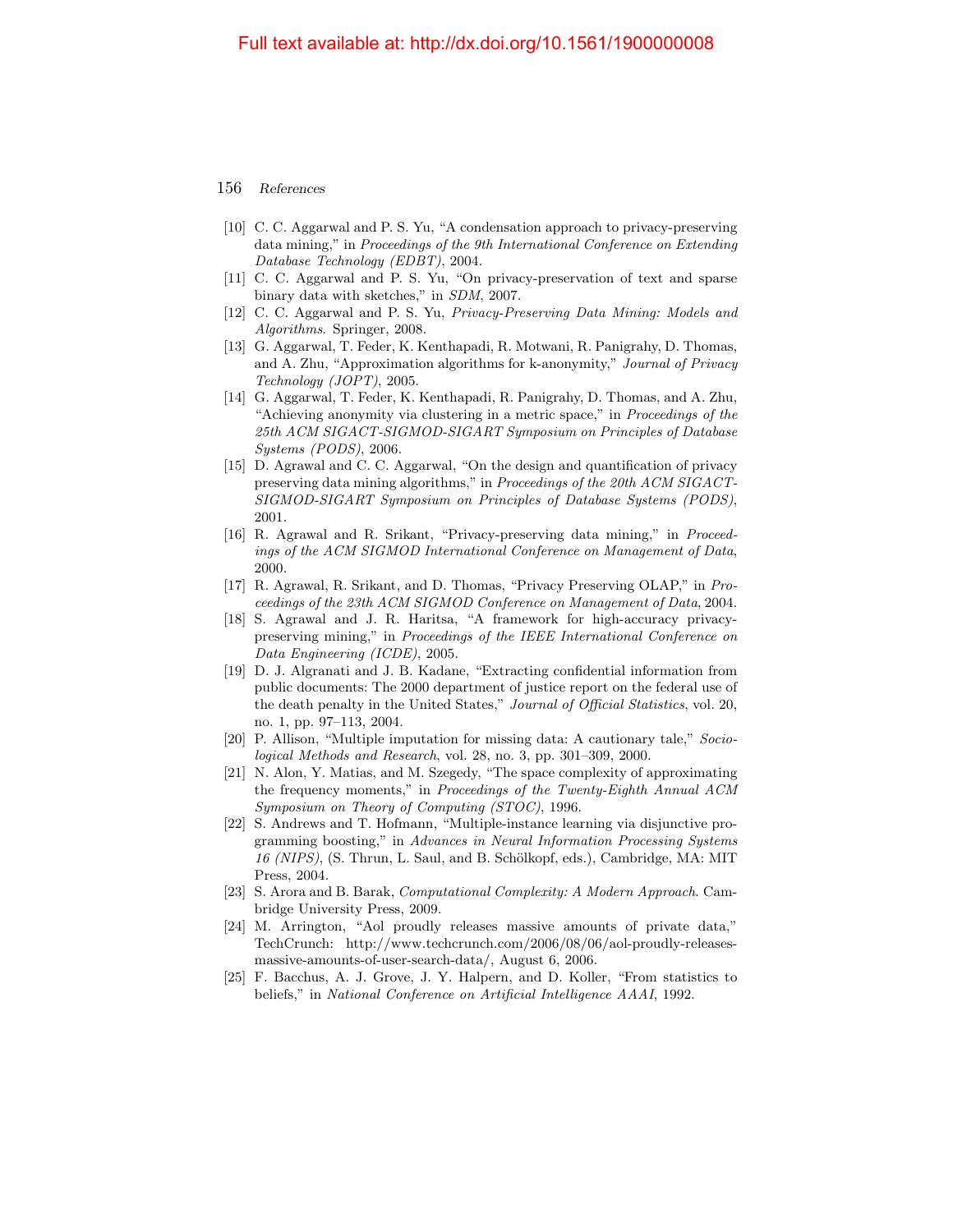- <span id="page-29-1"></span>[26] L. Backstrom, C. Dwork, and J. Kleinberg, "Wherefore art thou r3579x?: Anonymized social networks, hidden patterns, and structural steganography," in Proceedings of the 16th International Conference on World Wide Web  $(WWW)$ , 2007.
- [27] B. Barak, K. Chaudhuri, C. Dwork, S. Kale, F. McSherry, and K. Talwar, "Privacy, accuracy and consistency too: A holistic solution to contingency table release," in Proceedings of the ACM SIGACT-SIGMOD-SIGART Symposium on Principles of Database Systems (PODS), 2007.
- <span id="page-29-0"></span>[28] M. Barbaro and T. Zeller, "A face is exposed for AOL Searcher no. 4417749," New York Times, August 9 2006.
- [29] R. Bayardo and R. Agrawal, "Data privacy through optimal k-anonymity," in Proceedings of the 21st International Conference on Data Engineering (ICDE), 2005.
- [30] R. Benedetti and L. Franconi, "Statistical and technological solutions for controlled data dissemination," in New Techniques and Technologies for Statistics, 1998.
- [31] A. R. Beresford and F. Stajano, "Location privacy in pervasive computing," Pervasive Computing, vol. 2, no. 1, 2003.
- [32] C. Bettini, X. Wang, and S. Jajodia, "Protecting privacy against locationbased personal identification," in Proceedings of the VLDB Workshop on Secure Data Management, 2005.
- [33] K. S. Beyer, J. Goldstein, R. Ramakrishnan, and U. Shaft, "When is "Nearest Neighbor" meaningful?," in Proceedings of the 10th International Conference on Database Theory (ICDT), pp. 217–235, 1999.
- [34] J. Bi and T. Zhang, "Support vector classification with input data uncertainty," in Advances in Neural Information Processing Systems (NIPS), 2004.
- [35] Y. M. Bishop, S. E. Fienberg, and P. W. Holland, Discrete Multivariate Analysis: Theory and Practice. The MIT Press, 1977.
- [36] U. Blien, H. Wirth, and M. Muller, "Disclosure risk for microdata stemming from official statistics," Statistica Neerlandica, vol. 46, no. 1, pp. 69–82, 1992.
- [37] A. Blum, C. Dwork, F. McSherry, and K. Nissim, "Practical privacy: The SuLQ framework," in Proceedings of the 24th ACM SIGMOD-SIGACT-SIGART Symposium on Principles of Database Systems (PODS), 2005.
- [38] G. E. P. Box and N. R. Draper, Empirical Model-Building And Response Surface. Wiley, 1987.
- [39] J. Brickell and V. Shmatikov, "The cost of privacy: Destruction of data-mining utility in anonymized data publishing," in Proceedings of the ACM SIGKDD International Conference on Knowledge Discovery and Data Mining, 2008.
- [40] S. Bu, L. V. Lakshmanan, R. T. Ng, and G. Ramesh, "Preservation Of patterns and input–output privacy," in Proceedings of the IEEE International Conference on Data Engineering (ICDE), 2007.
- [41] D. Burdick, P. M. Deshpande, T. S. Jayram, R. Ramakrishnan, and S. Vaithyanathan, "Efficient allocation algorithms for OLAP over imprecise data," in Proceedings of the 32nd International Conference on Very Large Data Bases (VLDB), pp. 391–402, VLDB Endowment, 2006.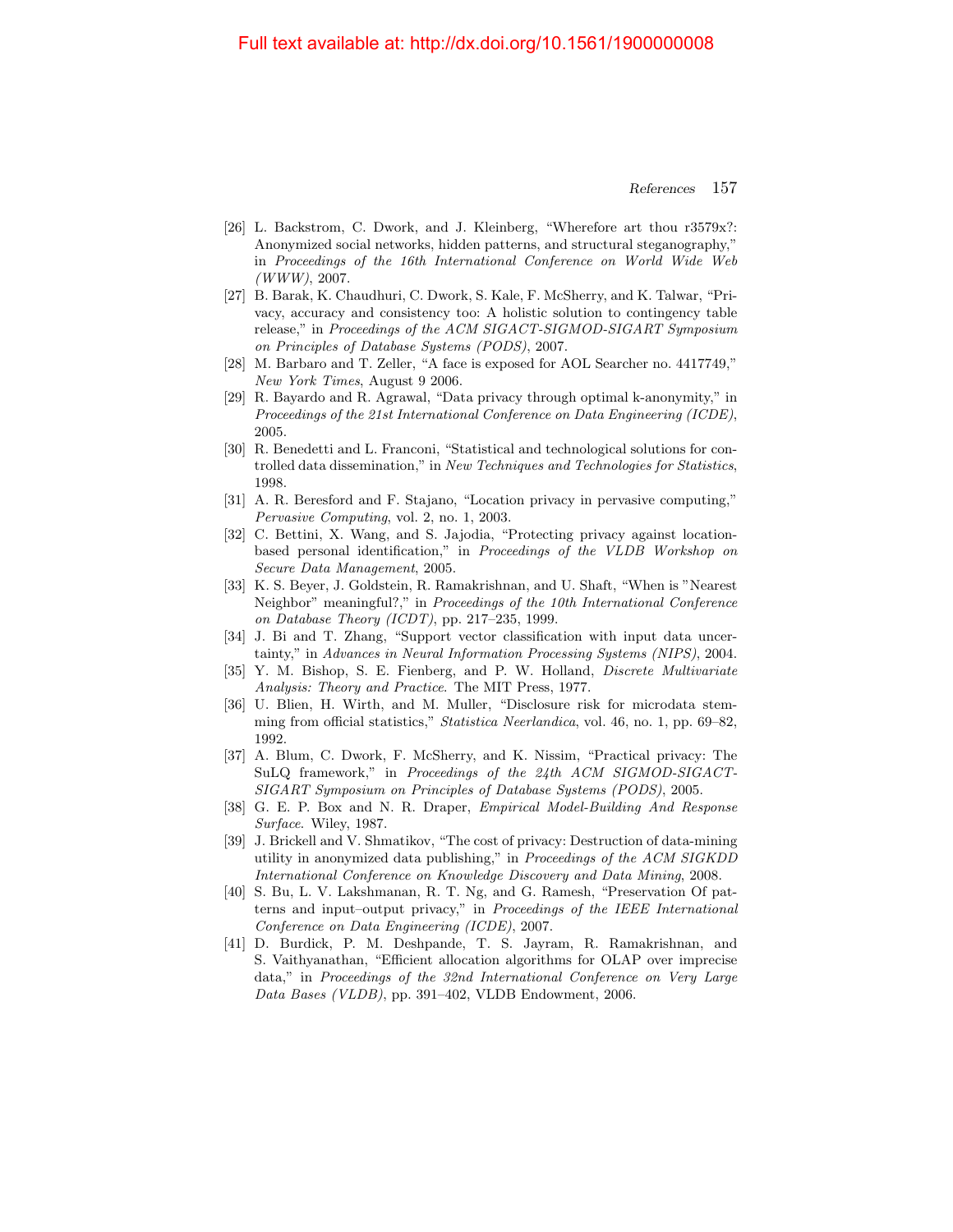- [42] D. Burdick, P. M. Deshpande, T. S. Jayram, R. Ramakrishnan, and S. Vaithyanathan, "OLAP over uncertain and imprecise data," VLDB Journal, vol. 16, no. 1, pp. 123–144, 2007.
- [43] D. Burdick, A. Doan, R. Ramakrishnan, and S. Vaithyanathan, "OLAP over imprecise data with domain constraints," in Proceedings of the 33rd International Conference on Very Large Data Bases (VLDB), pp. 39–50, VLDB Endowment, 2007.
- [44] J. Burridge, "Information preserving statistical obfuscation," Statistics and Computing, vol. 13, pp. 321–327, 2003.
- [45] J.-W. Byun, Y. Sohn, E. Bertino, and N. Li, "Secure anonymization for incremental datasets," in SIAM Conference on Data Mining (SDM), 2006.
- <span id="page-30-3"></span>[46] S. Canada, "The research data centres (RDC) program," http://www.statcan. gc.ca/rdc-cdr/network-reseau-eng.htm, June 9, 2009.
- [47] G. Casella and R. L. Berger, Statistical Inference. Duxbury, 2nd ed., 2002.
- [48] J. Castro, "Minimum-distance controlled perturbation methods for large-scale tabular data protection," European Journal of Operational Research, vol. 171, 2004.
- [49] K. Chaudhuri and N. Mishra, "When random sampling preserves privacy," in Proceedings of the International Cryptology Conference, 2006.
- [50] B.-C. Chen, L. Chen, D. Musicant, and R. Ramakrishnan, "Learning from agggregate views," in Proceedings of the 22nd International Conference on Data Engineering (ICDE), 2006.
- [51] B.-C. Chen, K. LeFevre, and R. Ramakrishnan, "PrivacySkyline: Privacy with multidimensional adversarial knowledge," in Proceedings of the 33rd International Conference on Very Large Databases (VLDB), 2007.
- [52] C.-Y. Chow and M. Mokbel, "Enabling private continuous queries for revealed user locations," in Advances in Spatial and Temporal Databases, 2007.
- [53] R. Christensen, Log-Linear Models and Logistic Regression. Springer-Verlag, 1997.
- <span id="page-30-0"></span>[54] C. A. W. Citteur and L. C. R. J. Willenborg, "Public use microdata files: Current practices at national statistical bureaus," Journal of Official Statistics, vol. 9, no. 4, pp. 783–794, 1993.
- [55] A. Cooper, "A survey of query log privacy-enhancing techniques from a policy perspective," ACM Transactions on the Web, vol. 2, pp. 19–27, 2008.
- [56] D. A. Cox, J. Little, and D. O'Shea, Ideals, Varieties, and Algorithms: An Introduction to Computational Algebraic Geometry and Commutative Algebra. Springer, 3rd ed., 2008.
- [57] L. H. Cox, J. P. Kelly, and R. Patil, "Balancing quality and confidentiality for multivariate tabular data," Domingo-Ferrer J, Torra V, editors, Privacy in Statistical Databases, 2004.
- <span id="page-30-1"></span>[58] L. H. Cox, S.-K. McDonald, and D. Nelson, "Confidentiality issues at the United States bureau of the census," Journal of Official Statistics, vol. 2, no. 2, pp. 135–160, 1986.
- <span id="page-30-2"></span>[59] L. H. Cox and L. V. Zayatz, "An Agenda for research in statistical disclosure limitation," Journal of Official Statistics, vol. 11, no. 2, pp. 205–220, 1995.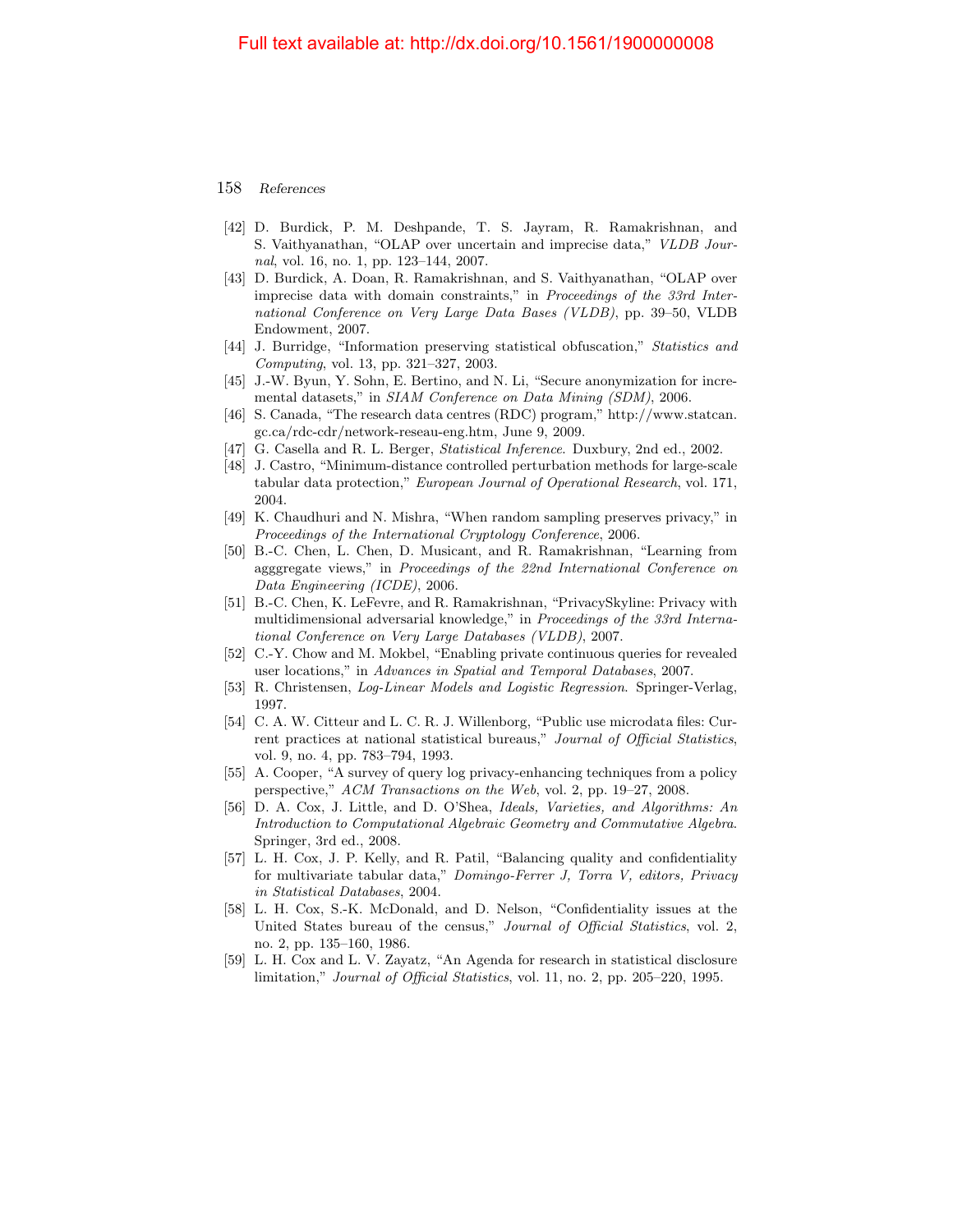- [60] T. Dalenius and S. Reiss, "Data swapping: A technique for disclosure control," Journal of Statistical Planning and Inference, vol. 6, pp. 73–85, 1982.
- [61] N. N. Dalvi, G. Miklau, and D. Suciu, "Asymptotic conditional probabilities for conjunctive queries," in Proceedings of the 10th International Conference on Database Theory (ICDT), 2005.
- [62] N. N. Dalvi and D. Suciu, "Efficient query evaluation on probabilistic databases," VLDB Journal, vol. 16, no. 4, pp. 523–544, 2007.
- [63] R. A. Dandekar, "Cost effective implementation of synthetic tabulation (a.k.a. controlled tabular adjustments) in legacy and new statistical data publication systems," Joint ECE/Eurostat Work Session on Statistical Data Confidentiality, Luxembourg, 2003.
- [64] R. A. Dandekar, "Maximum utility-minimum information loss table server design for statistical disclosure control of tabular data," Domingo-Ferrer J, Torra V, editors, Privacy in statistical databases, 2004.
- [65] R. A. Dandekar, M. Cohen, and N. Kirkendall, "Sensitive micro data protection using latin hypercube sampling technique," in Inference Control in Statistical Databases, From Theory to Practice, 2002.
- [66] K. Dave, S. Lawrence, and D. M. Pennock, "Mining the peanut gallery: Opinion extraction and semantic classification of product reviews," in *Proceedings* of the 12th International Conference on World Wide Web (WWW), 2003.
- [67] N. de Freitas and H. Kück, "Learning about individuals from group statistics," in Proceedings of the 21st Conference in Uncertainty in Artificial Intelligence  $(UAI)$ , pp. 332–339, 2005.
- [68] A. de Waal and L. C. R. J. Willenborg, "Statistical disclosure control and sampling weights," Journal of Official Statistics, vol. 13, no. 4, pp. 417–434, 1997.
- [69] D. Defays and M. N. Anwar, "Masking microdata using micro-aggregation," Journal of Ofcial Statistics, vol. 14, no. 4, 1998.
- [70] D. E. Denning, P. J. Denning, and M. D. Schwartz, "The tracker: A threat to statistical database security," ACM Transactions on Database Systems, vol. 4, no. 1, pp. 76–96, 1979.
- [71] D. E. Denning and J. Schlörer, "A fast procedure for finding a tracker in a statistical database," ACM Transactions on Database Systems, vol. 5, no. 1, pp. 88–102, 1980.
- [72] P. Diaconis and B. Sturmfels, "Algebraic algorithms for sampling from conditional distributions," Annals of Statistics, vol. 1, pp. 363–397, 1998.
- [73] T. G. Dietterich, R. H. Lathrop, and T. Lozano-Pérez, "Solving the multiple instance problem with axis-parallel rectangles," Artificial Intelligence, vol. 89, no. 1–2, pp. 31–71, 1997.
- [74] I. Dinur and K. Nissim, "Revealing information while preserving privacy," in Proceedings of the 22nd ACM SIGMOD-SIGACT-SIGART Symposium on Principles of Database Systems (PODS), 2003.
- [75] A. Dobra, "statistical tools for disclosure limitation in multiway contingency tables," PhD thesis, Carnegie Mellon University, 2002.
- [76] A. Dobra, "Markov bases for decomposable graphical models," Bernoulli, vol. 9, no. 6, pp. 1093–1108, 2003.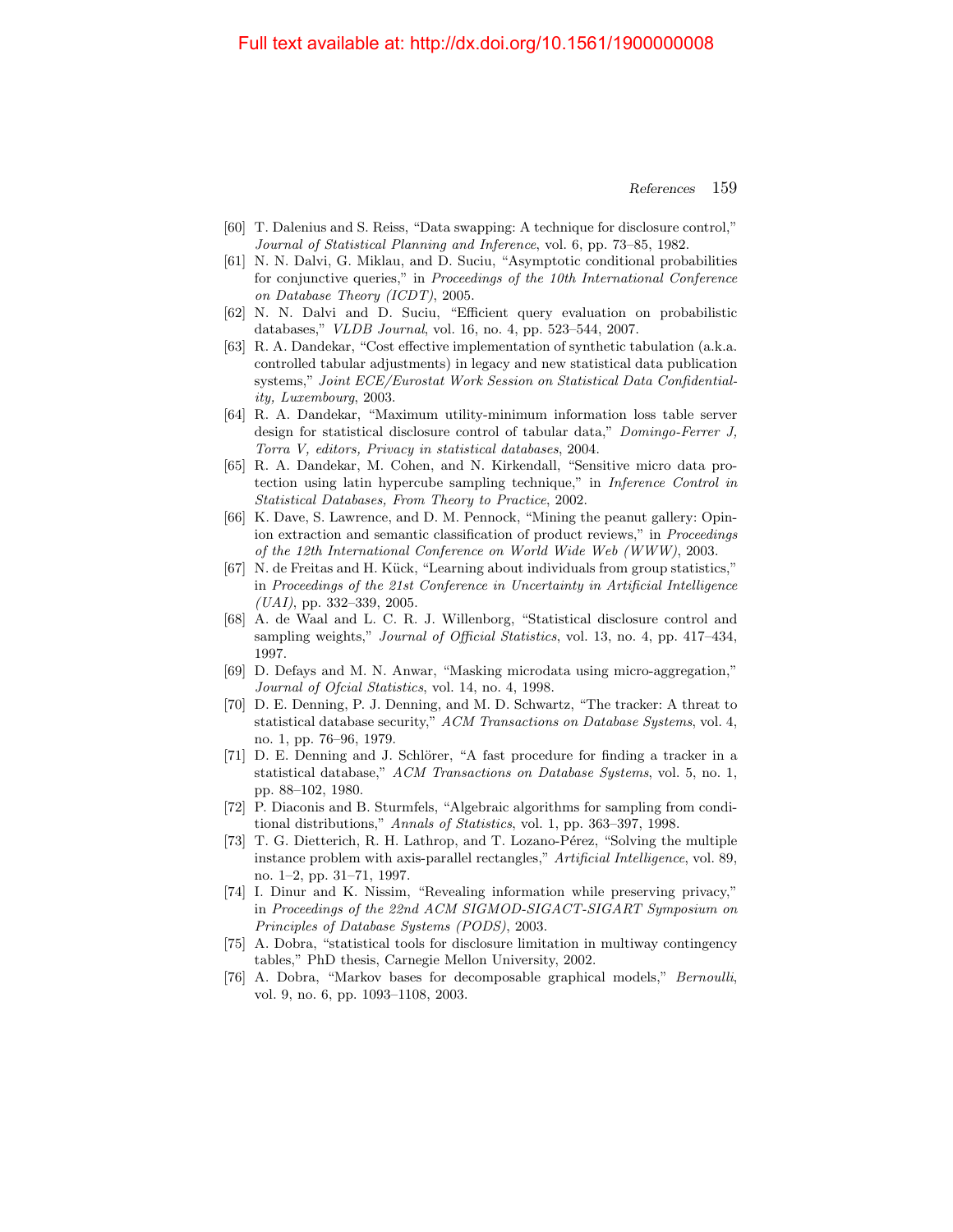- [77] A. Dobra and S. E. Fienberg, Assessing the Risk of Disclosure of Confidential Categorical Data. Bayesian Statistics 7, Oxford University Press, 2000.
- [78] A. Dobra and S. E. Fienberg, "Bounding entries in multi-way contingency tables given a set of marginal totals," in Foundations of Statistical Inference: Proceedings of the Shoresh Conference 2000, Springer Verlag, 2003.
- [79] J. Domingo-Ferrer and J. M. Mateo-Sanz, "Practical data-oriented microaggregation for statistical disclosure control," IEEE Transactions on Knowledge and Data Engineering, vol. 4, no. 1, 2002.
- [80] J. Domingo-Ferrer, F. Sebe, and J. Castella-Roca, "On the security of noise addition for privacy in statistical databases," in Privacy in Statistical Databases, 2004.
- [81] J. Domingo-Ferrer and V. Torra, "A quantitative comparison of disclosure control methods for microdata," in Confidentiality, Disclosure and Data Access: Theory and Practical Applications for Statistical Agencies, 2001.
- [82] W. Du, Z. Teng, and Z. Zhu, "Privacy-maxent: Integrating background knowledge in privacy quantification," in Proceedings of the 2008 ACM SIGMOD International Conference on Management of Data (SIGMOD), 2008.
- [83] G. T. Duncan and D. Lambert, "The risk of disclosure for microdata," Journal of Business and Economic Statistics, vol. 7, no. 2, 1989.
- [84] Q. Duong, K. LeFevre, and M. Wellman, "Strategic modeling of information sharing among data privacy attackers," in Quantitative Risk Analysis for Security Applications Workshop, 2009.
- [85] C. Dwork, "Differential privacy," in *ICALP*, 2006.
- [86] C. Dwork, K. Kenthapadi, F. McSherry, and I. Mironov, "Our data, ourselves: Privacy via distributed noise generation," in EUROCRYPT, 2006.
- [87] C. Dwork, F. McSherry, K. Nissim, and A. Smith, "Calibrating noise to sensitivity in private data analysis," in Theory of Cryptography Conference, pp. 265–284, 2006.
- [88] C. Dwork, F. McSherry, and K. Talwar, "The price of privacy and the limits of LP decoding," in Proceedings of the Thirty-ninth Annual ACM Symposium on Theory of Computing (STOC), 2007.
- [89] J. Edmonds, "Maximum matching and a polyhedron with 0–1 vertices," Journal of Research of the National Bureau of Standards, Section B, Mathematical Sciences, vol. 69, 1965.
- [90] M. Elliot and A. Dale, "Scenarios of attack: The data intruder's perspective on statistical disclosure risk," Netherlands Official Statistics, vol. 14, pp. 6–10, 1999.
- [91] A. Evfimievski, R. Fagin, and D. P. Woodruff, "Epistemic privacy," in PODS, 2008.
- [92] A. Evfimievski, J. Gehrke, and R. Srikant, "Limiting privacy breaches in privacy-preserving data mining," in Proceedings of the 22nd ACM SIGMOD-SIGACT-SIGART Symposium on Principles of Database Systems (PODS), 2003.
- [93] A. Evfimievski, R. Srikant, R. Agrawal, and J. Gehrke, "Privacy preserving mining of association rules," in Proceedings of the ACM SIGKDD International Conference on Knowledge Discovery and Data Mining, 2002.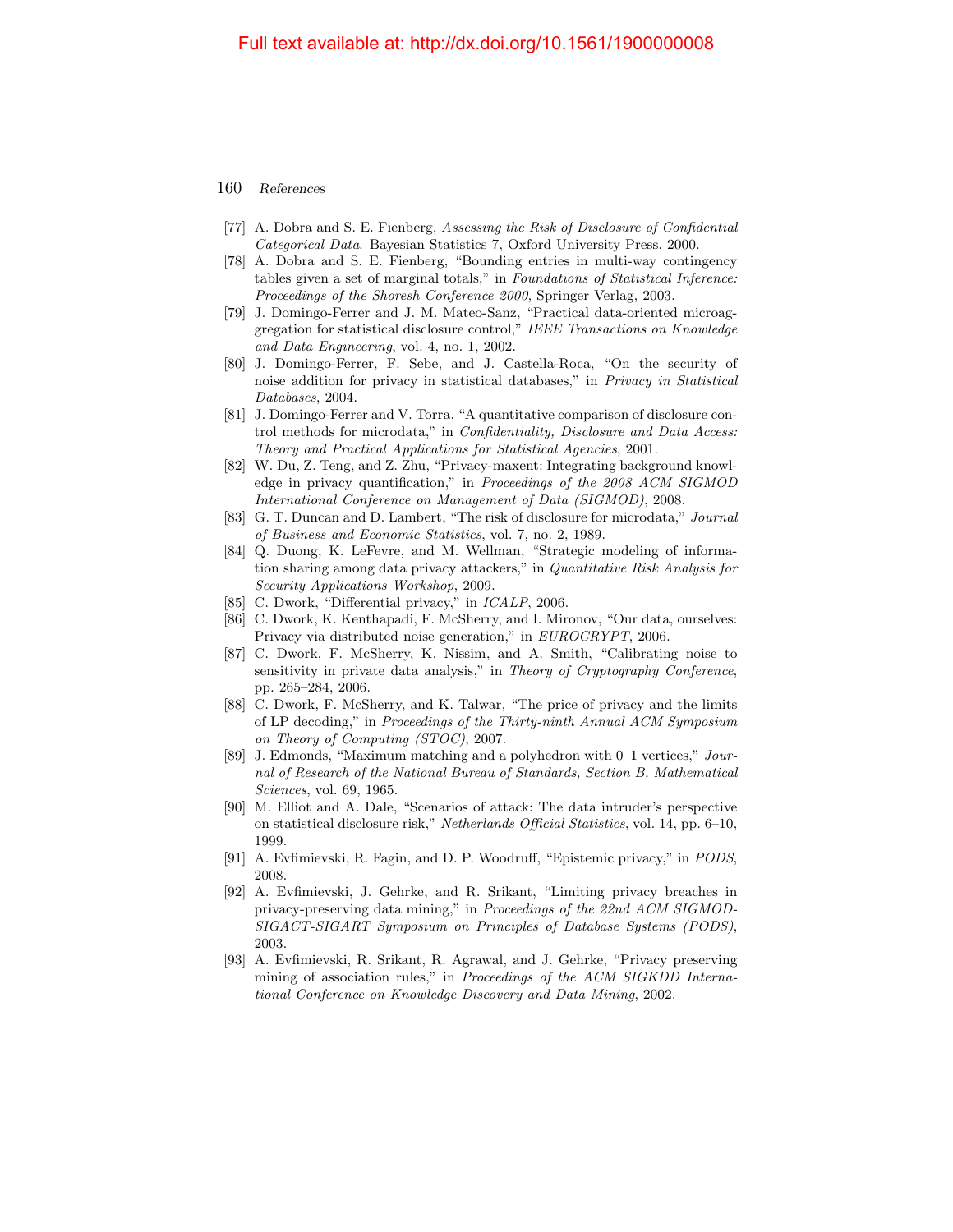- [94] C. Fang and E.-C. Chang, "Information leakage in optimal anonymized and diversified data," in Information Hiding, 2008.
- <span id="page-33-0"></span>[95] Federal Committee on Statistical Methodology. Statistical Policy Working Paper 22: Report on Statistical Disclosure Limitation Methodology, December 2005.
- <span id="page-33-3"></span>[96] I. Fellegi and A. Sunter, "A theory for record linkage," Journal of the American Statistical Association, vol. 64, no. 328, pp. 1183–1210, 1969.
- [97] I. P. Fellegi, "On the question of statistical confidentiality," Journal of the American Statistical Association, vol. 67, no. 337, pp. 7–18, 1972.
- [98] S. E. Fienberg, "Confidentiality and disclosure limitation methodology: Challenges for national statistics and statistical research," Technical Report 668, Carnegie Mellon University, 1997.
- [99] S. E. Fienberg, U. E. Makov, and A. P. Sanil, "A bayesian approach to data disclosure: Optimal intruder behavior for continuous data," Journal of Official Statistics, vol. 13, no. 1, pp. 75–89, 1997.
- [100] S. E. Fienberg, U. E. Makov, and R. J. Steele, "Disclosure limitation using perturbation and related methods for categorical data," Journal of Official Statistics, vol. 14, no. 4, pp. 485–502, 1998.
- <span id="page-33-1"></span>[101] S. E. Fienberg and J. McIntyre, "Data swapping: Variations on a theme by Dalenius and Reiss," in Privacy in Statistical Databases, pp. 14–29, 2004.
- [102] S. E. Fienberg and A. B. Slavkovic, "Preserving the confidentiality of categorical statistical data bases when releasing information for association rules," Data Mining Knowledge Discovery, vol. 11, no. 2, pp. 155–180, 2005.
- [103] L. Franconi and S. Polettini, "Individual risk estimation in  $\mu$ -argus: A review," in Privacy in Statistical Databases, 2004.
- [104] L. Franconi and J. Stander, "A model-based method for disclosure limitation of business microdata," The Statistician, vol. 51, no. 1, pp. 51–61, 2002.
- <span id="page-33-2"></span>[105] D. Frankowski, D. Cosley, S. Sen, L. Terveen, and J. Riedl, "You are what you say: Privacy risks of public mentions," in In Proceedings of the 29th SIGIR, 2006.
- [106] W. A. Fuller, "Masking procedures for microdata disclosure limitation," Journal of Official Statistics, vol. 9, no. 2, pp. 383–406, 1993.
- [107] B. C. M. Fung, Ke. Wang, and P. S. Yu, "Top-down specialization for information and privacy preservation," in Proceedings of the 21st International Conference on Data Engineering (ICDE), 2005.
- [108] S. R. Ganta, S. P. Kasiviswanathan, and A. Smith, "Composition attacks and auxiliary information in data privacy," in The 14th ACM SIGKDD International Conference on Knowledge Discovery & Data Mining, 2008.
- [109] B. Gedik and L. Liu, "Location privacy in mobile systems: A personalized approach," in Proceedings of the 25th IEEE International Conference on Distributed Computing Systems, 2005.
- [110] B. Gedik and L. Liu, "Protecting location privacy with personalized kanonymity: Architecture and algorithms," IEEE Transactions on Mobile Computing, vol. 7, no. 1, 2008.
- [111] G. Ghinita, P. Kalnis, A. Khoshgozaran, C. Shahabi, and K.-L. Tan, "Private queries in location based services: Anonymizers are not necessary," in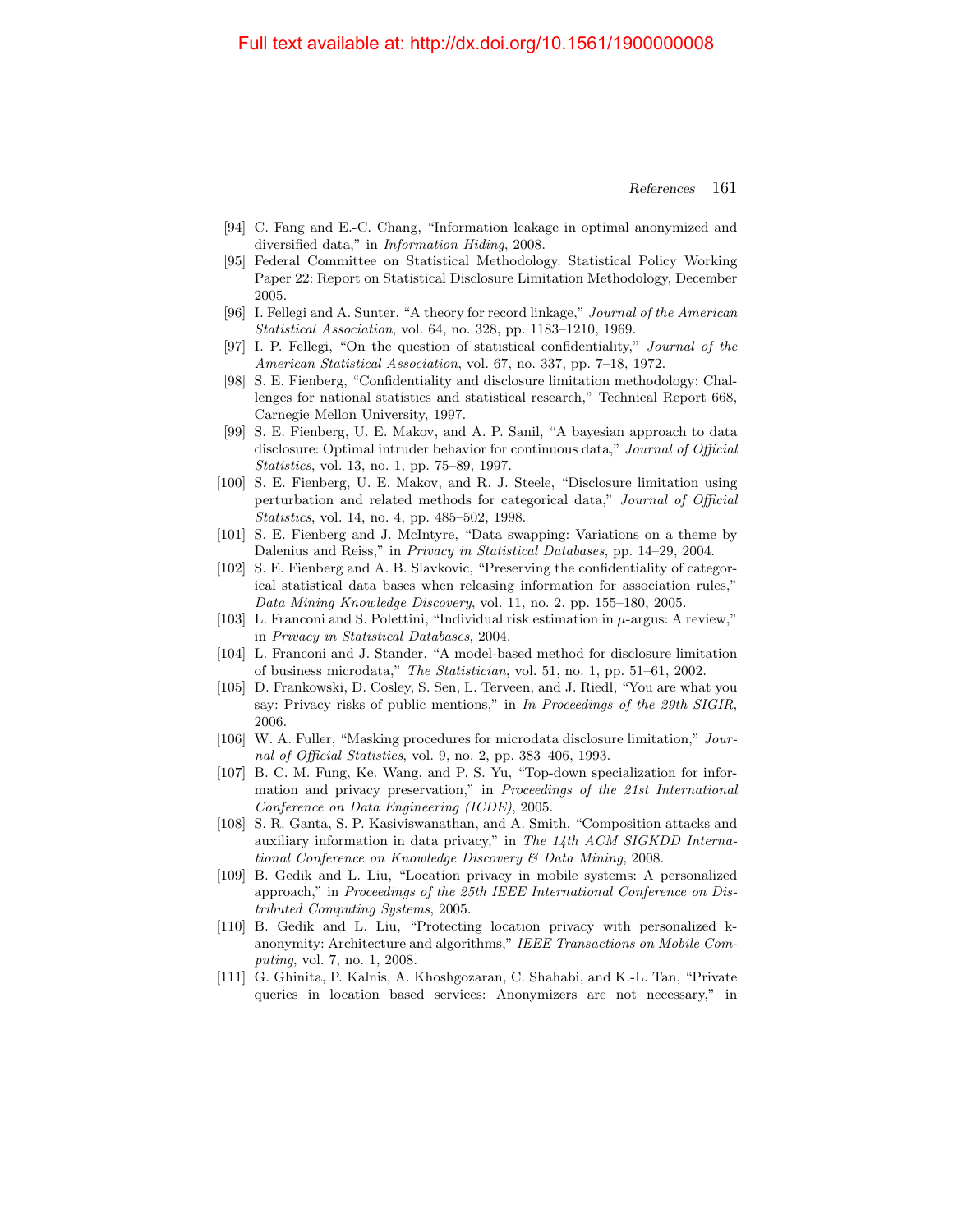### 162 References

Proceedings of the ACM SIGMOD International Conference on Management of Data, 2008.

- [112] G. Ghinita, P. Kalnis, and S. Skiadopoulis, "PRIVE: Anonymous locationbased queries in distributed mobile systems," in Proceedings of the 16th International World Wide Web Conference, 2007.
- [113] G. Ghinita, P. Karras, P. Kalnis, and N. Mamoulis, "Fast data anonymization with low information loss," in Proceedings of the 34th International Conference on Very Large Databases, 2007.
- [114] G. Ghinita, Y. Tao, and P. Kalnis, "On the anonymization of sparse highdimensional data," IEEE 24th International Conference on Data Engineering (ICDE), 2008.
- [115] A. Gionis and T. Tassa, "k-anonymization with minimal loss of information," in TKDE, 2008.
- [116] S. Gomatam and A. F. Karr, "Distortion measures for categorical data swapping," Technical Report, National Institute of Statistical Sciences, Technical Report Number 131, 2003.
- [117] J. Gouweleeuw, P. Kooiman, L. C. R. J. Willenborg, and P.-P. de Wolf, "Post randomisation for statistical disclosure control: Theory and implementation," Journal of Official Statistics, vol. 14, no. 4, 1998.
- [118] A. J. Grove, J. Y. Halpern, and D. Koller, "Random worlds and maximum entropy," in Logic in Computer Science, pp. 22–33, 1992.
- [119] M. Gruteser and D. Grunwald, "Anonymous usage of location-based services through spatial and temporal cloaking," in Proceedings of the First International Conference on Mobile Systems, Applications and Services, 2003.
- <span id="page-34-2"></span>[120] M. Gruteser and B. Hoh, "On the anonymity of periodic location samples," in Proceedings of the Second International Conference on Security in Pervasive Computing, 2005.
- [121] J. Hajek, Z. Sidak, and P. K. Sen, Theory of Rank Tests. Academic Press, 2nd ed., 1999.
- <span id="page-34-0"></span>[122] S. Hawla, L. Zayatz, and S. Rowland, "American factfinder: Disclosure limitation for the advanced query system," Journal of Official Statistics, vol. 20, no. 1, pp. 115–124, 2004.
- <span id="page-34-1"></span>[123] M. Hay, G. Miklau, D. Jensen, D. Towsley, and P. Weis, "Resisting structural re-identification in anonymized social networks," in Proceedings of the 34th International Conference on Very Large Data Bases (VLDB), 2008.
- [124] B. Hoh, M. Gruteser, H. Xiong, and A. Alrabady, "Preserving privacy in GPS traces via uncertainty-aware path cloaking," in Proceedings of the ACM Conference on Computer and Communications Security (CCS), 2007.
- <span id="page-34-3"></span>[125] N. Homer, S. Szelinger, M. Redman, D. Duggan, W. Tembe, J. Muehling, Dietrick A. Stephan John V. Pearson, S. F. Nelson, and D. W. Craig, "Resolving individuals contributing trace amounts of DNA to highly complex mixtures using high-density SNP genotyping microarrays," Plos Genetics, vol. 4, no. 8, 2008.
- [126] Z. Huang, W. Du, and B. Chen, "Deriving private information from randomized data," in Proceedings of the 23th ACM SIGMOD Conference on Management of Data, June 2004.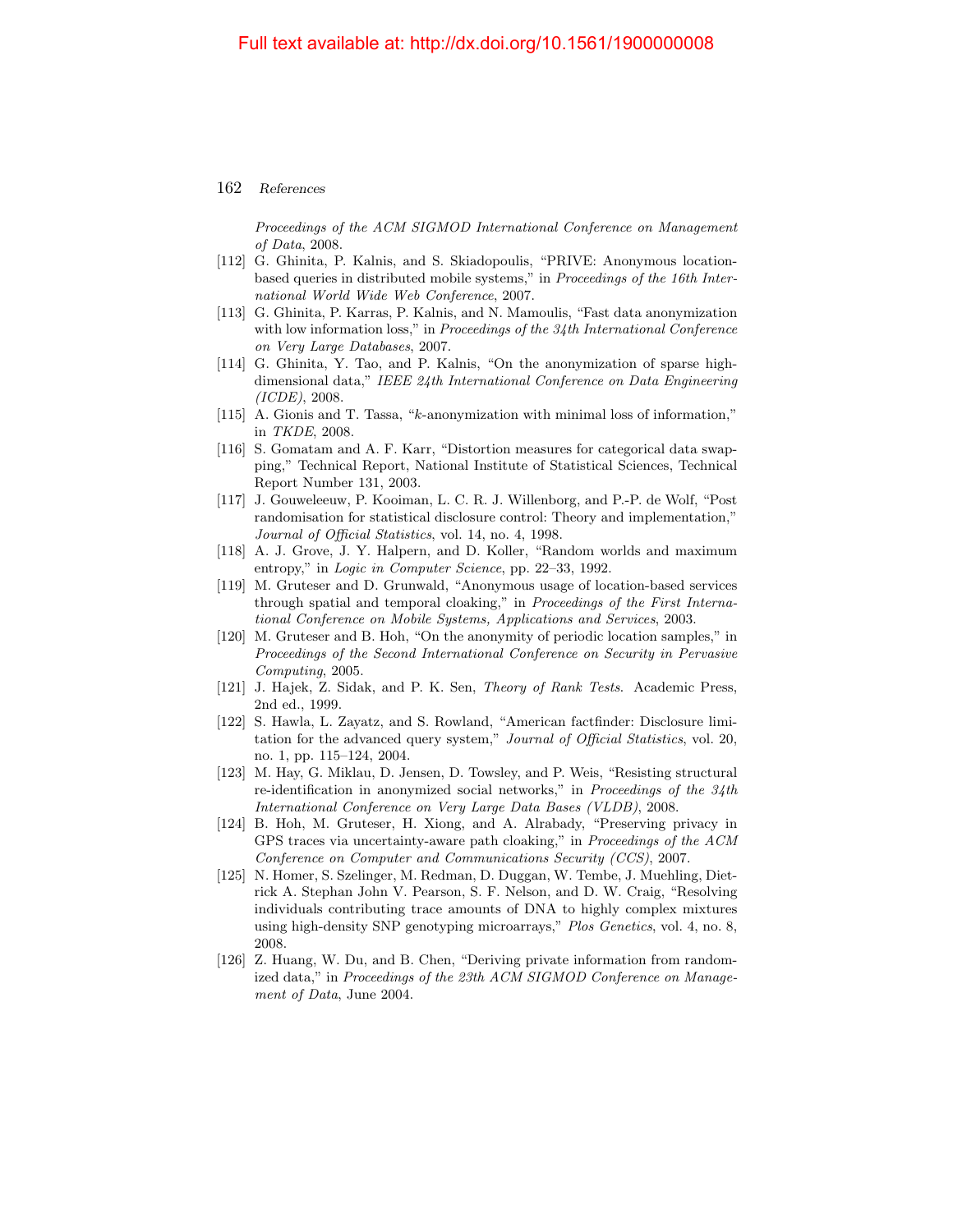- <span id="page-35-1"></span>[127] A. Hundepool, "The ARGUS software in the CASC-project," in Privacy in Statistical Databases, 2004.
- <span id="page-35-2"></span>[128] A. Hundepool and L. Willenborg, " $\mu$ - and  $\tau$ -ARGUS: Software for statistical disclosure control," in Proceedings of the Third International Seminar on Statistical Confidentiality, 1996.
- [129] J. T. Hwang, "Multiplicative errors-in-variables models with applications to recent data released by the U.S. department of energy," Journal of the American Statistical Association, vol. 81, no. 395, pp. 680–688, 1986.
- [130] S. Im, Z. W. Ras, and L.-S. Tsay, "Multi-granularity classification rule discovery using ERID," in Proceedings of the 3rd International Conference on Rough Sets and Knowledge Technology (RSKT), pp. 491–499, 2008.
- [131] T. Iwuchukwu and J. Naughton, "K-anonymization as spatial indexing: Toward scalable and incremental anonymization," in Proceedings of the 33rd International Conference on Very Large Databases (VLDB), 2007.
- [132] V. S. Iyengar, "Transforming data to satisfy privacy constraints," in ACM SIGKDD International Conference on Knowledge Discovery and Data Mining, 2002.
- <span id="page-35-0"></span>[133] T. B. Jabine, "Statistical disclosure limitation practices at United States statistical agencies," Journal of Official Statistics, vol. 9, no. 2, pp. 427–454, 1993.
- [134] W. Jin, K. LeFevre, and J. Patel, "An Online Framework for Publishing Dynamic Privacy-Sensitive GPS Traces," University of Michigan Technical Report CSE-TR-554-09, 2009.
- [135] T. Johnsten and V. V. Raghavan, "Impact of decision-region based classification mining algorithms on database security," in Proceedings of the IFIP WG 11.3 Thirteenth International Conference on Database Security, pp. 177–191, Deventer, The Netherlands, The Netherlands, Kluwer, B.V., 2000.
- [136] R. Jones, R. Kumar, B. Pang, and A. Tomkins, "I know what you did last summer — query logs and user privacy," in Proceedings of the 16th Conference on Information and Knowledge Management (CIKM), 2007.
- [137] P. Kalnis, G. Ghinita, K. Mouratidis, and D. Papadias, "Preventing Locationbased identity inference on anonymous spatial queries," IEEE Transactions on Knowledge and Data Engineering, vol. 19, no. 12, 2007.
- [138] H. Kargupta, S. Datta, Qi. Wang, and K. Sivakumar, "On the privacy preserving properties of random data perturbation techniques," in *Proceedings of* the International Conference on Data Mining, 2003.
- [139] A. F. Karr, C. N. Kohnen, A. Oganian, J. P. Reiter, and A. P. Sanil, "A framework for evaluating the utility of data altered to protect confidentiality," The American Statistician, vol. 60, pp. 224–232, 2006.
- [140] A. B. Kennickell, "Multiple imputation and disclosure protection: The case of the 1995 survey of consumer finances," Record Linkage Techniques, pp. 248–267, 1997.
- [141] D. Kifer, "Attacks on privacy and de Finetti's theorem," in SIGMOD, 2009.
- [142] D. Kifer and J. Gehrke, "Injecting utility into anonymized datasets," in Proceedings of the ACM SIGMOD International Conference on Management of Data, 2006.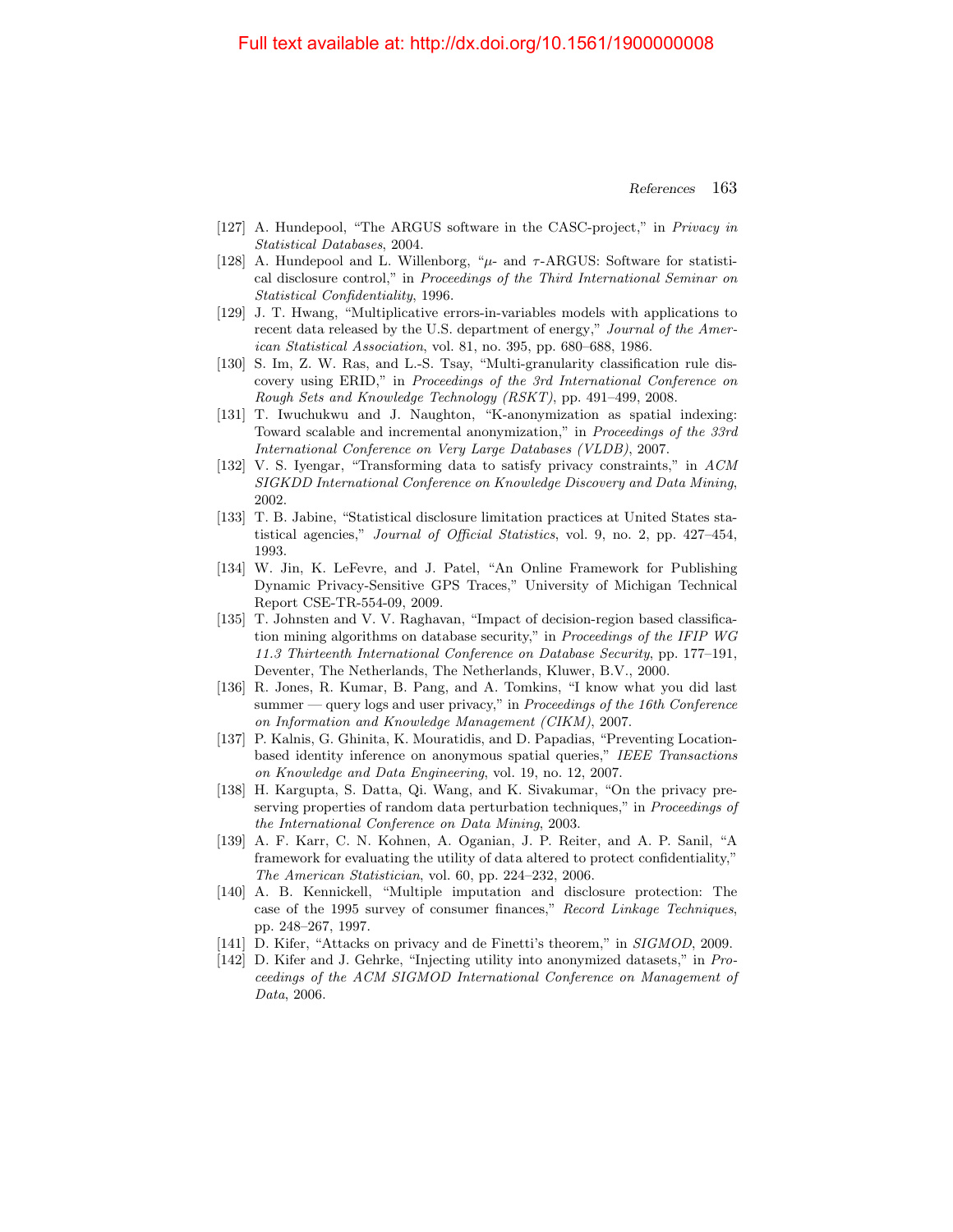- [143] J. Kim, "A method for limiting disclosure in microdata based on random noise and transformation," in Proceedings of the Section on Survey Research Methods, pp. 303–308, American Statistical Association, 1986.
- [144] A. Korolova, K. Kenthapadi, N. Mishra, and A. Ntoulas, "Releasing search queries and clicks privately," in 18th International World Wide Web Conference, pp. 171–171, 2009.
- <span id="page-36-0"></span>[145] J. Krumm, "Inference attacks on location tracks," in Proceedings of the 5th International Conference on Pervasive Computing, 2007.
- [146] R. Kumar, J. Novak, Bo. Pang, and A. Tomkins, "On anonymizing query logs via token-based hashing," in Proceedings of the 16th International World Wide Web Conference (WWW), 2007.
- [147] L. V. S. Lakshmanan, R. T. Ng, and G. Ramesh, "To do or not to do: The dilemma of disclosing anonymized data," in Proceedings of the 2005 ACM SIGMOD International Conference on Management of Data (SIGMOD), 2005.
- [148] D. Lambert, "Measures of disclosure risk and harm," Journal of Official Statistics, vol. 9, no. 2, pp. 313–331, 1993.
- [149] K. LeFevre, D. DeWitt, and R. Ramakrishnan, "Incognito: Efficient fulldomain k-anonymity," in Proceedings of the ACM SIGMOD International Conference on Management of Data, 2005.
- [150] K. LeFevre, D. DeWitt, and R. Ramakrishnan, "Mondrian Multidimensional k-Anonymity," in Proceedings of the 22nd International Conference on Data Engineering (ICDE), 2006.
- [151] K. LeFevre, D. DeWitt, and R. Ramakrishnan, "Workload-Aware Anonymization," in Proceedings of the ACM SIGKDD International Conference on Knowledge Discovery and Data Mining, 2006.
- [152] K. LeFevre, D. DeWitt, and R. Ramakrishnan, "Workload-aware anonymization techniques for large-scale data sets," ACM Transactions on Database Systems, vol. 33, no. 3, 2008.
- [153] R. Lenz, "Measuring the disclosure protection of micro aggregated business microdata. An analysis taking as an example the german structure of costs survey," Journal of Official Statistics, vol. 22, no. 4, pp. 681–710, 2006.
- [154] F. Li, J. Sun, S. Papadimitriou, G. A. Mihaila, and I. Stanoi, "Hiding in the crowd: Privacy preservation on evolving streams through correlation tracking," in Proceedings of the IEEE International Conference on Data Engineering (ICDE), pp.  $686-695$ , 2007.
- [155] J. Li, Y. Tao, and X. Xiao, "Preservation of proximity privacy in publishing numeric sensitive data," in Proceedings of the ACM SIGMOD International Conference on Management of Data, 2008.
- [156] K. H. Li, T. E. Raghunathan, and D. B. Rubin, "Large-sample significance levels from multiply imputed data using moment-based statistics and an f reference distribution," Journal of the American Statistical Association, vol. 86, no. 416, pp. 1065–1073, 1991.
- [157] N. Li, T. Li, and S. Venkatasubramanian, "t-Closeness: Privacy beyond kanonymity and l-diversity," in Proceedings of the IEEE International Conference on Data Engineering (ICDE), 2007.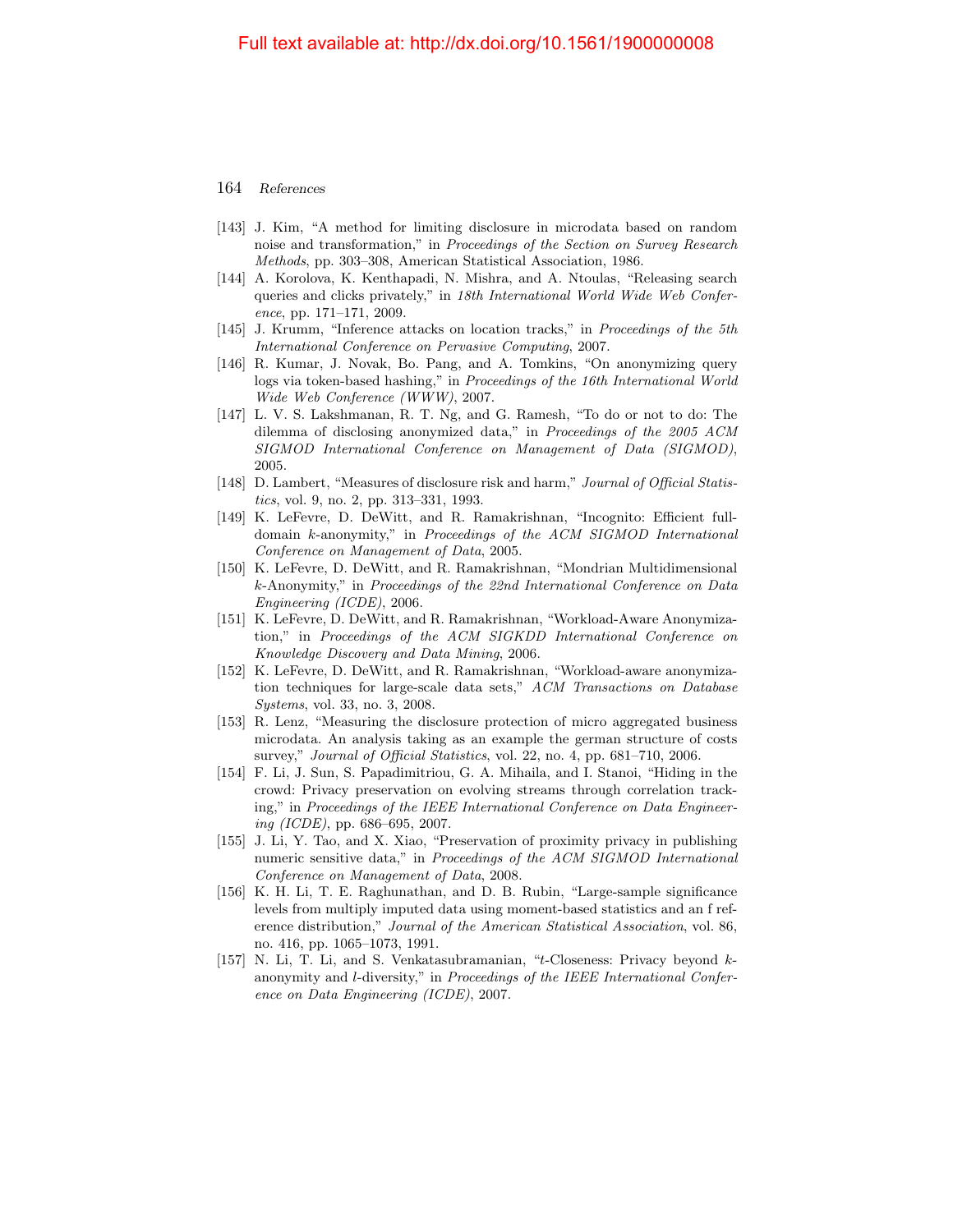- [158] T. Li and N. Li, "Injector: Mining background knowledge for data anonymization," in Proceedings of the IEEE International Conference on Data Engineering (ICDE), 2008.
- [159] C. K. Liew, U. J. Choi, and C. J. Liew, "A data distortion by probability distribution," ACM Transactions on Database Systems, vol. 10, no. 3, pp. 395– 411, 1985.
- [160] R. J. A. Little, "Statistical analysis of masked data," Journal of Official Statistics, vol. 9, no. 2, pp. 407–426, 1993.
- [161] F. Liu and R. J. A. Little, "Selective multiple imputation of keys for statistical disclosure control in microdata," in ASA Proceedings of the Joint Statistical Meetings, 2002.
- [162] K. Liu, C. Giannella, and H. Kargupta, A Survey of Attack Techniques on Privacy-preserving Data Perturbation Methods. chapter 15, pp. 357–380, Springer, 2008.
- [163] K. Liu and E. Terzi, "Towards identity anonymization on graphs," in Proceedings of the ACM SIGMOD International Conference on Management of Data, 2008.
- [164] A. Machanavajjhala, "Defining and Enforcing Privacy in Data Sharing," PhD thesis, Cornell University, 2008.
- [165] A. Machanavajjhala and J. Gehrke, "On the efficiency of checking perfect privacy," in Proceedings of the ACM SIGACT-SIGMOD-SIGART Symposium on Principles of Database Systems (PODS), 2006.
- [166] A. Machanavajjhala, J. Gehrke, D. Kifer, and M. Venkitasubramaniam, " $\ell$ -Diversity: Privacy beyond k-anonymity," in *Proceedings of the IEEE Inter*national Conference on Data Engineering (ICDE), 2006.
- [167] A. Machanavajjhala, D. Kifer, J. Abowd, J. Gehrke, and L. Vilhuber, "Privacy: From theory to practice on the map," in Proceedings of the IEEE International Conference on Data Engineering (ICDE), 2008.
- [168] A. Machanavajjhala, D. Kifer, J. Gehrke, and M. Venkitasubramaniam, " $\ell$ -diversity: Privacy beyond k-anonymity," ACM Transactions on Knowledge Discovery from Data, vol. 1, no. 1, 2007.
- [169] B. Malin, "Betrayed by my shadow: Learning data identity via trail matching," Journal of Privacy Technology, p. 20050609001, 2005.
- <span id="page-37-0"></span>[170] B. Malin, "An evaluation of the current state of genomic data privacy protection and a roadmap for the future," Journal of the American Medical Informatics Association, vol. 12, no. 1, 2005.
- <span id="page-37-1"></span>[171] B. Malin, "Re-identification of familial database records," in Proceedings of the American Medical Informatics Association (AMIA) Annual Symposium, 2006.
- <span id="page-37-2"></span>[172] B. Malin and L. Sweeney, "How (Not) to protect genomic data privacy in a distributed network: Using train re-identification to evaluate and design anonymity protection systems," Journal of Biomedical Informatics, vol. 37, no. 3, pp. 179–192, 2004.
- [173] D. Martin, D. Kifer, A. Machanavajjhala, J. Gehrke, and J. Halpern, "Worst case background knowledge for privacy preserving data publishing," in Proceedings of the IEEE International Conference on Data Engineering (ICDE), 2007.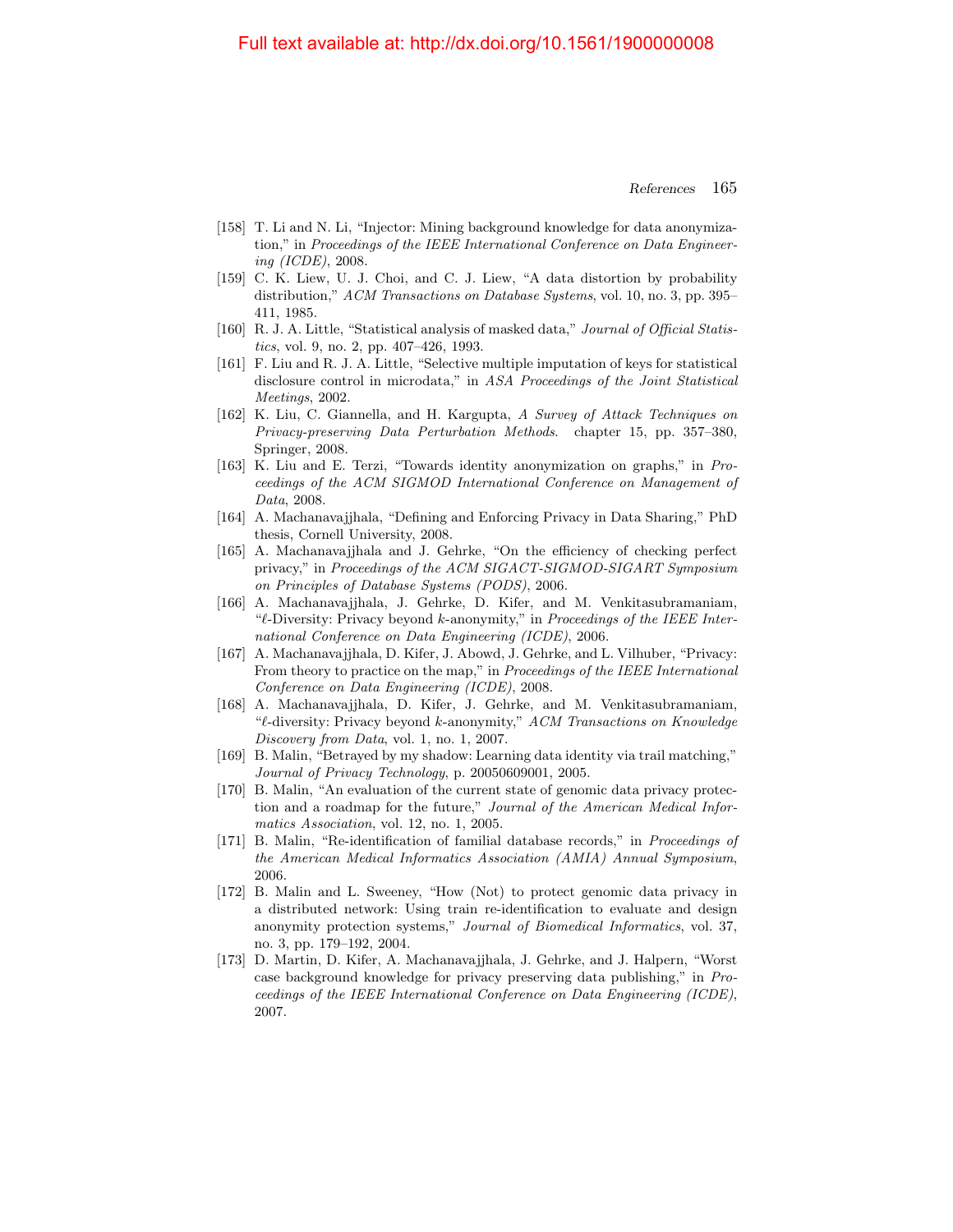- [174] J. M. Mateo-Sanz, A. Martínez-Ballesté, and J. Domingo-Ferrer, "Fast generation of accurate synthetic microdata," in Privacy in Statistical Databases, 2004.
- [175] P. McCullagh and J. A. Nelder, Generalized Linear Models. Chapman & Hall/CRC, 2nd ed., 1989.
- [176] X.-L. Meng and D. B. Rubin, "Performing likelihood ratio tests with multiplyimputed data sets," Biometrika, vol. 79, no. 1, pp. 103–111, 1992.
- <span id="page-38-3"></span>[177] M. M. Meyer and J. B. Kadane, "Evaluation of a reconstruction of the adjusted 1990 census for Florida," Journal of Official Statistics, vol. 13, no. 2, pp. 103–112, 1997.
- [178] A. Meyerson and R. Williams, "On the complexity of optimal k-anonymity," in Proceedings of the ACM SIGACT-SIGMOD-SIGART Symposium on Principles of Database Systems (PODS), 2004.
- [179] G. Miklau and D. Suciu, "A formal analysis of information disclosure in data exchange," in Proceedings of the ACM SIGMOD International Conference on Management of Data, 2004.
- [180] M. Mokbel, C. Chow, and W. Aref, "The new casper: Query processing for location services without compromising privacy," in Proceedings of the 32nd International Conference on Very Large Databases (VLDB), 2006.
- [181] R. A. Moore, "Controlled data-swapping techniques for masking public use microdata sets," Technical Report, U.S. Bureau of the Census, 1996.
- [182] K. Muralidhar and R. Sarathy, "A theoretical basis for perturbation methods," Statistics and Computing, vol. 13, no. 4, pp. 329–335, 2003.
- [183] K. Muralidhar and R. Sarathy, "A comparison of multiple imputation and data perturbation for masking numerical variables," Journal of Official Statistics, vol. 22, no. 3, pp. 507–524, 2006.
- [184] M. Murugesan and C. Clifton, "Providing privacy through plausibly deniable search," in Proceedings of the 9th SIAM International Conference on Data Mining (SDM), pp. 768–779, 2009.
- [185] D. R. Musicant, J. M. Christensen, and J. F. Olson, "Supervised learning by training on aggregate outputs," in Proceedings of the 7th IEEE International Conference on Data Mining (ICDM), pp. 252–261, 2007.
- <span id="page-38-1"></span>[186] A. Narayanan and V. Shmatikov, "Robust de-anonymization of large sparse datasets," in IEEE Symposium on Security and Privacy, 2008.
- <span id="page-38-2"></span>[187] A. Narayanan and V. Shmatikov, "De-anonymizing social networks," in IEEE Symposium on Security and Privacy, 2009.
- [188] M. E. Nergiz, M. Atzori, and C. W. Clifton, "Hiding the presence of individuals from shared databases," in Proceedings of the ACM SIGMOD International Conference on Management of Data, 2007.
- [189] M. E. Nergiz, M. Atzori, and Y. Saygin, "Toward trajectory anonymization: A generalization-based approach," in Proceedings of the 2nd SIGSPATIAL ACM GIS International Workshop on Security and Privacy in GIS and LBS, 2008.
- [190] M. E. Nergiz and C. Clifton, "Thoughts on k-anonymization," Data  $\mathcal{B}$  Knowledge Engineering, vol. 63, no. 3, pp. 622–645, 2007.
- <span id="page-38-0"></span>[191] Netflix. The Netflix Prize Rules: http://www.netflixprize.com//rules.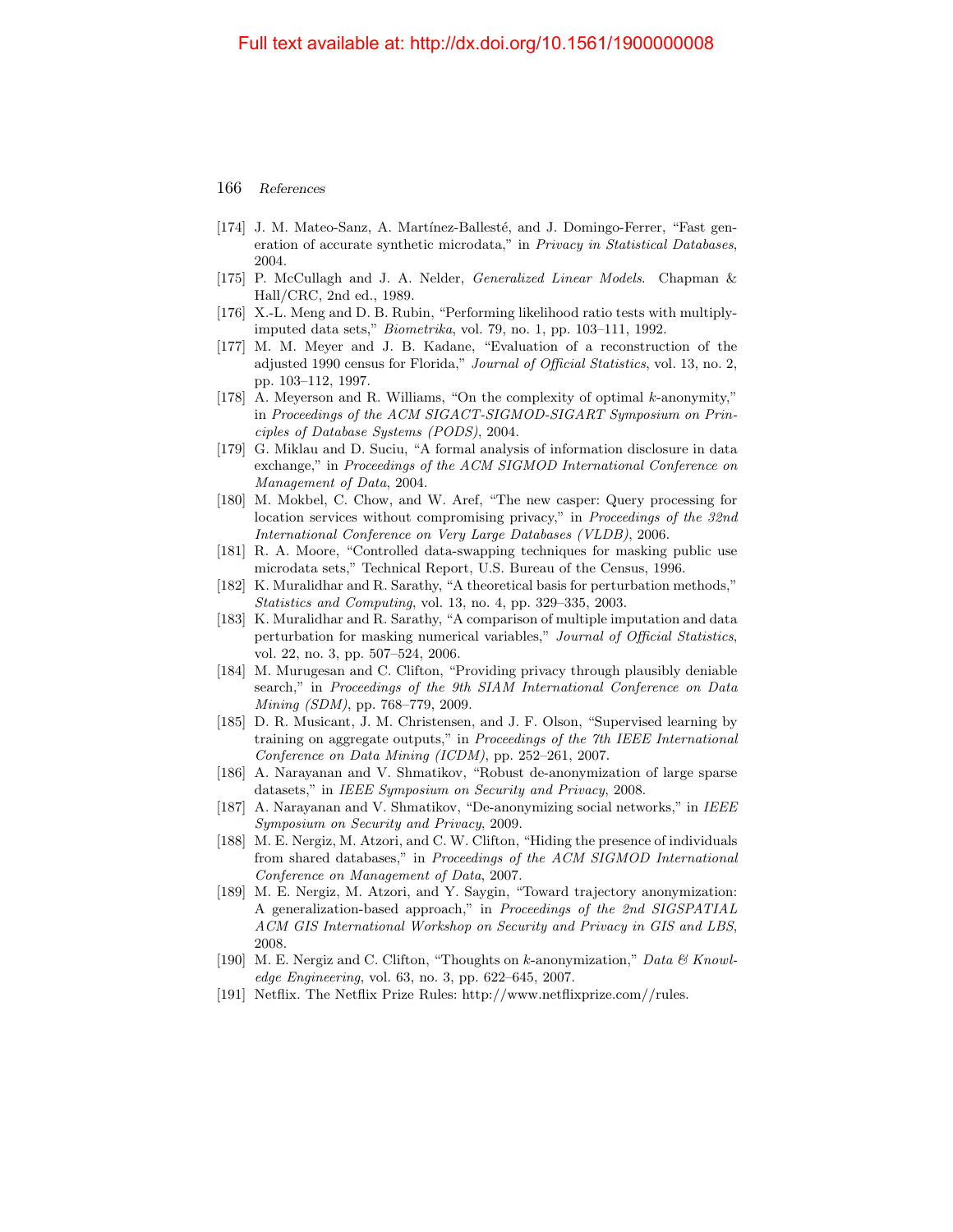- [192] K. Nissim, S. Raskhodnikova, and A. Smith, "Smooth sensitivity and sampling in private data analysis," in 39th ACM Symposium on Theory of Computing (STOC), 2007.
- [193] J. Novak, P. Raghavan, and A. Tomkins, "Anti-aliasing on the web," in Proceedings of the 13th International Conference on World Wide Web (WWW), 2004.
- [194] A. Ohrn and L. Ohno-Machado, "Using Boolean reasoning to anonymize databases," Artificial Intelligence in Medicine, vol. 15, no. 3, pp. 235–254, 1999.
- [195] G. Paass, "Disclosure risk and disclosure avoidance for microdata," Journal of Business & Economic Statistics, vol. 6, no. 4, pp. 487–500, October 1988.
- [196] M. A. Palley and J. S. Simonoff, "The use of regression methodology for the compromise of confidential information in statistical databases," ACM Transactions on Database Systems, vol. 12, no. 4, pp. 593–608, 1987.
- [197] B. Pang, L. Lee, and S. Vaithyanathan, "Thumbs up?: Sentiment classification using machine learning techniques," in Proceedings of the ACL-02 conference on Empirical methods in natural language processing (EMNLP), 2002.
- [198] S. Papadimitriou, F. Li, G. Kollios, and P. S. Yu, "Time series compressibility and privacy," in VLDB, 2007.
- [199] J. B. Paris, The Uncertain Reasoner's Companion. Cambridge University Press, 1994.
- [200] H. Park and K. Shim, "Approximation algorithms for k-anonymity," in Proceedings of the ACM SIGMOD International Conference on Management of Data, 2007.
- [201] J. Pei, J. Xu, Z. Wang, W. Wang, and Ke. Wang, "Maintaining k-anonymity against incremental updates," in SSDBM, 2007.
- [202] B. Poblete, M. Spiliopoulou, and R. Baeza-Yates, "Website privacy preservation for query log publishing," in Proceedings of the 1st ACM SIGKDD International Workshop on Privacy, Security, and Trust in KDD (PinKDD), 2007.
- [203] S. Polettini, "Maximum entropy simulation for microdata protection," Statistics and Computing, vol. 13, pp. 307–320, 2003.
- [204] S. Polettini and J. Stander, "A comment on "A theoretical basis for perturbation methods" by Krishnamurty Muralidhar and Rathindra Sarathy," Statistics and Computing, vol. 13, no. 4, pp. 337–338, 2003.
- [205] N. Quadrianto, A. J. Smola, T. S. Caetano, and Q. V. Le, "Estimating labels from label proportions," in Proceedings of the 25th International Conference Machine Learning (ICML), pp. 776–783, 2008.
- [206] T. E. Raghunathan, J. M. Lepkowski, J. V. Hoewyk, and P. Solenberger, "A multivariate technique for multiply imputing missing values using a sequence of regression models," Survey Methodology, vol. 27, no. 1, pp. 85–95, 2001.
- [207] T. E. Raghunathan, J. P. Reiter, and D. B. Rubin, "Multiple imputation for statistical disclosure limitation," Journal of Official Statistics, vol. 19, pp. 1–16, 2003.
- [208] G. Ramesh, "Can attackers learn from samples?," in 2nd VLDB Workshop on Secure Data Management (SDM), 2005.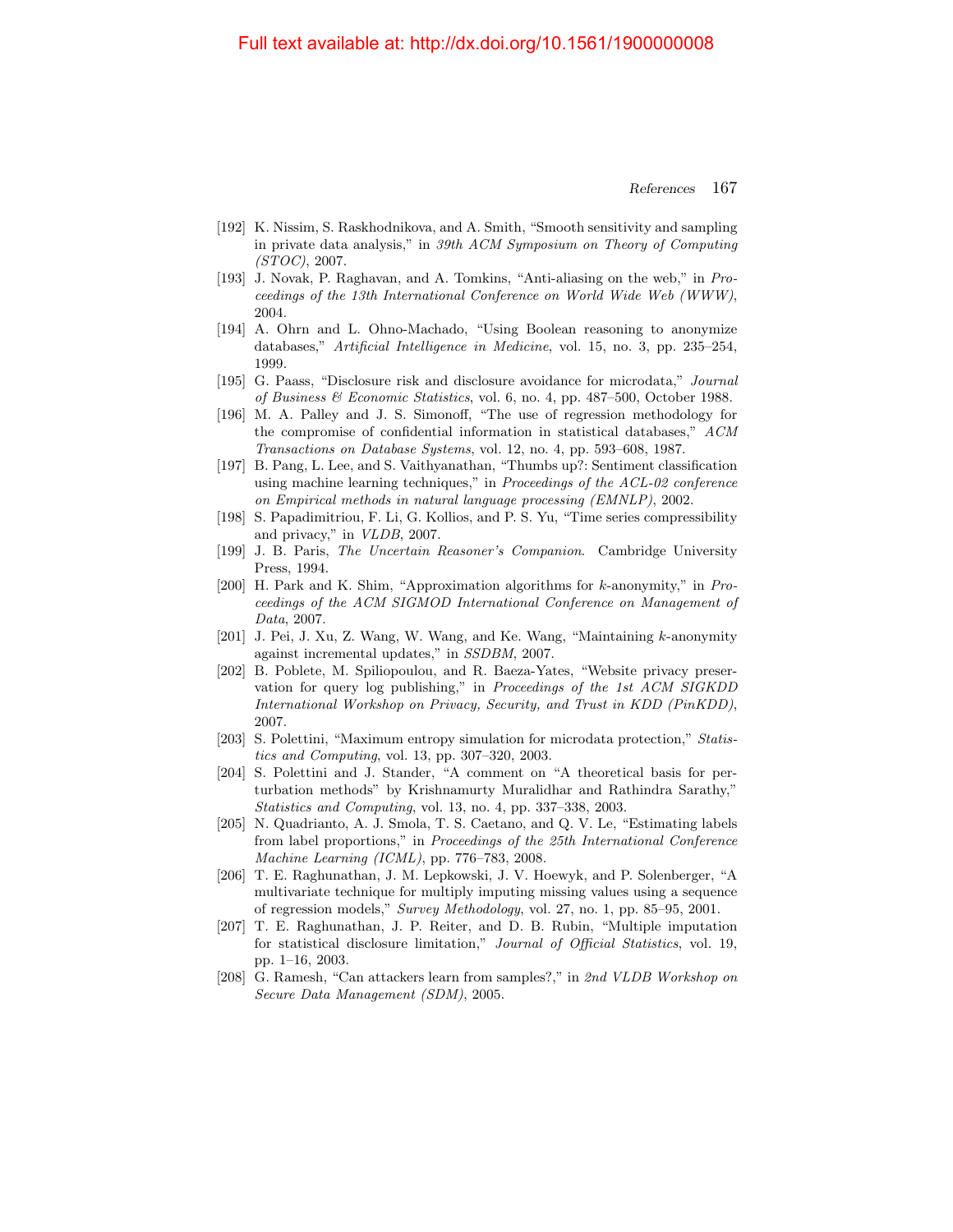- [209] J. N. K. Rao, "On variance estimation with imputed survey data," Journal of the American Statistical Association, vol. 91, no. 434, pp. 499–506, 1996.
- [210] V. Rastogi, M. Hay, G. Miklau, and D. Suciu, "Relationship privacy: Output perturbation for queries with joins," in PODS, 2009.
- [211] V. Rastogi, D. Suciu, and S. Hong, "The boundary between privacy and utility in data publishing," Technical Report, University of Washington, 2007.
- [212] V. Rastogi, D. Suciu, and S. Hong, "The boundary between privacy and utility in data publishing," in Proceedings of the 33rd International Conference on Very Large Data Bases (VLDB), 2007.
- [213] J. P. Reiter, "Inference for partially synthetic, public use microdata sets," Survey Methodology, vol. 29, no. 2, pp. 181–188, 2003.
- <span id="page-40-2"></span>[214] J. P. Reiter, "New approaches to data dissemination: A glimpse into the future (?)," Chance, vol. 17, no. 3, pp. 12–16, 2004.
- [215] J. P. Reiter, "Simultaneous use of multiple imputation for missing data and disclosure limitation," Survey Methodology, vol. 30, pp. 235–242, 2004.
- [216] J. P. Reiter, "Estimating risks of identification disclosure in microdata," Journal of the American Statistical Association, vol. 100, pp. 1103–1113, 2005.
- [217] J. P. Reiter, "Significance tests for multi-component estimands from multiplyimputed, synthetic microdata," Journal of Statistical Planning and Inference, vol. 131, pp. 365–377, 2005.
- [218] J. P. Reiter, "Using cart to generate partially synthetic public use microdata," Journal of Official Statistics, vol. 21, no. 3, pp. 441–462, 2005.
- <span id="page-40-1"></span>[219] Research Data Centres of the Federal Statistical Office and the Statistical Offices of the Lander http://www.forschungsdatenzentrum.de/en/index.asp, June 9, 2009.
- [220] C. P. Robert and G. Casella, Monte Carlo Statistical Methods. New York: Springer-Verlag, 2005.
- [221] D. B. Rubin, "Discussion statistical disclosure limitation," Journal of Official Statistics, vol. 9, no. 2, 1993.
- [222] D. B. Rubin, "Multiple imputation after 18+ years," Journal of the American Statistical Association, vol. 91, pp. 473–489, 1996.
- [223] D. B. Rubin, Multiple Imputation for Nonresponse in Surveys. Wiley-Interscience, 2004.
- [224] D. B. Rubin and N. Schenker, "Multiple imputation for interval estimation from simple random samples with ignorable nonresponse," Journal of the American Statistical Association, vol. 81, pp. 366–374, 1986.
- <span id="page-40-0"></span>[225] S. Ruggles Secure Data Laboratories: The U.S. Census Bureau Model.
- [226] P. Samarati, "Protecting respondents' identities in microdata release," in Transactions on Knowledge and Data Engineering, pp. 1010–1027, 2001.
- [227] J. A. Sanchez, J. Urrutia, and E. Ripoll, "Trade-off between disclosure risk and information loss using multivariate microaggregation: A case study on business data," in Privacy in Statistical Databases, pp. 307–322, 2004.
- [228] J. L. Schafer, "Multiple imputation: A primer," Statistical Methods in Medical Research, vol. 8, no. 1, pp. 3–15, 1999.
- [229] M. J. Schervish, Theory of Statistics. Springer, 1995.
- [230] J. Schlorer, "Identification and retrieval of personal records from a statistical bank," in Methods of Information in Medicine, 1975.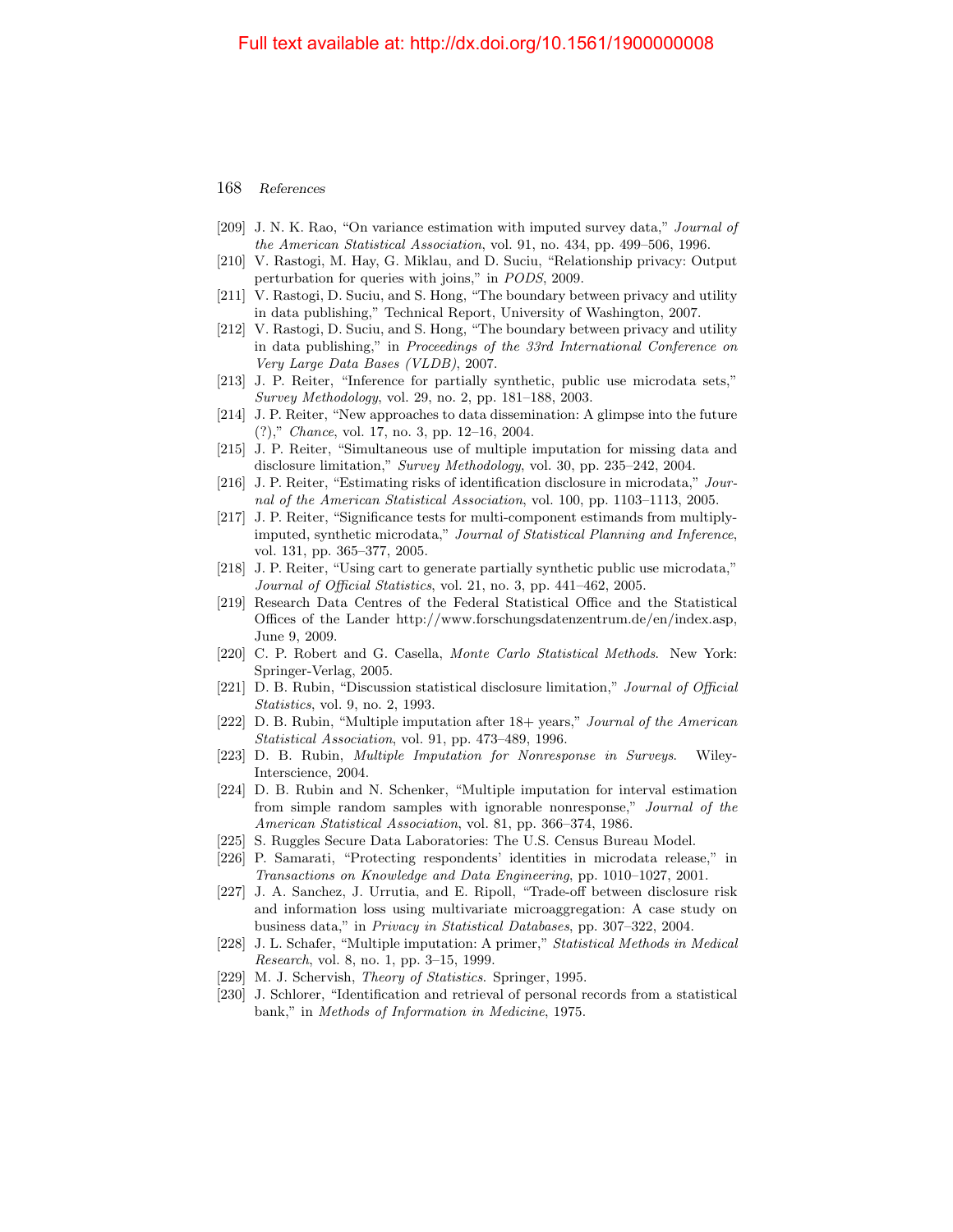- [231] G. A. F. Seber and A. J. Lee, Linear Regression Analysis. John Wiley and Son, 2003.
- [232] C. E. Shannon, "Communication theory of secrecy systems," The Bell System Technical Journal, 1949.
- [233] P. K. Shivaswamy, C. Bhattacharyya, and A. J. Smola, "Second order cone programming approaches for handling missing and uncertain data," Journal of Machine Learning Research, vol. 7, pp. 1283–1314, 2006.
- <span id="page-41-0"></span>[234] C. Skinner, C. Marsh, S. Openshaw, and C. Wymer, "Disclosure control for census microdata," Journal of Official Statistics, vol. 10, no. 1, pp. 31–51, 1994.
- [235] A. Slavkovic and S. E. Fienberg, "Bounds for cell entries in two-way tables given conditional relative frequencies," in Privacy in Statistical Databases, 2004.
- [236] N. L. Spruill, "Measures of confidentiality," Statistics of Income and Related Administrative Record Research, pp. 131–136, 1982.
- [237] K. Stoffel and T. Studer, "Provable data privacy," in Proceedings of the International Conference on Database and Expert Systems Applications (DEXA), pp. 324–332, 2005.
- [238] L. Sweeney, "Datafly: A system for providing anonymity in medical data," in DBSec, pp. 356–381, 1997.
- [239] L. Sweeney, "Guaranteeing anonymity when sharing medical data, the datafly system," Journal of the American Medical Informatics Association, 1997.
- [240] L. Sweeney, "Uniqueness of simple demographics in the U.S. population," Technical Report, Carnegie Mellon University, 2000.
- <span id="page-41-1"></span>[241] L. Sweeney, "k-anonymity: A model for protecting privacy," International Journal on Uncertainty, Fuzziness and Knowledge-based Systems, vol. 10, no. 5, pp. 557–570, 2002.
- [242] A. Takemura, "Local recoding and record swapping by maximum weight matching for disclosure control of microdata sets," Journal of Official Statistics, vol. 18, 2002.
- [243] P. Tendick, "Optimal noise addition for preserving confidentiality in multivariate data," Journal of Statistical Planning and Inference, vol. 27, no. 3, pp. 341–353, March 1991.
- [244] B. J. Tepping, "A model for optimum linkage of records," Journal of the American Statistical Association, vol. 63, no. 324, pp. 1321–1332, 1968.
- [245] M. Terrovitis and M. Mamoulis, "Privacy preservation in the publication of trajectories," in Proceedings of the 9th International Conference on Mobile Data Management (MDM), 2008.
- [246] M. Terrovitis, N. Mamoulis, and P. Kalnis, "Privacy-preserving anonymization of set-valued data," in Proceedings of the 34th International Conference on Very Large Databases (VLDB), 2008.
- [247] The Avatar Project at IBM: http://www.almaden.ibm.com/cs/projects/ avatar/.
- <span id="page-41-2"></span>[248] The Federal Death Penalty System A Statistical Survey (1988–2000), http://www.usdoj.gov/dag/pubdoc/dpsurvey.html, September 12, 2000.
- [249] The MystiQ Project at University of Washington: http://www.cs. washington.edu/homes/suciu/project-mystiq.html.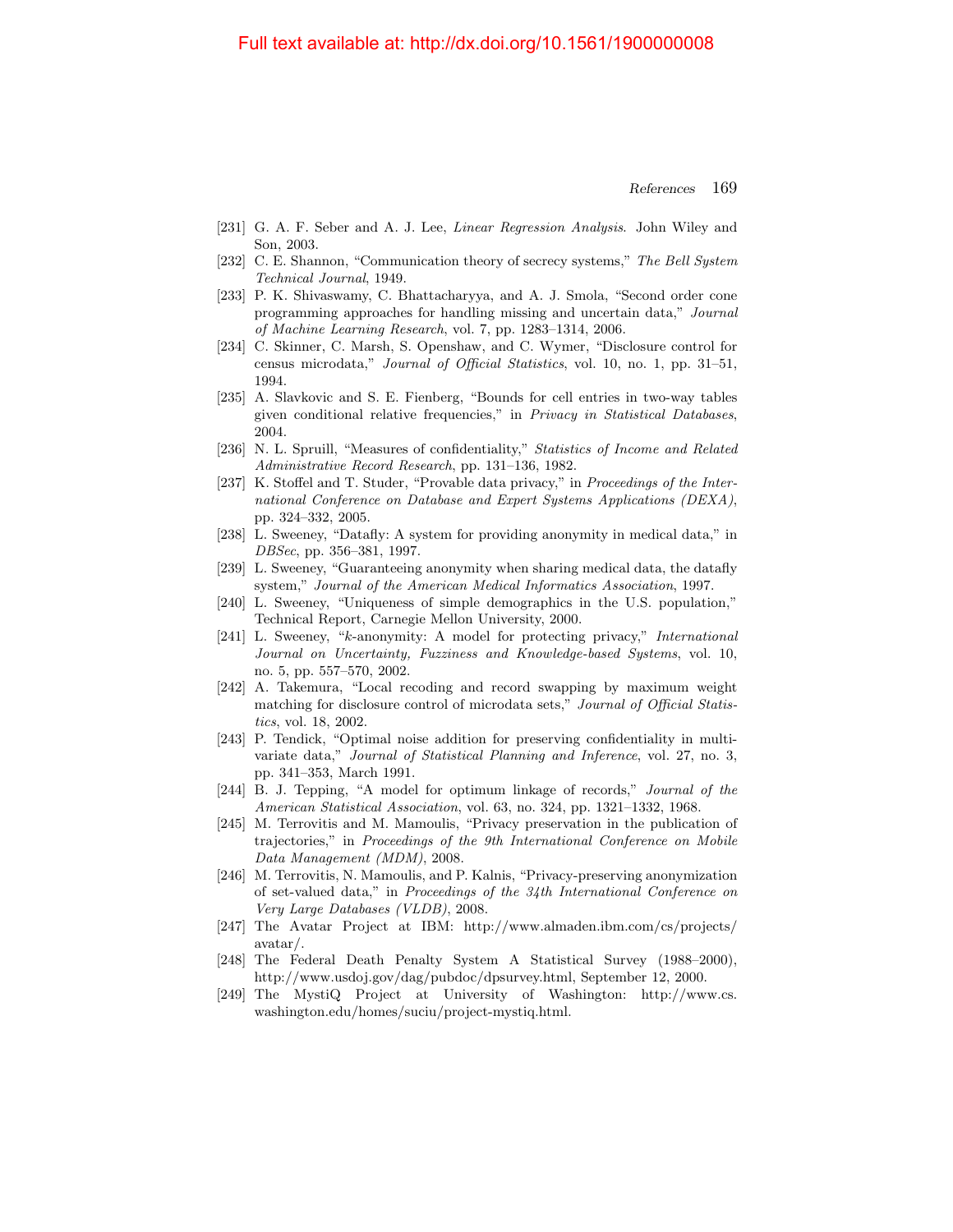- 170 References
- [250] The ORION database system at Purdue University: http://orion.cs. purdue.edu/.
- [251] The Trio at Stanford University: http://infolab.stanford.edu/trio/.
- [252] J.-A. Ting, A. D'Souza, and S. Schaal, "Bayesian regression with input noise for high dimensional data," in Proceedings of the 23rd International Conference on Machine Learning (ICML), pp. 937–944, 2006.
- [253] V. Torra, "Microaggregation for categorical variables: A median based approach," Privacy in Statistical Databases, 2004.
- [254] A. Torres, "Contribucions a la Microagregacio per a la Proteccio de Dades Estadistiques (Contributions to the Microaggregation for the Statistical Data Protection," PhD thesis, Universitat Politecnica de Catalunya, 2003.
- [255] M. Trottini and S. E. Fienberg, "Modelling user uncertainty for disclosure risk and data utility," International Journal of Uncertainty, Fuzziness and Knowledge-based Systems, vol. 10, no. 5, pp. 511–527, 2002.
- <span id="page-42-3"></span>[256] U.S. Census Bureau Center for Economic Studies http://www.ces.census.gov, June 9, 2009.
- <span id="page-42-2"></span>[257] U.S. Census Bureau Statement of Confidentiality http://factfinder.census. gov/jsp/saff/SAFFInfo.jsp? pageId=su5 confidentiality, Retrieved June 9, 2009.
- [258] S. van Buuren and K. Oudshoom, "Flexible multivariate imputation by mice," Technical Report, Netherlands Organization for Applied Scientific Research (TNO) TNO report PG/VGZ/99.054, 1999.
- [259] K. Wang, B. Fung, and P. Yu, "Template-based privacy preservation in classification problems," in Proceedings of the IEEE International Conference on Data Mining (ICDM), November 2005.
- [260] K. Wang, B. Fung, and P. Yu, "Anonymizing sequential releases," in Proceedings of the ACM SIGKDD International Conference on Knowledge Discovery and Data Mining, 2006.
- [261] K. Wang, P. S. Yu, and S. Chakraborty, "Bottom-up generalization: A data mining solution to privacy protection," in Proceedings of the 4th IEEE International Conference on Data Mining (ICDM), 2004.
- [262] S. L. Warner, "Randomized Response: A survey technique for eliminating evasive answer bias," Journal of the American Statistical Association, 1965.
- <span id="page-42-0"></span>[263] L. Willenborg and T. de Waal, Statistical Disclosure Control in Practice. Springer-Verlag, 1996.
- <span id="page-42-1"></span>[264] L. Willenborg and T. de Waal, Elements of Statistical Disclosure Control. Springer, 2000.
- [265] W. E. Winkler, "The state of record linkage and current research problems," Technical Report, Statistical Research Division, U.S. Census Bureau, 1999.
- [266] W. E. Winkler, "Single-ranking micro-aggregation and re-identification," Techncial Report, U.S. Bureau of the Census Statistical Research Division, 2002.
- [267] W. E. Winkler, "Using simulated annealing for k-anonymity," Research Report Series (Statistics #2002-7), U. S. Census Bureau, 2002.
- <span id="page-42-4"></span>[268] W. E. Winkler, "Masking and re-identification methods for public-use microdata: Overview and research problems," Research Report #2004-06, U.S. Bureau of the Census, 2004.